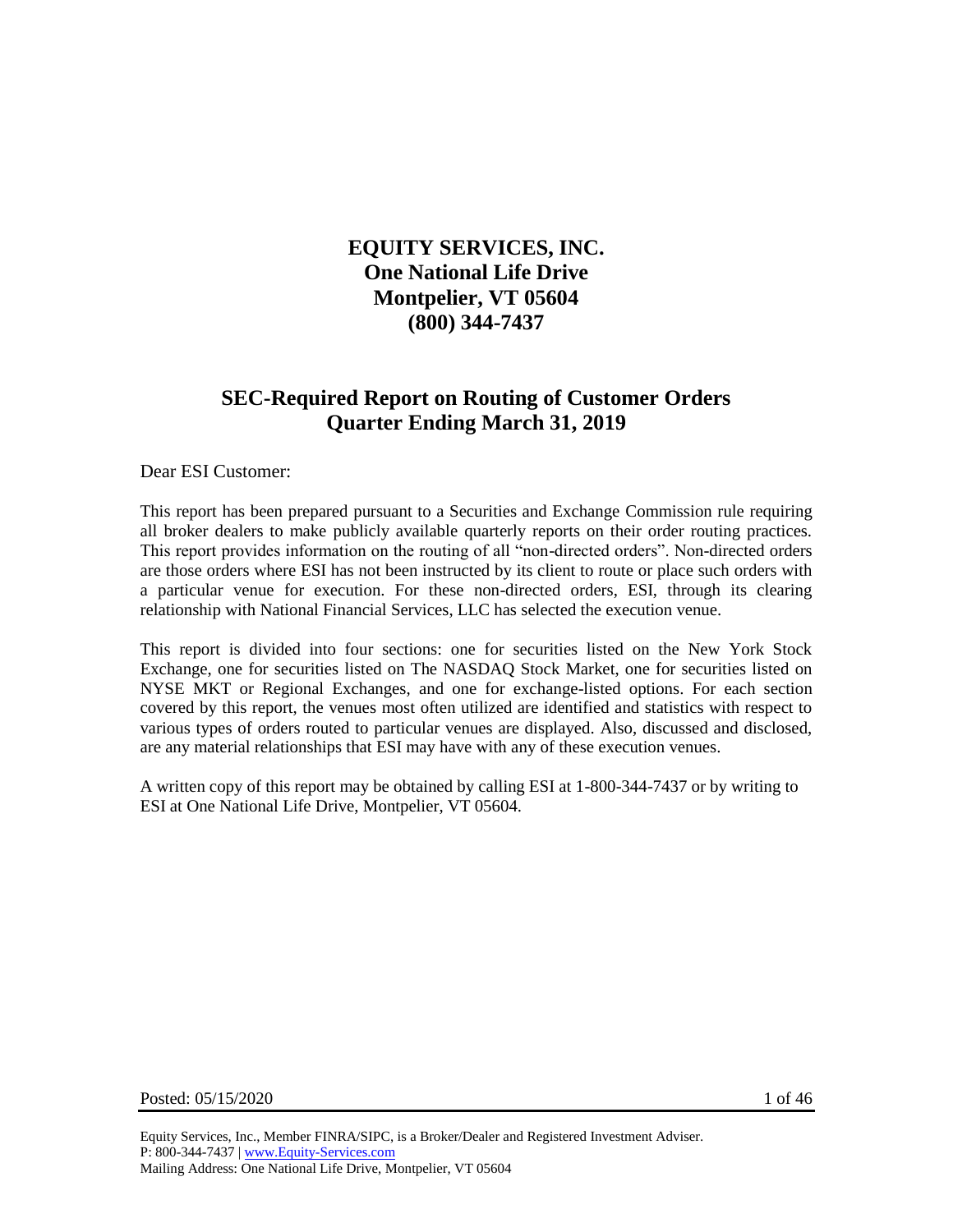# **Section One: Securities Listed on the New York Stock Exchange**

#### **Summary Statistics:**

| Non-directed orders as percentage of total customer orders: | 100.00% |
|-------------------------------------------------------------|---------|
| Market orders as percentage of total non-directed orders:   | 93.44%  |
| Limit orders as percentage of total non-directed orders:    | 5.33%   |
| Other orders as percentage of total non-directed orders:    | 1.22%   |

| 1. Citadel Securities, LLC          | 59.18% |
|-------------------------------------|--------|
| 2. VIRTU Americas LLC               | 15.30% |
| 3. G1 Execution Services, LLC       | 14.86% |
| 4. Two Sigma Securities, LLC        | 4.90%  |
| 5. New York Stock Exchange          | 2.19%  |
| 6. UBS Securities, LLC              | 1.66%  |
| 7. NASDAQ Execution Services, LLC   | 1.31%  |
| 8. Cboe EDGX U.S. Equities Exchange | 0.52%  |
| 9. Cboe BZX U.S. Equities Exchange  | 0.09%  |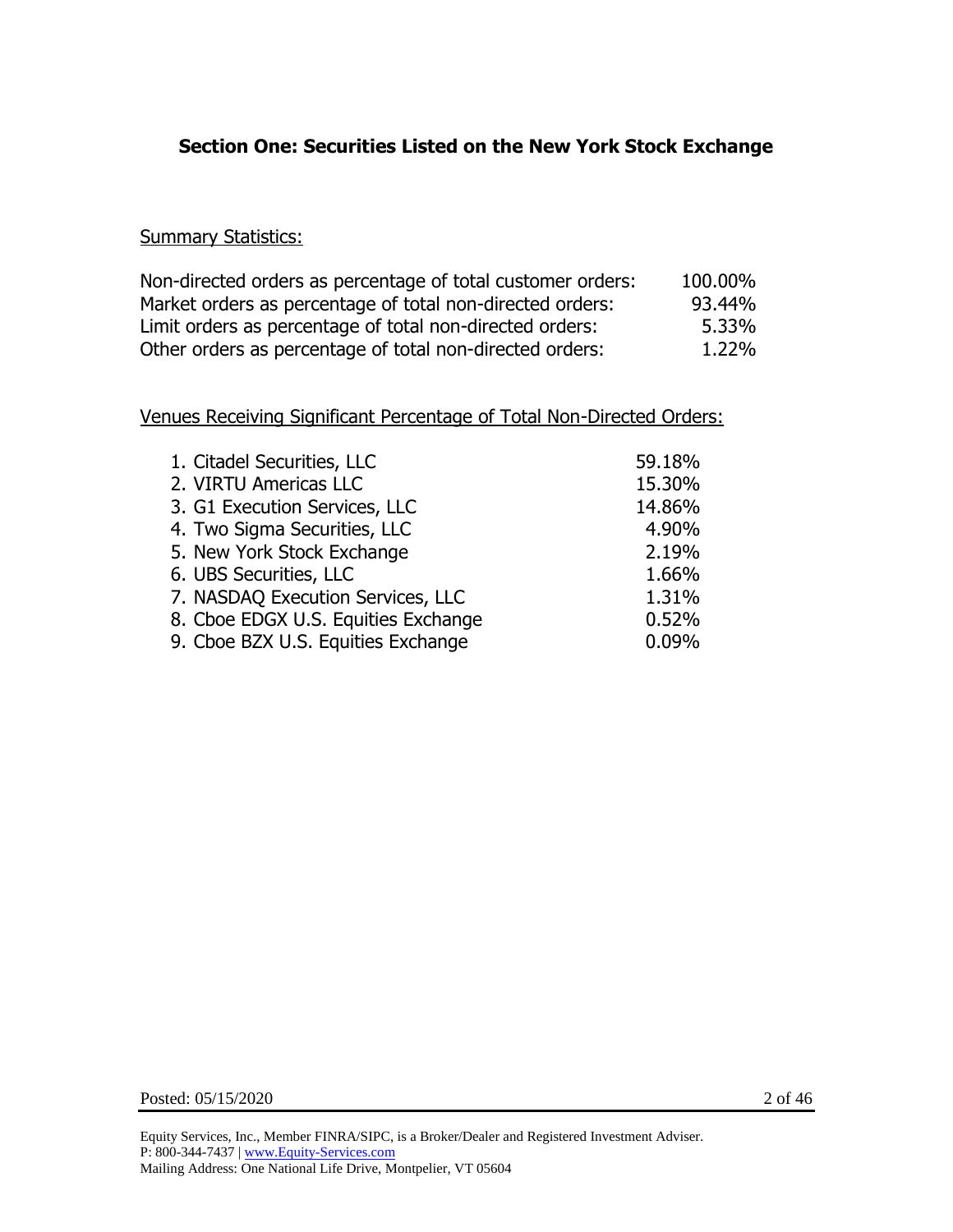### **Section One: Securities Listed on the New York Stock Exchange (Continued)**

Information Concerning Significant Venues:

1. Citadel Securities, LLC

| Market orders as percentage of total market orders<br>Limit orders as percentage of total limit orders<br>Other orders as percentage of total other orders | 61.65%<br>9.84%<br>85.71% |
|------------------------------------------------------------------------------------------------------------------------------------------------------------|---------------------------|
| 2. VIRTU Americas LLC                                                                                                                                      |                           |
| Market orders as percentage of total market orders<br>Limit orders as percentage of total limit orders                                                     | 15.62%<br>9.84%           |
| Other orders as percentage of total other orders                                                                                                           | 14.29%                    |
| 3. G1 Execution Services, LLC                                                                                                                              |                           |
| Market orders as percentage of total market orders                                                                                                         | 15.81%                    |
| Limit orders as percentage of total limit orders<br>Other orders as percentage of total other orders                                                       | 1.64%<br>$0.00\%$         |
|                                                                                                                                                            |                           |
| 4. Two Sigma Securities, LLC                                                                                                                               |                           |
| Market orders as percentage of total market orders                                                                                                         | 5.24%                     |
| Limit orders as percentage of total limit orders<br>Other orders as percentage of total other orders                                                       | $0.00\%$<br>$0.00\%$      |
|                                                                                                                                                            |                           |
| 5. New York Stock Exchange                                                                                                                                 |                           |
| Market orders as percentage of total market orders                                                                                                         | $0.00\%$                  |
| Limit orders as percentage of total limit orders                                                                                                           | 40.98%                    |
| Other orders as percentage of total other orders                                                                                                           | 0.00%                     |
| 6. UBS Securities, LLC                                                                                                                                     |                           |
| Market orders as percentage of total market orders                                                                                                         | 1.68%                     |
| Limit orders as percentage of total limit orders                                                                                                           | 1.64%                     |
| Other orders as percentage of total other orders                                                                                                           | 0.00%                     |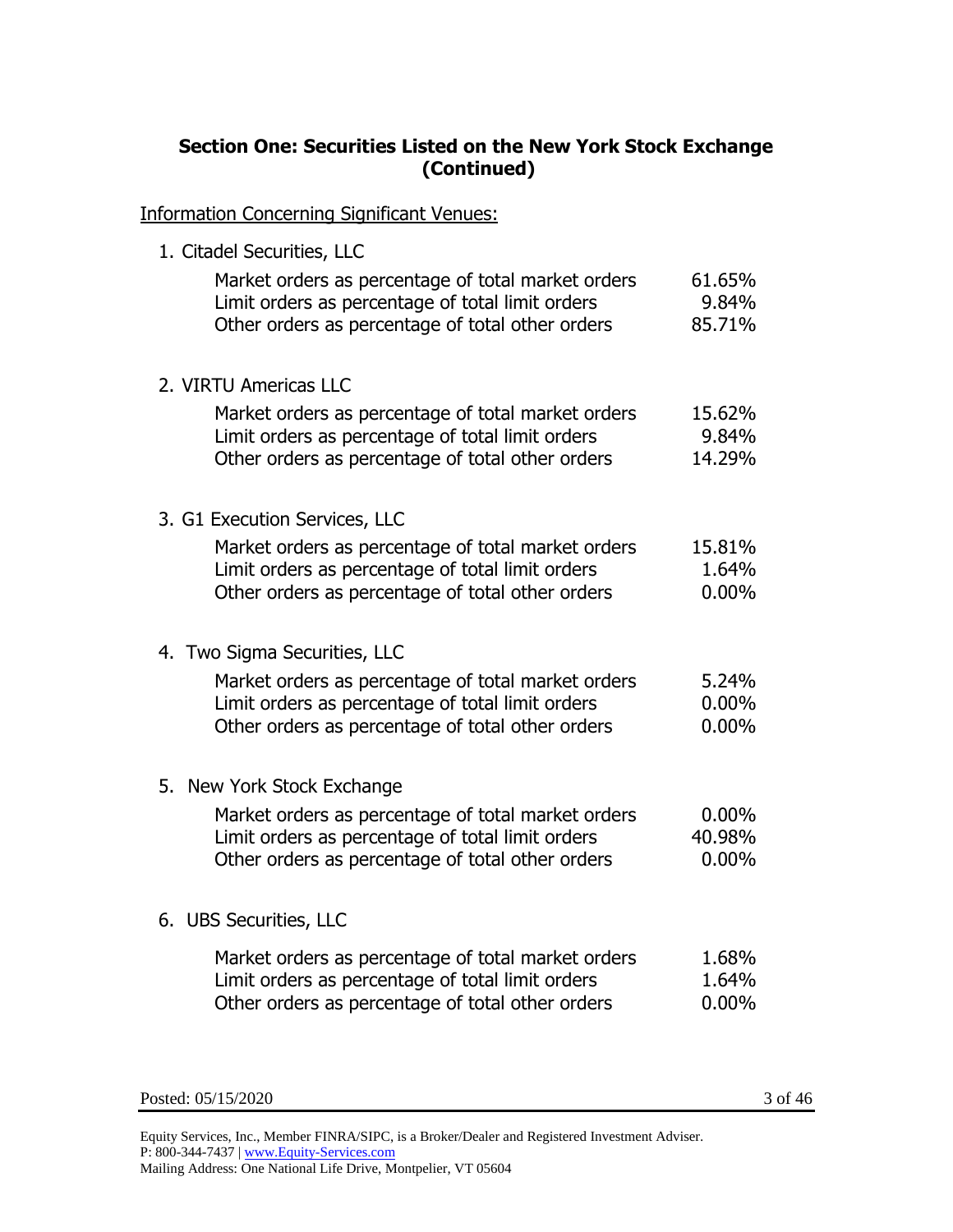### **Section One: Securities Listed on the New York Stock Exchange (Continued)**

Information Concerning Significant Venues (Continued):

7. NASDAQ Execution Services, LLC

| Market orders as percentage of total market orders | $0.00\%$ |
|----------------------------------------------------|----------|
| Limit orders as percentage of total limit orders   | 24.59%   |
| Other orders as percentage of total other orders   | $0.00\%$ |
| 8. Cboe EDGX U.S. Equities Exchange                |          |
| Market orders as percentage of total market orders | $0.00\%$ |
| Limit orders as percentage of total limit orders   | 13.85%   |
| Other orders as percentage of total other orders   | $0.00\%$ |
| 9. Cboe BZX U.S. Equities Exchange                 |          |
| Market orders as percentage of total market orders | $0.00\%$ |
| Limit orders as percentage of total limit orders   | 1.64%    |
| Other orders as percentage of total other orders   | $0.00\%$ |

Posted: 05/15/2020 4 of 46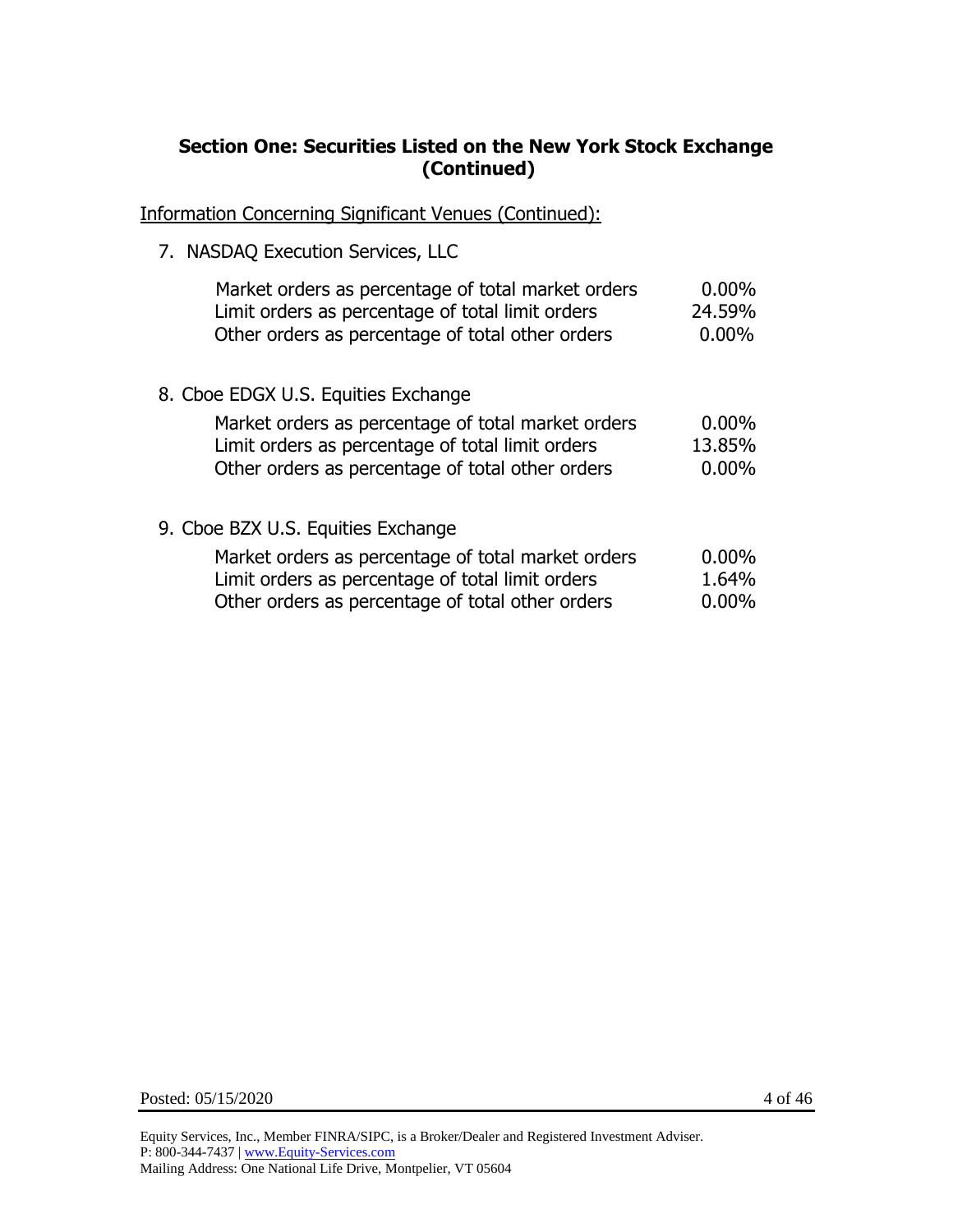# **Section Two: Securities Listed on The Nasdaq Stock Market**

#### **Summary Statistics:**

| Non-directed orders as percentage of total customer orders: | 100.00% |
|-------------------------------------------------------------|---------|
| Market orders as percentage of total non-directed orders:   | 82.54%  |
| Limit orders as percentage of total non-directed orders:    | 17.20%  |
| Other orders as percentage of total non-directed orders:    | 0.25%   |

| 1. | Citadel Securities, LLC               | 52.56% |
|----|---------------------------------------|--------|
| 2. | G1 Execution Services, LLC            | 15.24% |
| 3. | <b>VIRTU Americas LLC</b>             | 14.86% |
| 4. | <b>NASDAQ Execution Services, LLC</b> | 7.72%  |
| 5. | Two Sigma Securities, LLC             | 4.93%  |
| 6. | Cboe BZX U.S. Equities Exchange       | 1.77%  |
| 7. | Cboe EDGX U.S. Equities Exchange      | 1.39%  |
| 8. | <b>UBS Securiites, LLC</b>            | 1.33%  |
| 9. | Equity Services, Inc.                 | 0.19%  |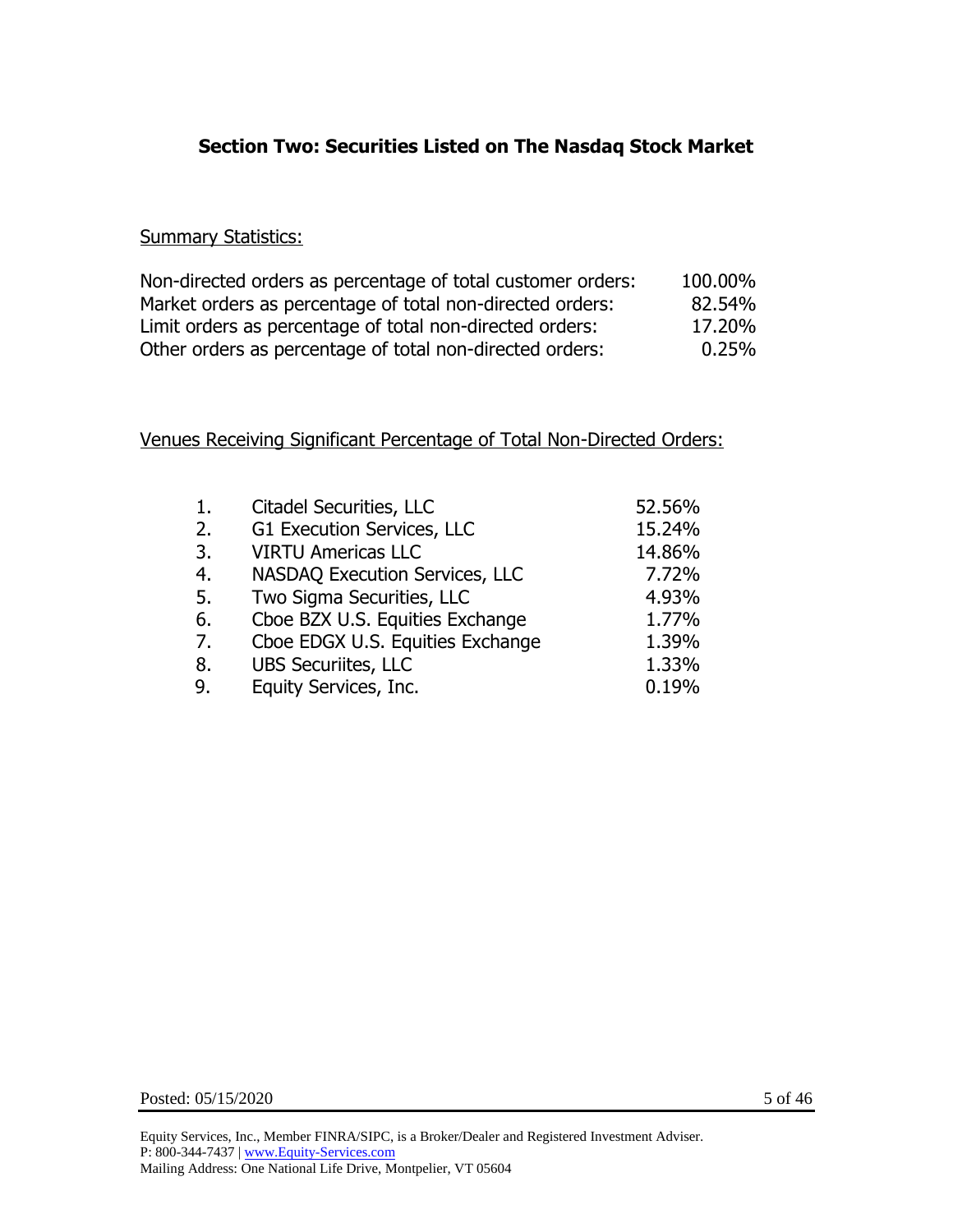# **Section Two: Securities Listed on The Nasdaq Stock Market (Continued)**

Information Concerning Significant Venues:

1. Citadel Securities, LLC

|  | Market orders as percentage of total market orders<br>Limit orders as percentage of total limit orders<br>Other orders as percentage of total other orders | 59.08%<br>20.59%<br>100.00% |
|--|------------------------------------------------------------------------------------------------------------------------------------------------------------|-----------------------------|
|  | 2. G1 Execution Services, LLC                                                                                                                              |                             |
|  | Market orders as percentage of total market orders<br>Limit orders as percentage of total limit orders<br>Other orders as percentage of total other orders | 16.93%<br>7.35%<br>$0.00\%$ |

3. VIRTU Americas LLC

| Market orders as percentage of total market orders | 16.40%   |
|----------------------------------------------------|----------|
| Limit orders as percentage of total limit orders   | 7.72%    |
| Other orders as percentage of total other orders   | $0.00\%$ |

4. NASDAQ Execution Services, LLC

| Market orders as percentage of total market orders | $0.00\%$ |
|----------------------------------------------------|----------|
| Limit orders as percentage of total limit orders   | 44.85%   |
| Other orders as percentage of total other orders   | $0.00\%$ |

5. Two Sigma Securities, LLC

| Market orders as percentage of total market orders | $0.00\%$ |
|----------------------------------------------------|----------|
| Limit orders as percentage of total limit orders   | 47.71%   |
| Other orders as percentage of total other orders   | $0.00\%$ |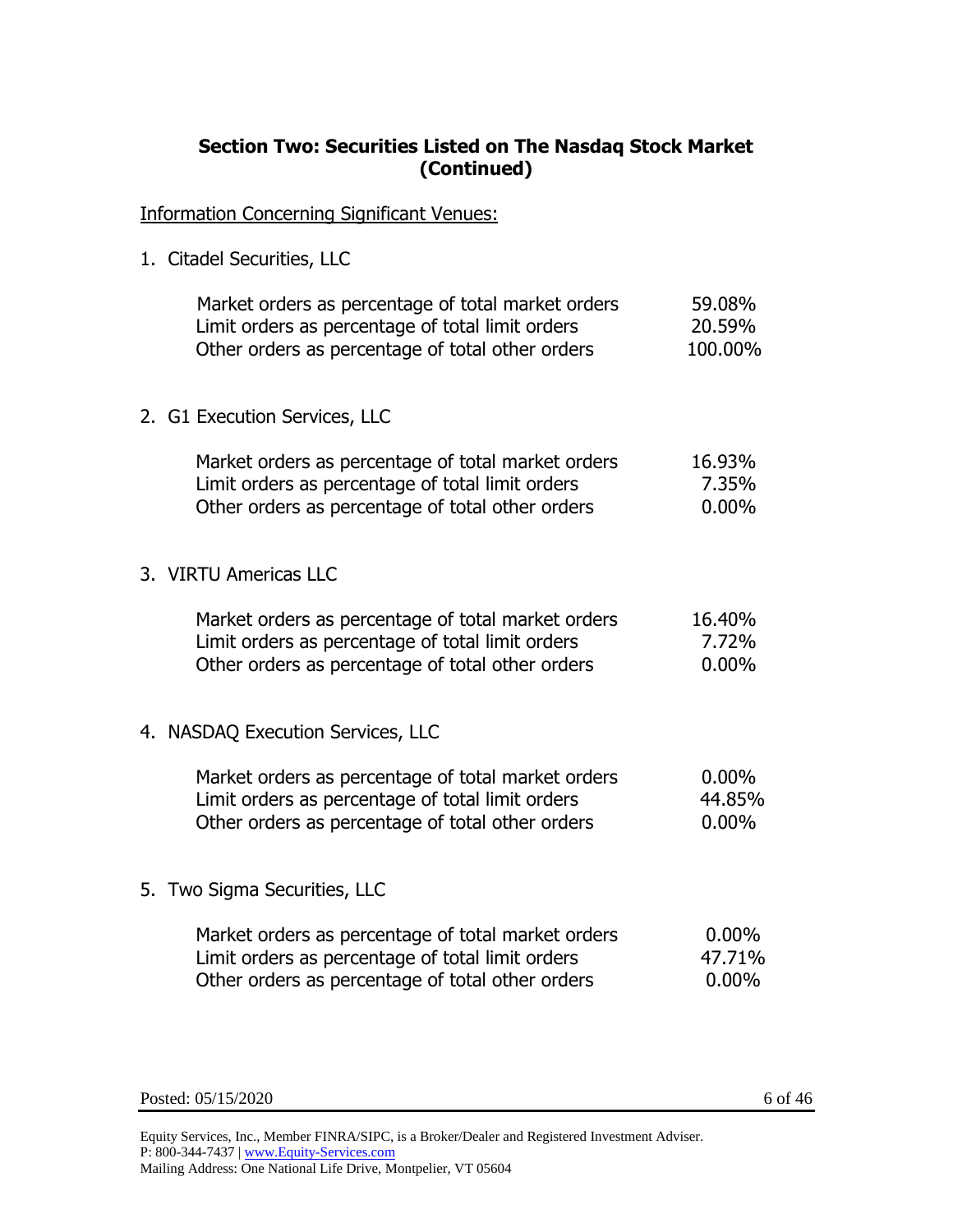# **Section Two: Securities Listed on The Nasdaq Stock Market (Continued)**

Information Concerning Significant Venues (Continued):

6. Cboe BZX U.S. Equities Exchange

| Market orders as percentage of total market orders | $0.00\%$ |
|----------------------------------------------------|----------|
| Limit orders as percentage of total limit orders   | 10.29%   |
| Other orders as percentage of total other orders   | $0.00\%$ |

7. Cboe EDGX U.S. Equities Exchange

| $0.00\%$ |
|----------|
| 8.09%    |
| 0.00%    |
|          |

8. UBS Securities, LLC

| Market orders as percentage of total market orders | 1.61%    |
|----------------------------------------------------|----------|
| Limit orders as percentage of total limit orders   | $0.00\%$ |
| Other orders as percentage of total other orders   | $0.00\%$ |

## 9. Equity Services, LLC

| Market orders as percentage of total market orders | 0.23%    |
|----------------------------------------------------|----------|
| Limit orders as percentage of total limit orders   | $0.00\%$ |
| Other orders as percentage of total other orders   | $0.00\%$ |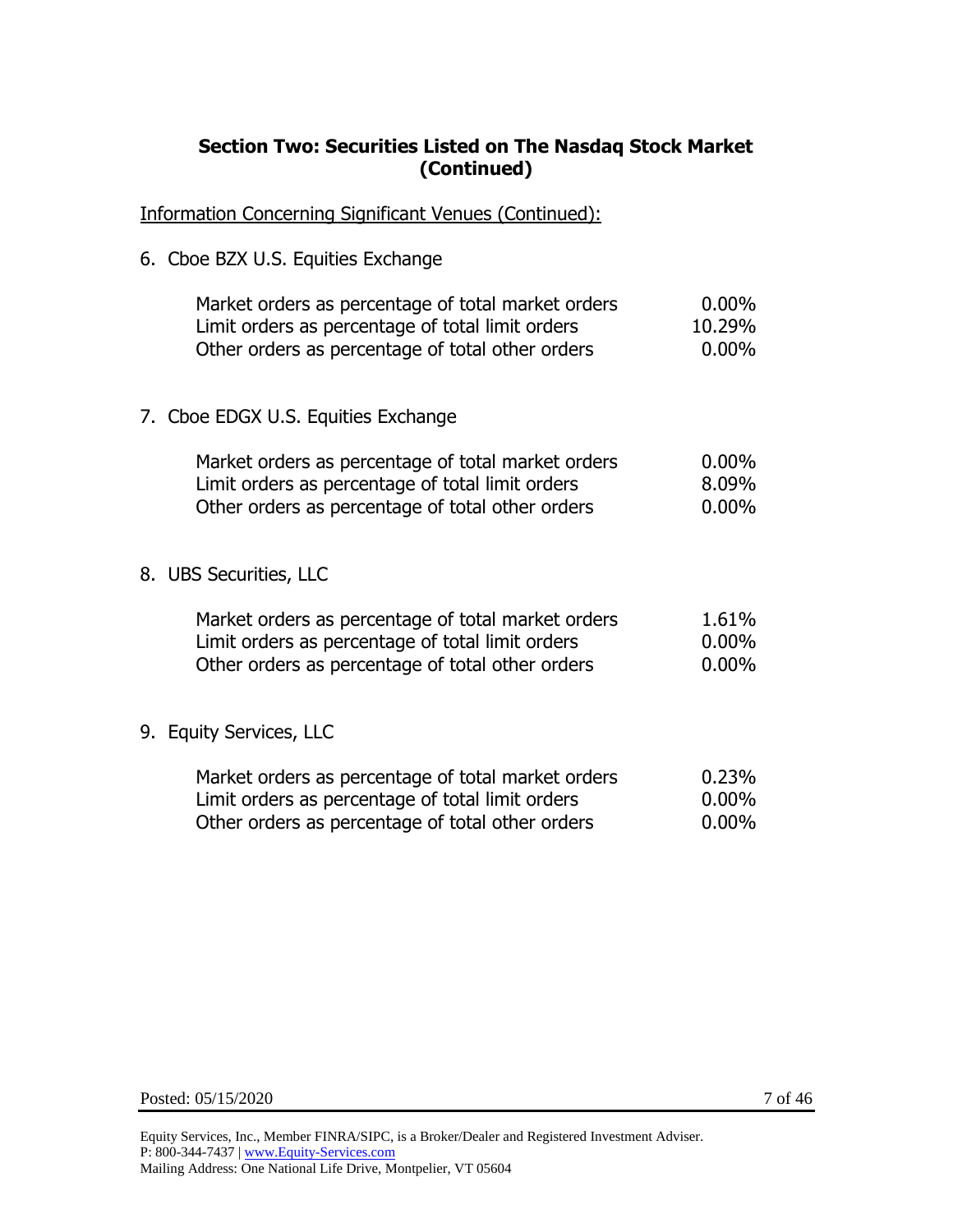# **Section Three: Securities Listed on NYSE or Regional Exchanges**

#### **Summary Statistics:**

| Non-directed orders as percentage of total customer orders: | 100.00% |
|-------------------------------------------------------------|---------|
| Market orders as percentage of total non-directed orders:   | 97.97%  |
| Limit orders as percentage of total non-directed orders:    | 2.00%   |
| Other orders as percentage of total non-directed orders:    | 0.03%   |

| 1. Citadel Securities LLC           | 56.70% |
|-------------------------------------|--------|
| 2. G1 Execution Services, LLC       | 17.65% |
| 3. VIRTU Americas LLC               | 17.29% |
| 4. Two Sigma Securities, LLC        | 5.10%  |
| 5. UBS Securities, LLC              | 1.60%  |
| 6. NYSE Arca                        | 1.43%  |
| 7. Cboe BZX U.S. Equities Exchange  | 0.10%  |
| 8. Cboe EDGX U.S. Equities Exchange | 0.07%  |
| 9. Equity Services, Inc.            | 0.03%  |
| 10. NASDAQ Execution Services, LLC  | 0.03%  |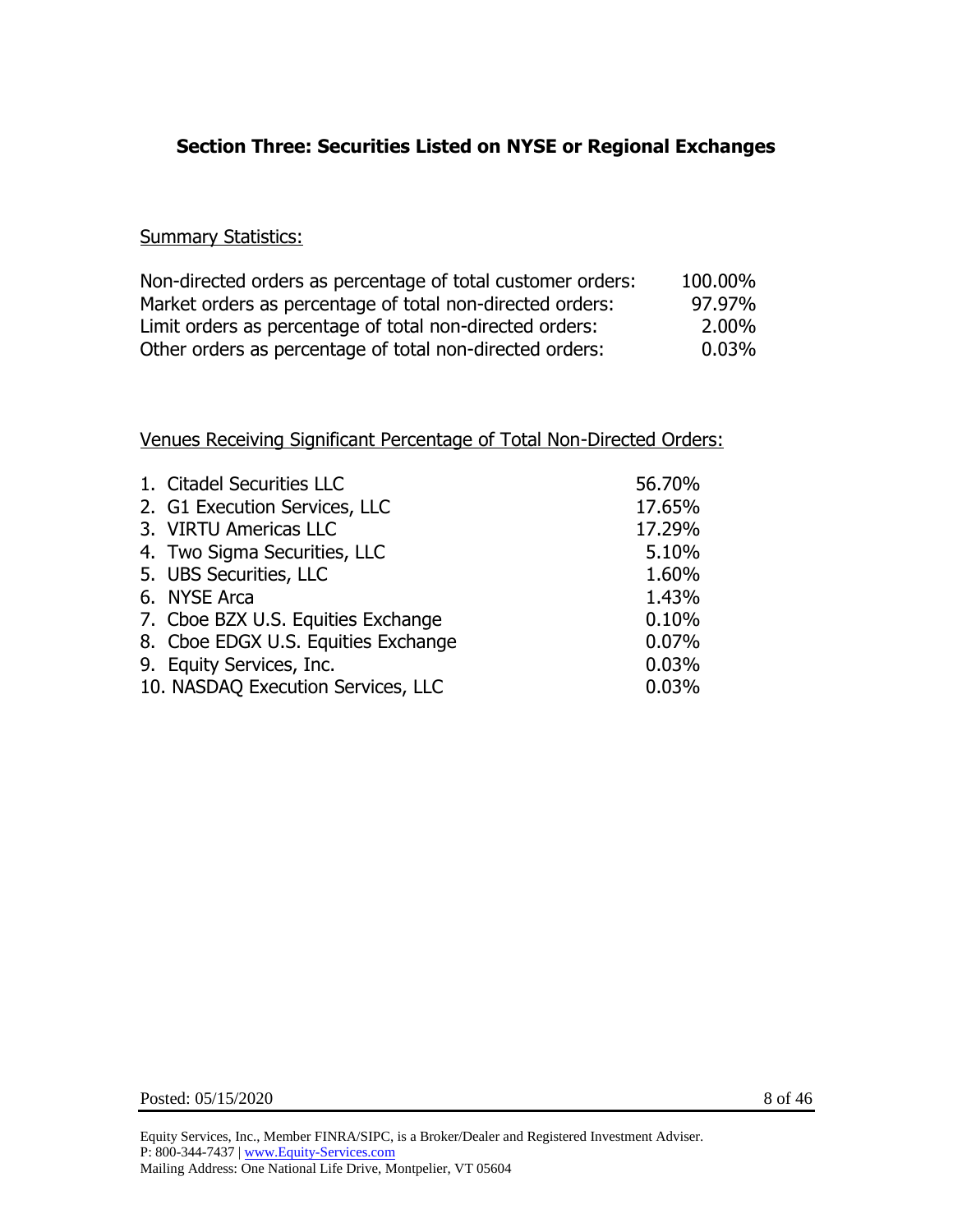## **Section Three: Securities Listed on NYSE or Regional Exchanges (Continued)**

Information Concerning Significant Venues:

1. Citadel Securities, LLC

|    | Market orders as percentage of total market orders<br>Limit orders as percentage of total limit orders<br>Other orders as percentage of total other orders    | 57.74%<br>5.00%<br>100.00%  |
|----|---------------------------------------------------------------------------------------------------------------------------------------------------------------|-----------------------------|
|    | 2. G1 Execution Services, LLC                                                                                                                                 |                             |
|    | Market orders as percentage of total market orders:<br>Limit orders as percentage of total limit orders:<br>Other orders as percentage of total other orders: | 17.99%<br>1.67%<br>$0.00\%$ |
|    | 3. VIRTU Americas LLC                                                                                                                                         |                             |
|    | Market orders as percentage of total market orders:<br>Limit orders as percentage of total limit orders:<br>Other orders as percentage of total other orders: | 17.48%<br>8.33%<br>$0.00\%$ |
|    | 4. Two Sigma Securities, LLC                                                                                                                                  |                             |
|    | Market orders as percentage of total market orders:<br>Limit orders as percentage of total limit orders:<br>Other orders as percentage of total other orders: | 5.13%<br>3.33%<br>0.00%     |
| 5. | <b>UBS Securities, LLC</b>                                                                                                                                    |                             |
|    | Market orders as percentage of total market orders:<br>Limit orders as percentage of total limit orders:<br>Other orders as percentage of total other orders: | 1.63%<br>0.00%<br>$0.00\%$  |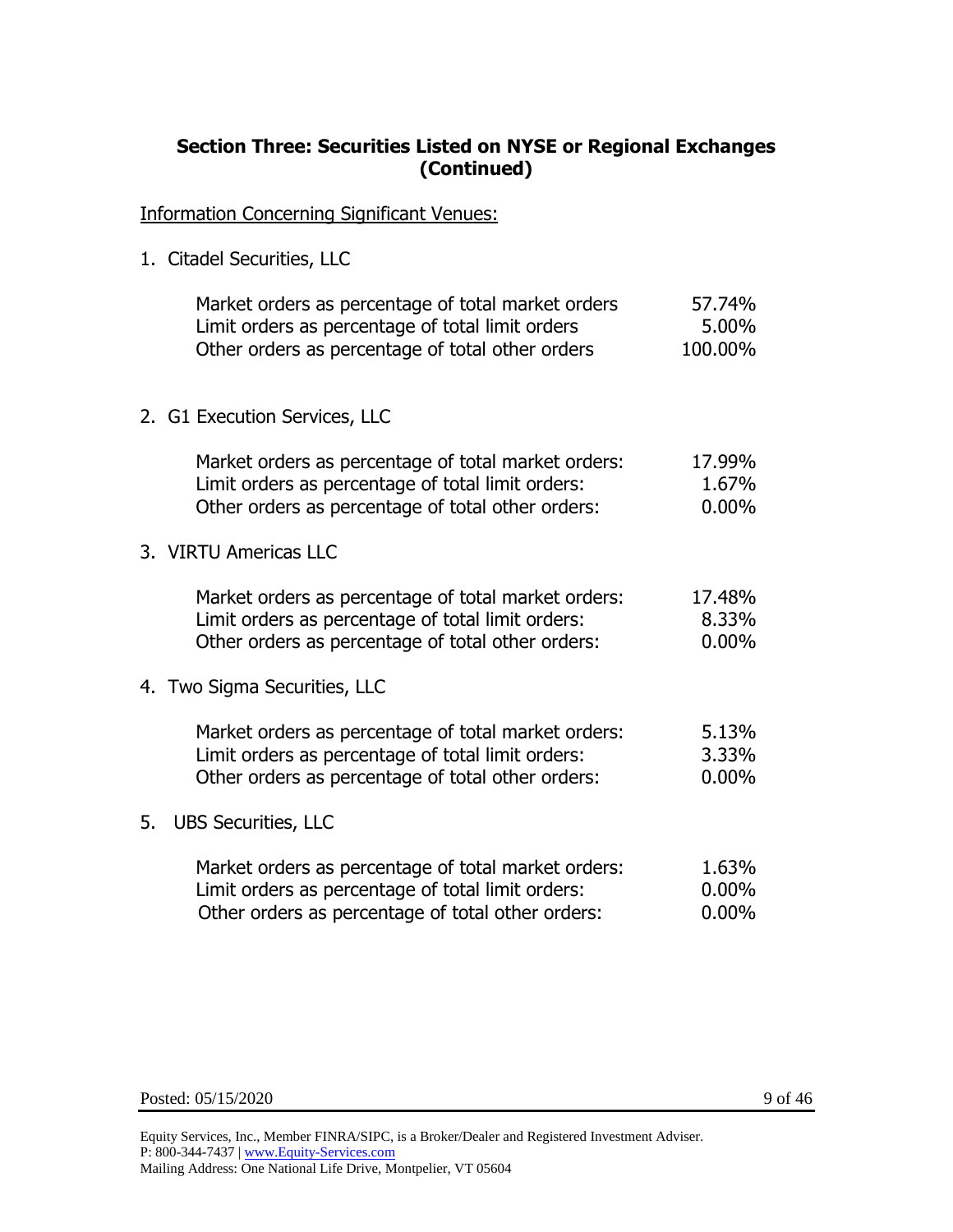### **Section Three: Securities Listed on NYSE or Regional Exchanges (Continued)**

Information Concerning Significant Venues (Continued):

#### 6. NYSE Arca

|    | Market orders as percentage of total market orders:<br>Limit orders as percentage of total limit orders:<br>Other orders as percentage of total other orders: | $0.00\%$<br>71.67%<br>$0.00\%$ |
|----|---------------------------------------------------------------------------------------------------------------------------------------------------------------|--------------------------------|
| 7. | Cboe BZX U.S. Equities Exchange                                                                                                                               |                                |
|    | Market orders as percentage of total market orders:<br>Limit orders as percentage of total limit orders:<br>Other orders as percentage of total other orders: | $0.00\%$<br>5.00%<br>$0.00\%$  |
| 8. | Cboe EDGX U.S. Equities Exchange                                                                                                                              |                                |
|    | Market orders as percentage of total market orders:<br>Limit orders as percentage of total limit orders:<br>Other orders as percentage of total other orders: | $0.00\%$<br>3.33%<br>$0.00\%$  |
| 9. | Equity Services, Inc.                                                                                                                                         |                                |
|    | Market orders as percentage of total market orders:<br>Limit orders as percentage of total limit orders:<br>Other orders as percentage of total other orders: | 0.03%<br>$0.00\%$<br>$0.00\%$  |
|    | 10. NASDAQ Execution Services, LLC                                                                                                                            |                                |
|    | Market orders as percentage of total market orders:<br>Limit orders as percentage of total limit orders:<br>Other orders as percentage of total other orders: | $0.00\%$<br>1.67%<br>$0.00\%$  |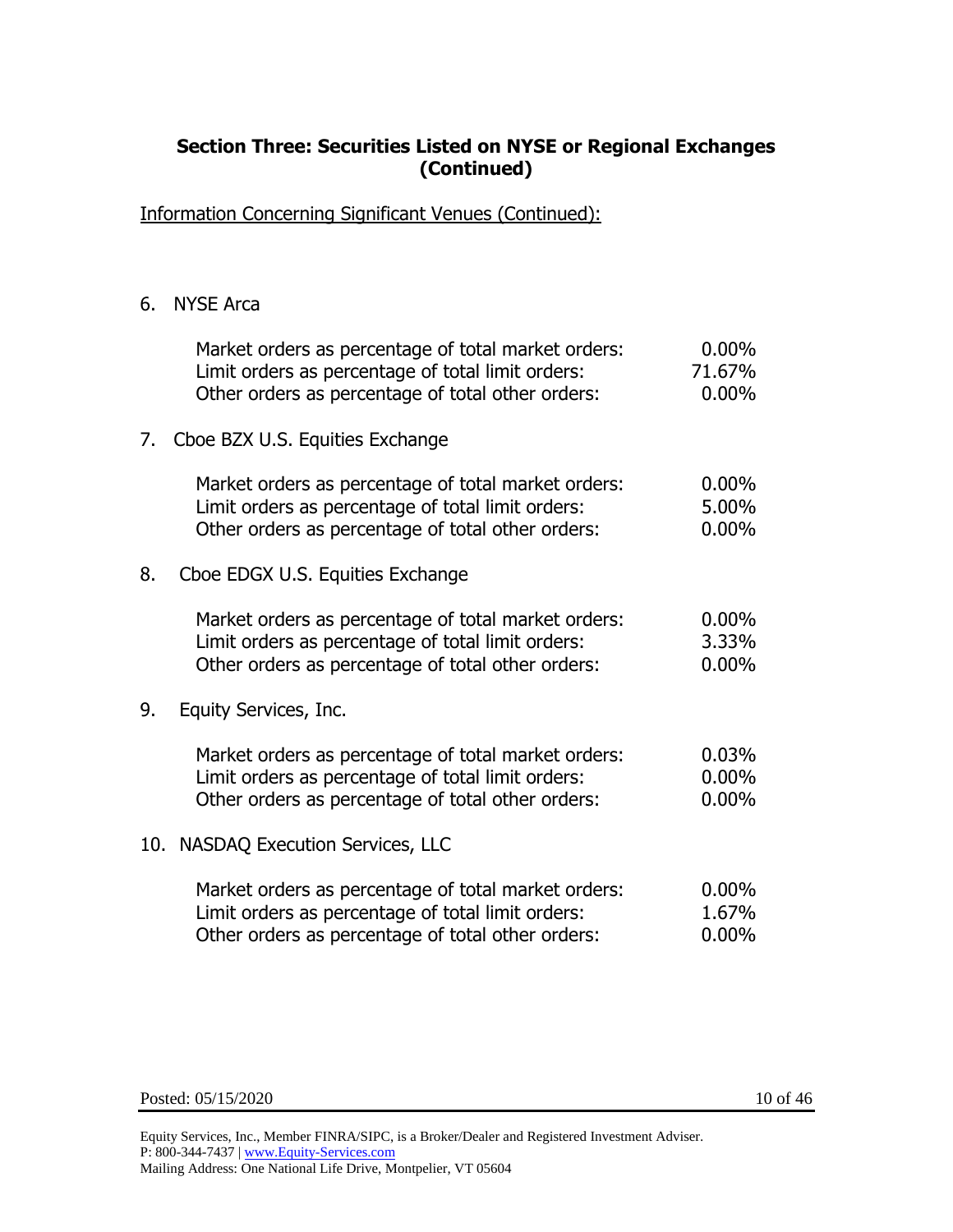## **Section Four: Exchange Listed Options**

#### **Summary Statistics:**

| Non-directed orders as percentage of total customer orders: | 100.00%  |
|-------------------------------------------------------------|----------|
| Market orders as percentage of total non-directed orders:   | 22.73%   |
| Limit orders as percentage of total non-directed orders:    | 77.27%   |
| Other orders as percentage of total non-directed orders:    | $0.00\%$ |

#### Venues Receiving Significant Percentage of Total Non-Directed Orders:

| 1. The MIAX Options Exchange       | 27.27% |
|------------------------------------|--------|
| 2. Cboe Options Exchange           | 18.18% |
| 3. NASWAQ Options Market           | 18.18% |
| 4. BOX Options Exchange            | 9.09%  |
| 5. ISE Gemini Options Exchange     | 9.09%  |
| 6. Cboe BZX Options Exchange, Inc. | 4.55%  |
| 7. Cboe EDGX Option Exchange       | 4.55%  |
| 8. MIAX Pearl Exchange             | 4.55%  |
| 9. NASDAQ PHLX Options             | 4.55%  |

### Information Concerning Significant Venues:

1. The MIAX Options Exchange

| Market orders as percentage of total market orders: | 20,00%   |
|-----------------------------------------------------|----------|
| Limit orders as percentage of total limit orders:   | 29.41%   |
| Other orders as percentage of total other orders:   | $0.00\%$ |

2. Cboe Options Exchange

| Market orders as percentage of total market orders: | 20.00% |
|-----------------------------------------------------|--------|
| Limit orders as percentage of total limit orders:   | 17.65% |
| Other orders as percentage of total other orders:   | 0.00%  |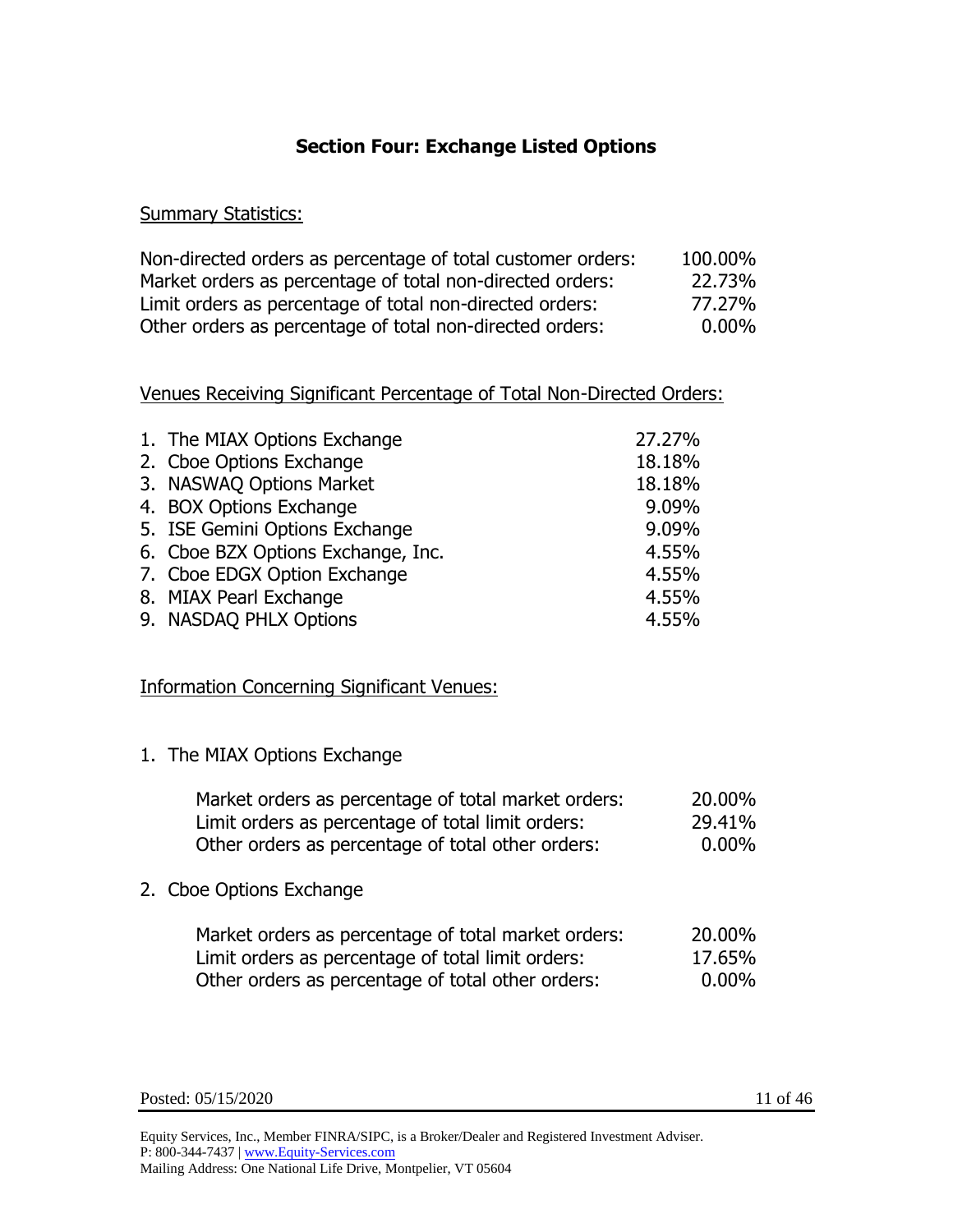| 3. NASDAQ Options Market |  |
|--------------------------|--|
|--------------------------|--|

| Market orders as percentage of total market orders:<br>Limit orders as percentage of total limit orders:<br>Other orders as percentage of total other orders: | $0.00\%$<br>23.53%<br>$0.00\%$ |
|---------------------------------------------------------------------------------------------------------------------------------------------------------------|--------------------------------|
| 4. BOX Option Exchange                                                                                                                                        |                                |
| Market orders as percentage of total market orders:<br>Limit orders as percentage of total limit orders:<br>Other orders as percentage of total other orders: | 20.00%<br>5.88%<br>$0.00\%$    |
| 5. ISE Gemini Options Exchange                                                                                                                                |                                |
| Market orders as percentage of total market orders:<br>Limit orders as percentage of total limit orders:<br>Other orders as percentage of total other orders: | $0.00\%$<br>11.76%<br>$0.00\%$ |
| 6. Cboe BZX Options Exchange, Inc.                                                                                                                            |                                |
| Market orders as percentage of total market orders:<br>Limit orders as percentage of total limit orders:<br>Other orders as percentage of total other orders: | $0.00\%$<br>5.88%<br>0.00%     |
| 7. Cboe EDGX Option Exchange                                                                                                                                  |                                |
| Market orders as percentage of total market orders:<br>Limit orders as percentage of total limit orders:<br>Other orders as percentage of total other orders: | $0.00\%$<br>5.88%<br>0.00%     |
| 8. MIAX Pearl Exchange                                                                                                                                        |                                |
| Market orders as percentage of total market orders:<br>Limit orders as percentage of total limit orders:<br>Other orders as percentage of total other orders: | 20.00%<br>$0.00\%$<br>0.00%    |
| 9. NASDAQ PHLX Optons                                                                                                                                         |                                |
| Market orders as percentage of total market orders:<br>Limit orders as percentage of total limit orders:<br>Other orders as percentage of total other orders: | 20.00%<br>$0.00\%$<br>$0.00\%$ |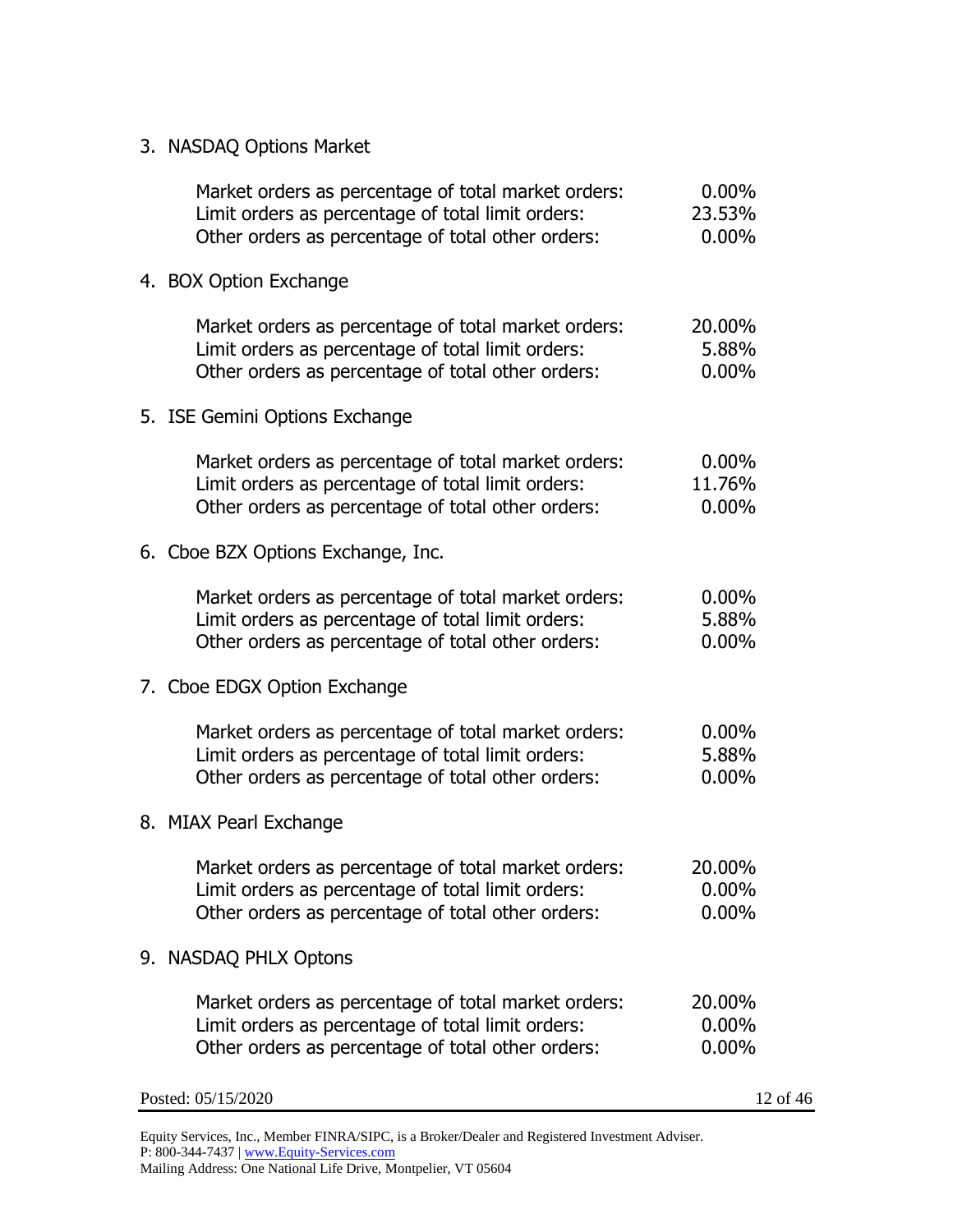# **EQUITY SERVICES, INC. One National Life Drive Montpelier, VT 05604 (800) 344-7437**

# **SEC-Required Report on Routing of Customer Orders Quarter Ending June 30, 2019**

Dear ESI Customer:

This report has been prepared pursuant to a Securities and Exchange Commission rule requiring all broker dealers to make publicly available quarterly reports on their order routing practices. This report provides information on the routing of all "non-directed orders". Non-directed orders are those orders where ESI has not been instructed by its client to route or place such orders with a particular venue for execution. For these non-directed orders, ESI, through its clearing relationship with National Financial Services, LLC has selected the execution venue.

This report is divided into four sections: one for securities listed on the New York Stock Exchange, one for securities listed on The NASDAQ Stock Market, one for securities listed on NYSE MKT or Regional Exchanges, and one for exchange-listed options. For each section covered by this report, the venues most often utilized are identified and statistics with respect to various types of orders routed to particular venues are displayed. Also, discussed and disclosed, are any material relationships that ESI may have with any of these execution venues.

A written copy of this report may be obtained by calling ESI at 1-800-344-7437 or by writing to ESI at One National Life Drive, Montpelier, VT 05604.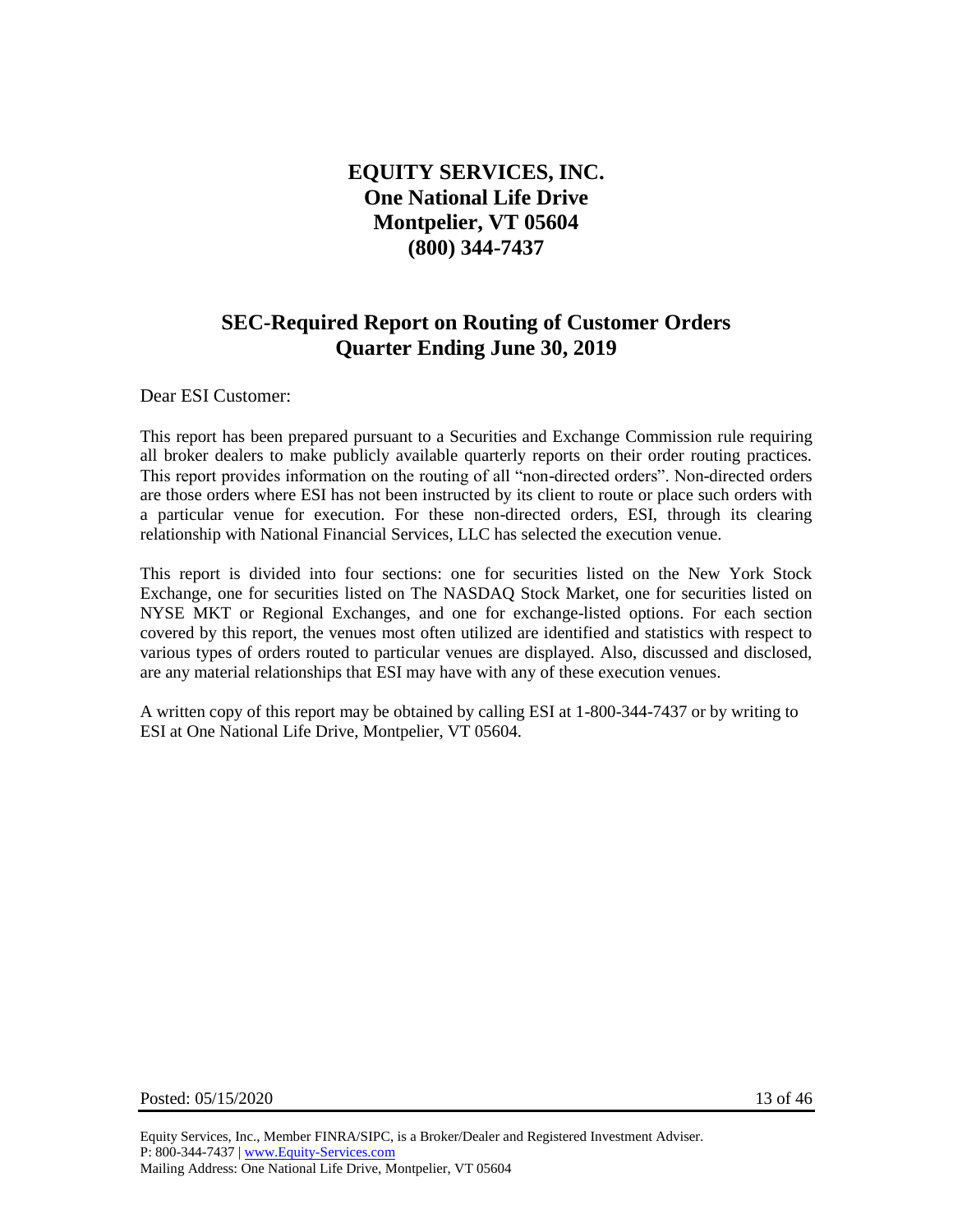## **Section One: Securities Listed on the New York Stock Exchange**

#### **Summary Statistics:**

| Non-directed orders as percentage of total customer orders: | 100.00% |
|-------------------------------------------------------------|---------|
| Market orders as percentage of total non-directed orders:   | 95.29%  |
| Limit orders as percentage of total non-directed orders:    | 3.65%   |
| Other orders as percentage of total non-directed orders:    | 1.06%   |

| 2. Citadel Securities, LLC          | 56.03% |
|-------------------------------------|--------|
| 2. VIRTU Americas LLC               | 20.89% |
| 3. G1 Execution Services, LLC       | 14.79% |
| 4. Two Sigma Securities, LLC        | 3.85%  |
| 5. New York Stock Exchange          | 1.92%  |
| 6. UBS Securities, LLC              | 1.59%  |
| 7. NASDAQ Execution Services, LLC   | 0.53%  |
| 8. Cboe EDGX U.S. Equities Exchange | 0.27%  |
| 9. National Financial Services, LLC | 0.07%  |
| 10. Cboe BZX U.S. Equities Exchange | 0.07%  |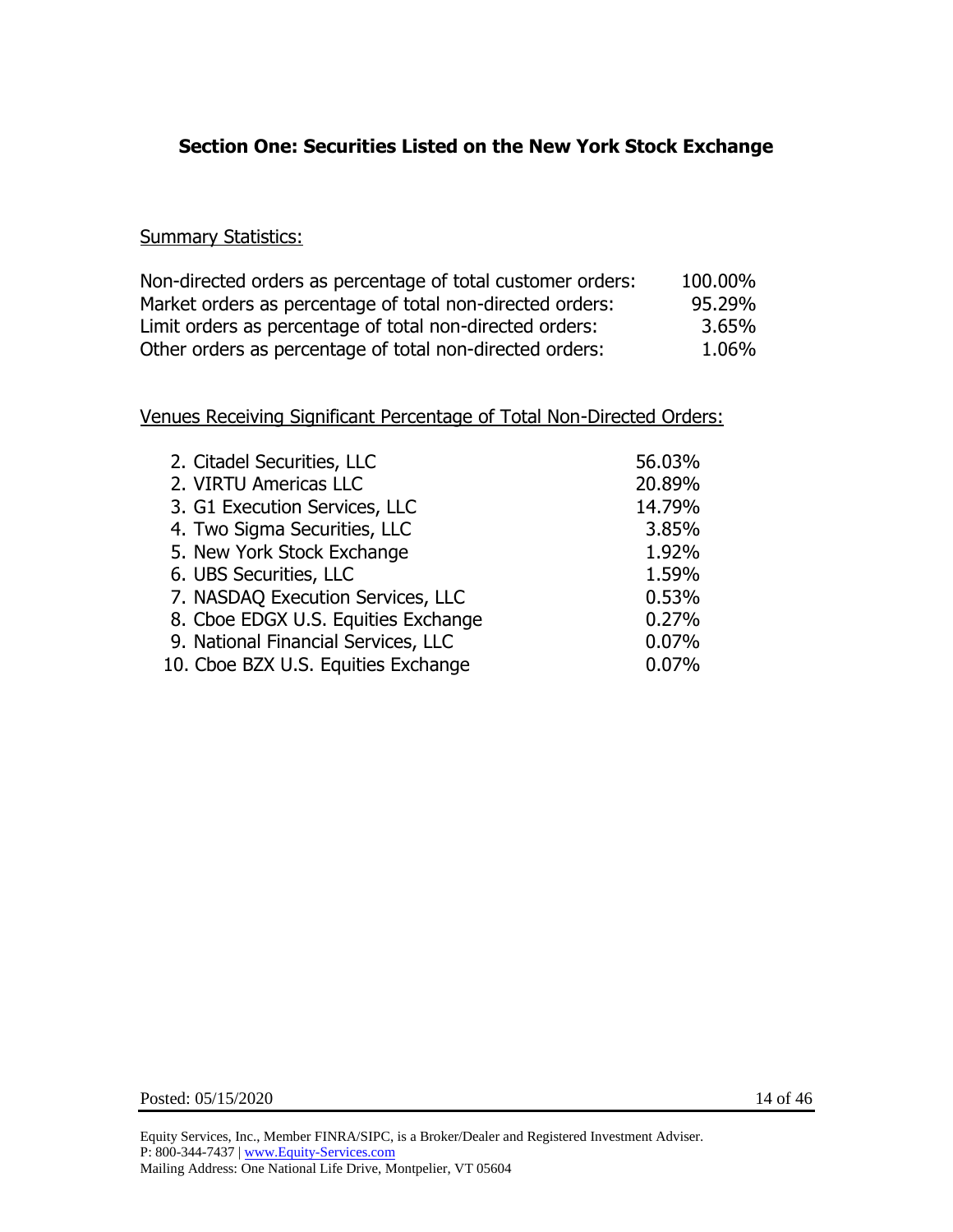# **Section One: Securities Listed on the New York Stock Exchange (Continued)**

Information Concerning Significant Venues:

1. Citadel Securities, LLC

| Market orders as percentage of total market orders<br>Limit orders as percentage of total limit orders<br>Other orders as percentage of total other orders | 57.55%<br>12.73%<br>68.75% |
|------------------------------------------------------------------------------------------------------------------------------------------------------------|----------------------------|
| 2. VIRTU Americas LLC                                                                                                                                      |                            |
| Market orders as percentage of total market orders                                                                                                         | 21.43%                     |
| Limit orders as percentage of total limit orders                                                                                                           | 7.27%                      |
| Other orders as percentage of total other orders                                                                                                           | 18.75%                     |
| 3. G1 Execution Services, LLC                                                                                                                              |                            |
| Market orders as percentage of total market orders                                                                                                         | 15.45%                     |
| Limit orders as percentage of total limit orders                                                                                                           | 1.82%                      |
| Other orders as percentage of total other orders                                                                                                           | $0.00\%$                   |
| 4. Two Sigma Securities, LLC                                                                                                                               |                            |
| Market orders as percentage of total market orders                                                                                                         | 3.97%                      |
| Limit orders as percentage of total limit orders                                                                                                           | $0.00\%$                   |
| Other orders as percentage of total other orders                                                                                                           | 6.25%                      |
| 5. New York Stock Exchange                                                                                                                                 |                            |
| Market orders as percentage of total market orders                                                                                                         | $0.00\%$                   |
| Limit orders as percentage of total limit orders                                                                                                           | 52.73%                     |
| Other orders as percentage of total other orders                                                                                                           | $0.00\%$                   |
| 10.                                                                                                                                                        | <b>UBS Securities, LLC</b> |
|                                                                                                                                                            |                            |
| Market orders as percentage of total market orders                                                                                                         | 1.60%                      |
| Limit orders as percentage of total limit orders                                                                                                           | $0.00\%$                   |
| Other orders as percentage of total other orders                                                                                                           | 6.25%                      |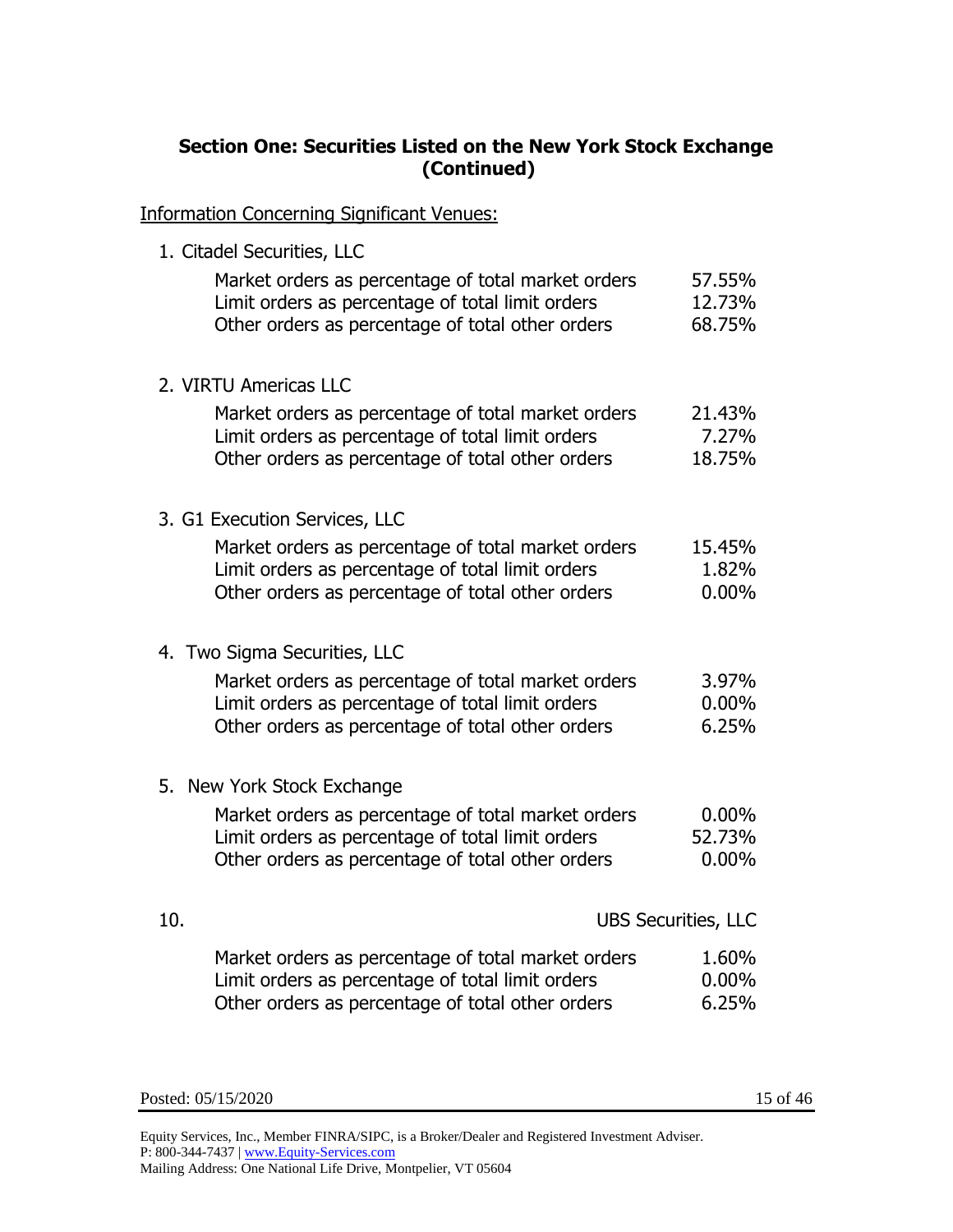## **Section One: Securities Listed on the New York Stock Exchange (Continued)**

Information Concerning Significant Venues (Continued):

| 11. | <b>NASDAQ Execution Services, LLC</b>                                                                                                                      |                                |
|-----|------------------------------------------------------------------------------------------------------------------------------------------------------------|--------------------------------|
|     | Market orders as percentage of total market orders<br>Limit orders as percentage of total limit orders<br>Other orders as percentage of total other orders | $0.00\%$<br>14.55%<br>$0.00\%$ |
|     | 12. Cboe EDGX U.S. Equities Exchange                                                                                                                       |                                |
|     | Market orders as percentage of total market orders<br>Limit orders as percentage of total limit orders<br>Other orders as percentage of total other orders | $0.00\%$<br>7.27%<br>$0.00\%$  |
|     | 13. National Financial Services LLC                                                                                                                        |                                |
|     | Market orders as percentage of total market orders<br>Limit orders as percentage of total limit orders<br>Other orders as percentage of total other orders | $0.00\%$<br>1.82%<br>$0.00\%$  |
|     | 14. Cboe BZX U.S. Equities Exchange                                                                                                                        |                                |
|     | Market orders as percentage of total market orders<br>Limit orders as percentage of total limit orders<br>Other orders as percentage of total other orders | $0.00\%$<br>1.82%<br>$0.00\%$  |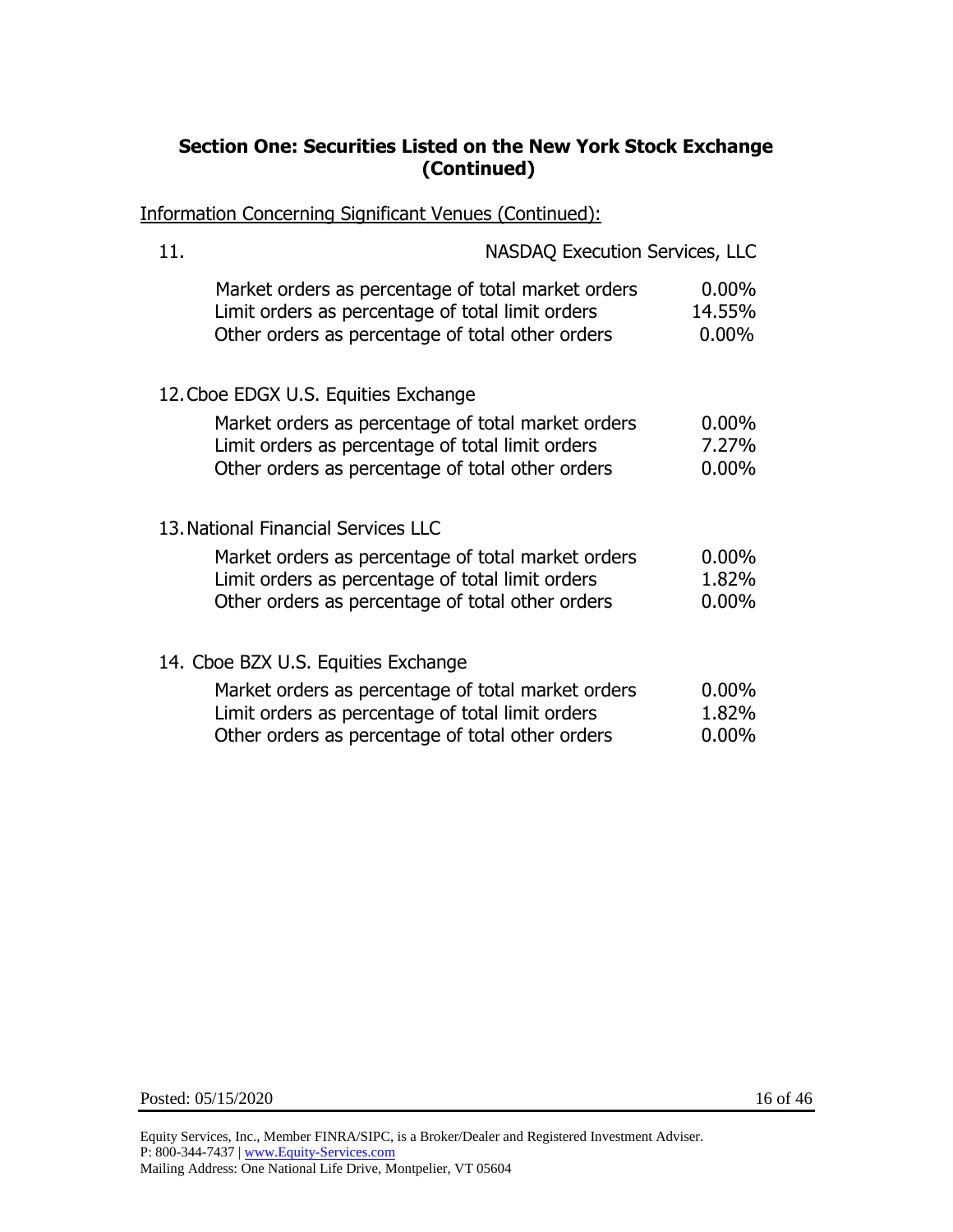# **Section Two: Securities Listed on The Nasdaq Stock Market**

#### **Summary Statistics:**

| Non-directed orders as percentage of total customer orders: | 100.00%  |
|-------------------------------------------------------------|----------|
| Market orders as percentage of total non-directed orders:   | 94.21%   |
| Limit orders as percentage of total non-directed orders:    | 5.21%    |
| Other orders as percentage of total non-directed orders:    | $0.59\%$ |

| 1.  | Citadel Securities, LLC               | 55.92% |
|-----|---------------------------------------|--------|
| 2.  | <b>VIRTU Americas LLC</b>             | 19.01% |
| 3.  | G1 Execution Services, LLC            | 15.43% |
| 4.  | Two Sigma Securities, LLC             | 3.06%  |
| 5.  | <b>NASDAQ Execution Services, LLC</b> | 2.86%  |
| 6.  | <b>UBS Securiites, LLC</b>            | 2.02%  |
| 7.  | Cboe EDGX U.S. Equities Exchange      | 1.30%  |
| 8.  | Equity Services, Inc.                 | 0.20%  |
| 9.  | Credit Suisse Securities (USA) LLC    | 0.07%  |
| 10. | <b>Investors Exchange</b>             | 0.07%  |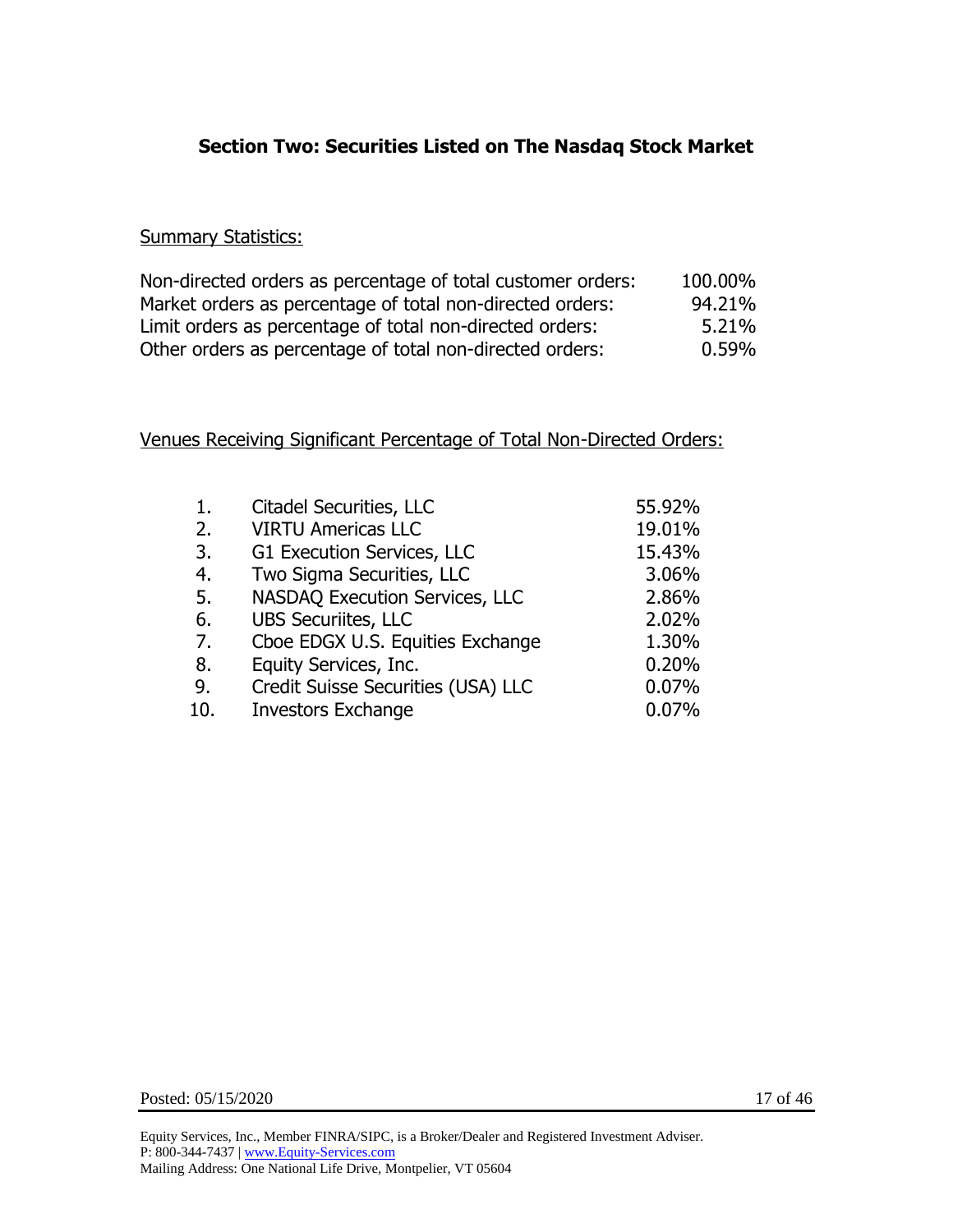### **Section Two: Securities Listed on The Nasdaq Stock Market (Continued)**

Information Concerning Significant Venues:

10.Citadel Securities, LLC

| Market orders as percentage of total market orders | 58.47%   |
|----------------------------------------------------|----------|
| Limit orders as percentage of total limit orders   | 7.50%    |
| Other orders as percentage of total other orders   | 77.78%   |
| 11. VIRTU Americas LLC                             |          |
| Market orders as percentage of total market orders | 19.63%   |
| Limit orders as percentage of total limit orders   | 10.00%   |
| Other orders as percentage of total other orders   | $0.00\%$ |
| 12.G1 Execution Services, LLC                      |          |
| Market orders as percentage of total market orders | 16.31%   |
| Limit orders as percentage of total limit orders   | 1.25%    |
| Other orders as percentage of total other orders   | $0.00\%$ |
| 13. Two Sigma Securities, LLC                      |          |
| Market orders as percentage of total market orders | 3.25%    |
| Limit orders as percentage of total limit orders   | $0.00\%$ |
| Other orders as percentage of total other orders   | $0.00\%$ |
| 14. NASDAQ Execution Services, LLC                 |          |

| Market orders as percentage of total market orders | $0.00\%$ |
|----------------------------------------------------|----------|
| Limit orders as percentage of total limit orders   | 55.00%   |
| Other orders as percentage of total other orders   | $0.00\%$ |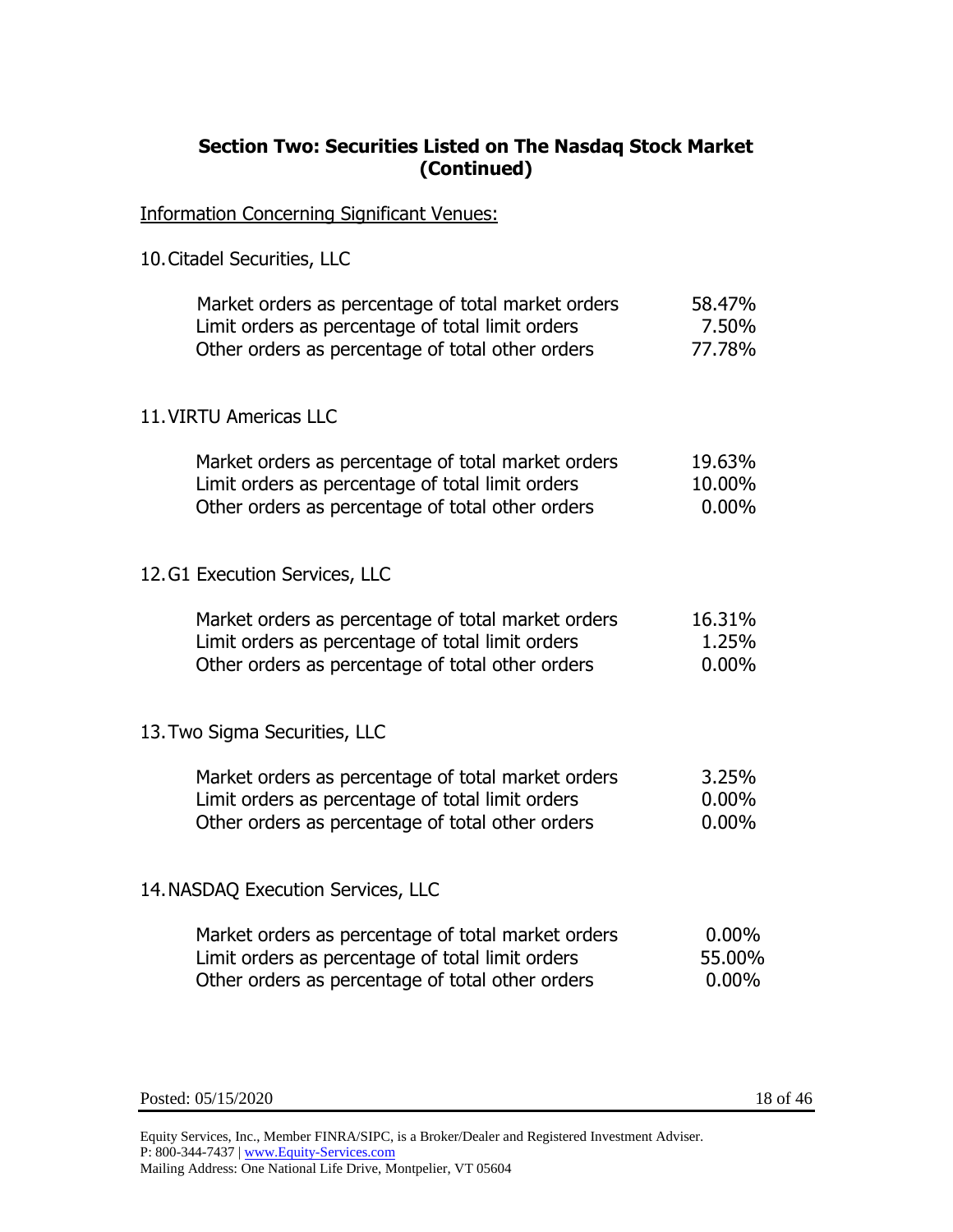### **Section Two: Securities Listed on The Nasdaq Stock Market (Continued)**

Information Concerning Significant Venues (Continued):

15.UBS Securities, LLC

| Market orders as percentage of total market orders | $0.00\%$ |
|----------------------------------------------------|----------|
| Limit orders as percentage of total limit orders   | 55.00%   |
| Other orders as percentage of total other orders   | 0.00%    |
| 16. Cboe EDGX U.S. Equities Exchange               |          |
| Market orders as percentage of total market orders | $0.00\%$ |
| Limit orders as percentage of total limit orders   | 25.00%   |
| Other orders as percentage of total other orders   | $0.00\%$ |
| 17. Equity Services, Inc.                          |          |
| Market orders as percentage of total market orders | 0.21%    |
| Limit orders as percentage of total limit orders   | $0.00\%$ |
| Other orders as percentage of total other orders   | $0.00\%$ |
| 18. Credit Suisse Securities (USA) LLC             |          |
| Market orders as percentage of total market orders | $0.00\%$ |
| Limit orders as percentage of total limit orders   | $0.00\%$ |
| Other orders as percentage of total other orders   | 11.11%   |
| 19. Investors Exchange                             |          |
| Market orders as percentage of total market orders | $0.00\%$ |
| Limit orders as percentage of total limit orders   | $0.00\%$ |
| Other orders as percentage of total other orders   | 11.11%   |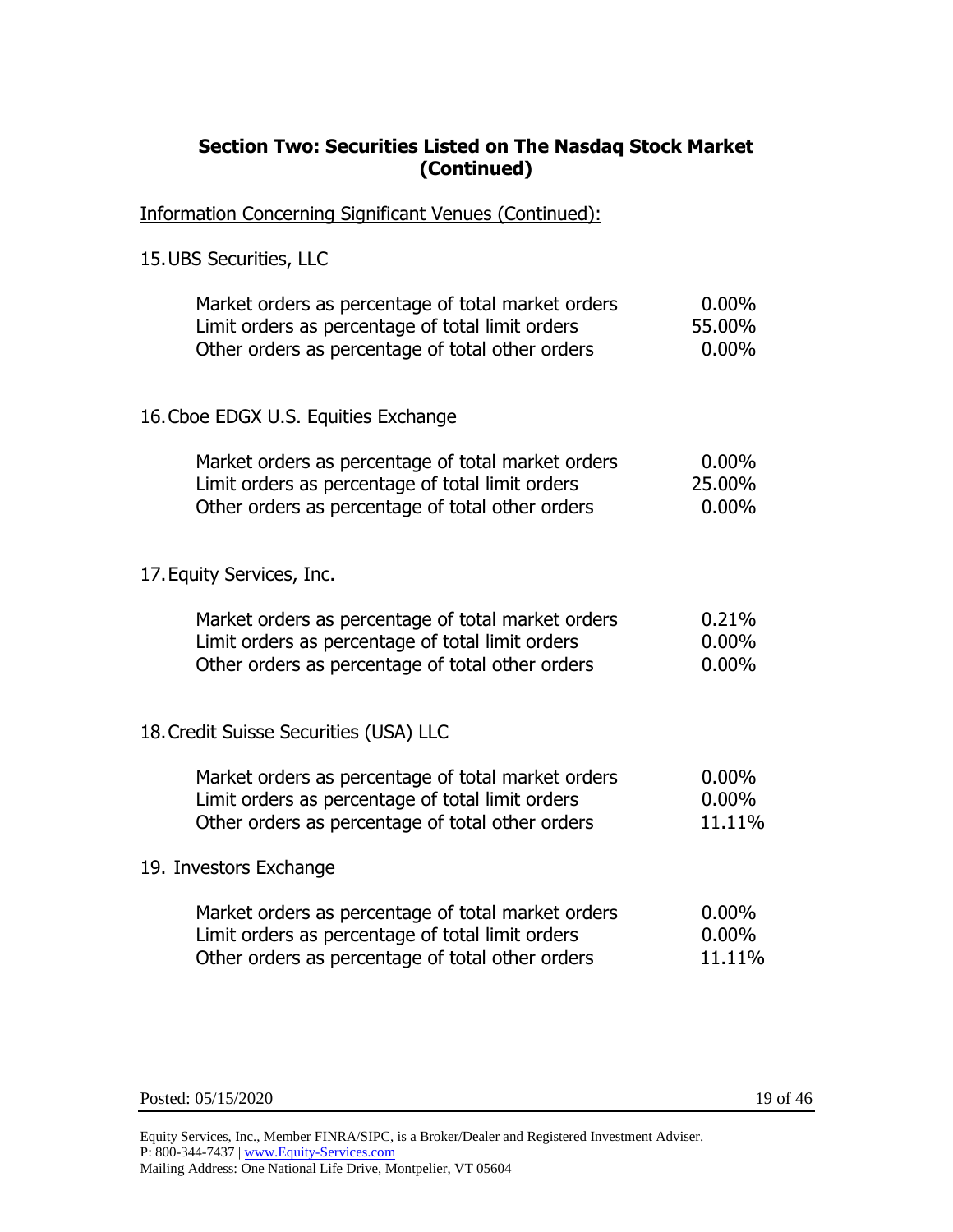## **Section Three: Securities Listed on NYSE or Regional Exchanges**

#### **Summary Statistics:**

| Non-directed orders as percentage of total customer orders: | 100.00% |
|-------------------------------------------------------------|---------|
| Market orders as percentage of total non-directed orders:   | 97.72%  |
| Limit orders as percentage of total non-directed orders:    | 2.21%   |
| Other orders as percentage of total non-directed orders:    | 0.07%   |

| 1. Citadel Securities LLC           | 58.61% |
|-------------------------------------|--------|
| 2. VIRTU Americas LLC               | 20.15% |
| 3. G1 Execution Services, LLC       | 13.78% |
| 4. Two Sigma Securities, LLC        | 3.63%  |
| 5. UBS Securities, LLC              | 1.92%  |
| 6. NYSE Arca                        | 1.49%  |
| 7. NASDAQ Execution Services, LLC   | 0.20%  |
| 8. Cboe EDGX U.S. Equities Exchange | 0.10%  |
| 9. Cboe BZX U.S. Equities Exchange  | 0.07%  |
| 10. NYSE American                   | 0.03%  |
|                                     |        |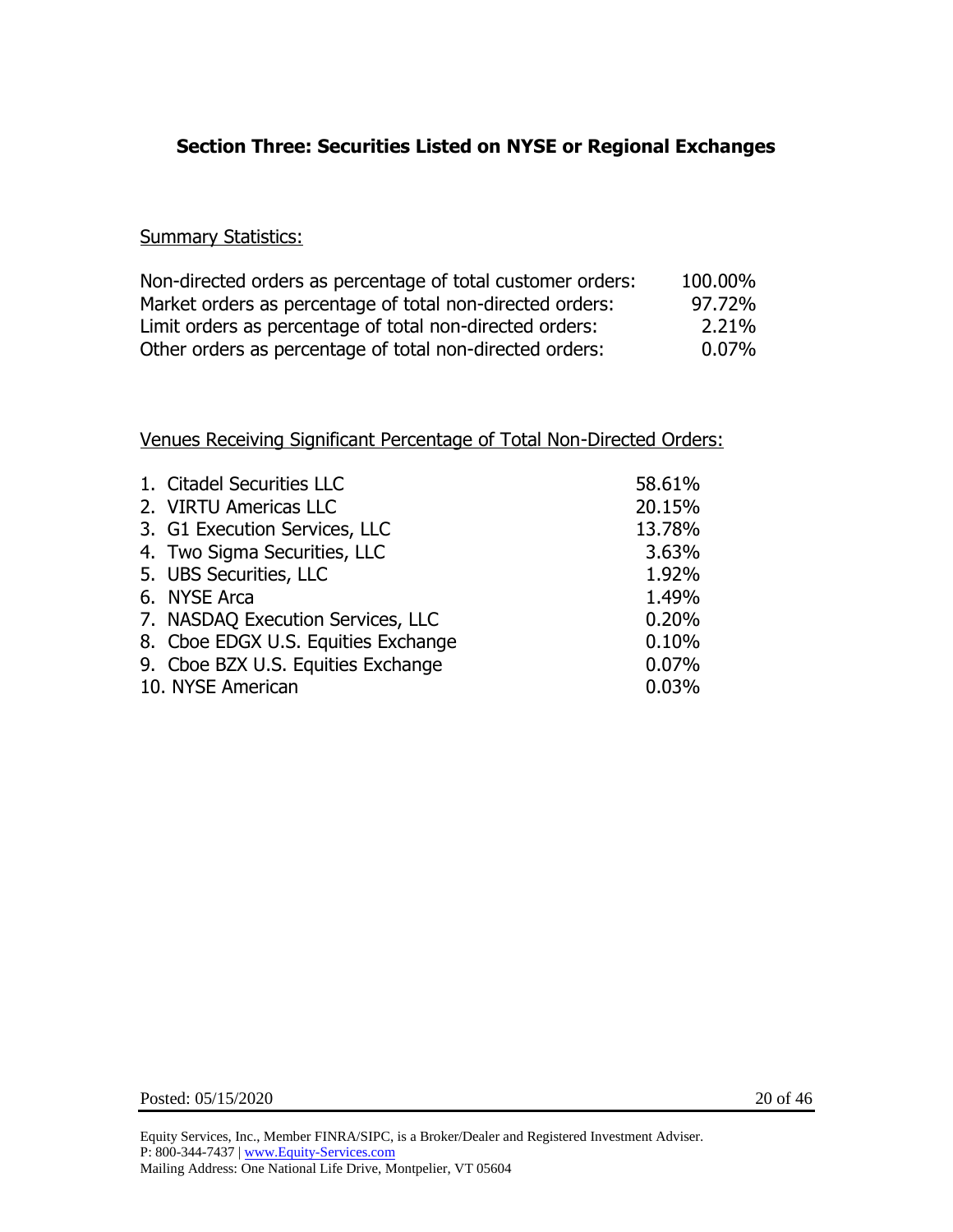### **Section Three: Securities Listed on NYSE or Regional Exchanges (Continued)**

Information Concerning Significant Venues:

11.Citadel Securities, LLC

| Market orders as percentage of total market orders<br>Limit orders as percentage of total limit orders<br>Other orders as percentage of total other orders    | 59.77%<br>8.96%<br>$0.00\%$    |
|---------------------------------------------------------------------------------------------------------------------------------------------------------------|--------------------------------|
| 12. VIRTU Americas LLC                                                                                                                                        |                                |
| Market orders as percentage of total market orders:<br>Limit orders as percentage of total limit orders:<br>Other orders as percentage of total other orders: | 20.42%<br>5.97%<br>100.00%     |
| 13.G1 Execution Services, LLC                                                                                                                                 |                                |
| Market orders as percentage of total market orders:<br>Limit orders as percentage of total limit orders:<br>Other orders as percentage of total other orders: | 14.10%<br>$0.00\%$<br>$0.00\%$ |
| 14. Two Sigma Securities, LLC                                                                                                                                 |                                |
| Market orders as percentage of total market orders:<br>Limit orders as percentage of total limit orders:<br>Other orders as percentage of total other orders: | 3.72%<br>$0.00\%$<br>$0.00\%$  |
| 15. UBS Securities, LLC                                                                                                                                       |                                |
| Market orders as percentage of total market orders:<br>Limit orders as percentage of total limit orders:<br>Other orders as percentage of total other orders: | 1.96%<br>$0.00\%$<br>$0.00\%$  |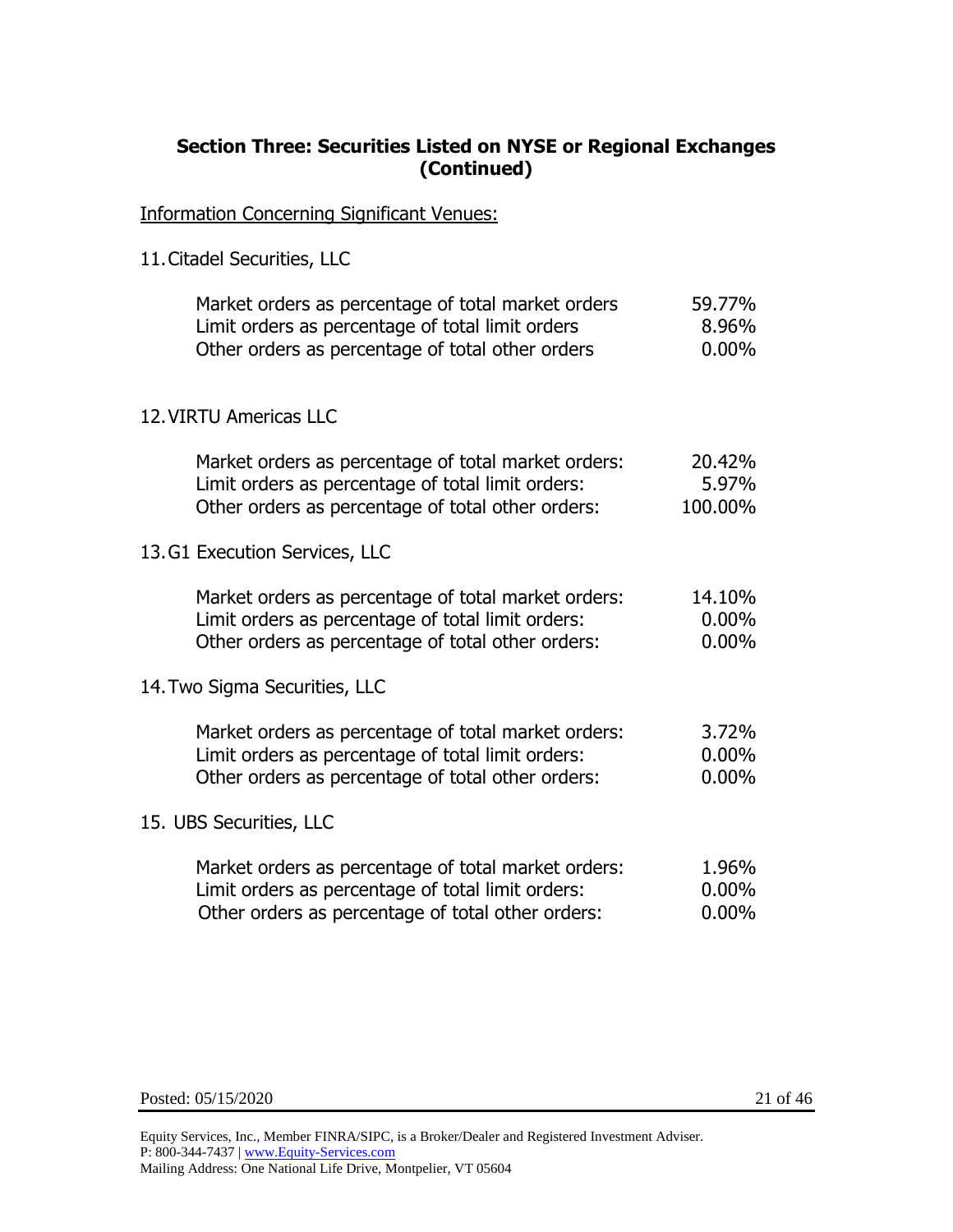### **Section Three: Securities Listed on NYSE or Regional Exchanges (Continued)**

Information Concerning Significant Venues (Continued):

#### 16. NYSE Arca

| Market orders as percentage of total market orders:<br>Limit orders as percentage of total limit orders:<br>Other orders as percentage of total other orders: | $0.00\%$<br>67.16%<br>$0.00\%$ |
|---------------------------------------------------------------------------------------------------------------------------------------------------------------|--------------------------------|
| 17. NASDAQ Execution Services, LLC                                                                                                                            |                                |
| Market orders as percentage of total market orders:<br>Limit orders as percentage of total limit orders:<br>Other orders as percentage of total other orders: | $0.00\%$<br>8.96%<br>$0.00\%$  |
| 18. Cboe EDGX U.S. Equities Exchange                                                                                                                          |                                |
| Market orders as percentage of total market orders:<br>Limit orders as percentage of total limit orders:<br>Other orders as percentage of total other orders: | $0.00\%$<br>4.48%<br>$0.00\%$  |
| 19. Cboe BZX U.S. Equities Exchange                                                                                                                           |                                |
| Market orders as percentage of total market orders:<br>Limit orders as percentage of total limit orders:<br>Other orders as percentage of total other orders: | $0.00\%$<br>2.99%<br>$0.00\%$  |
| 20. NYSE American                                                                                                                                             |                                |
| Market orders as percentage of total market orders:<br>Limit orders as percentage of total limit orders:<br>Other orders as percentage of total other orders: | $0.00\%$<br>1.49%<br>$0.00\%$  |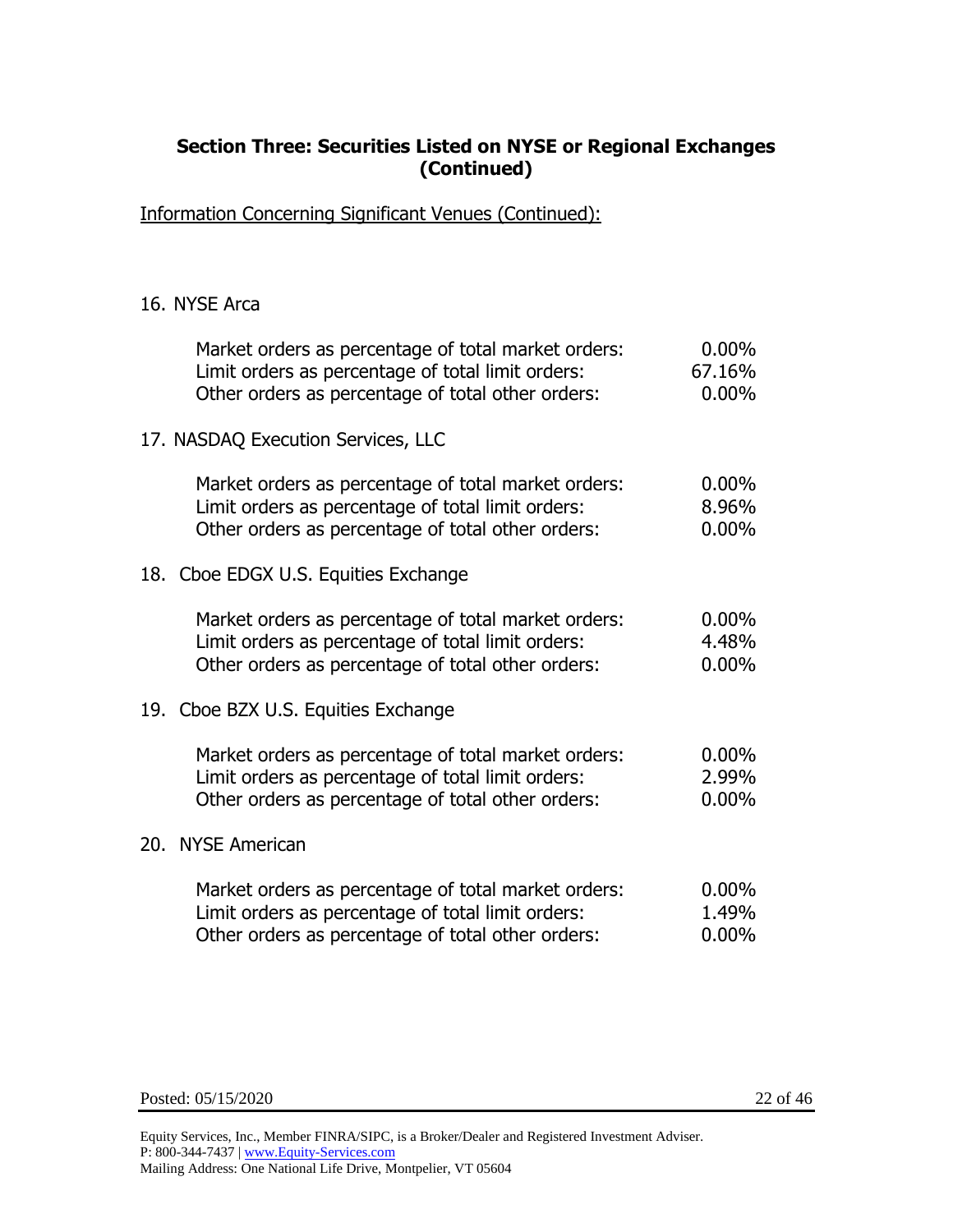# **Section Four: Exchange Listed Options**

#### **Summary Statistics:**

| Non-directed orders as percentage of total customer orders: | 100.00%  |
|-------------------------------------------------------------|----------|
| Market orders as percentage of total non-directed orders:   | 7.69%    |
| Limit orders as percentage of total non-directed orders:    | 92.31%   |
| Other orders as percentage of total non-directed orders:    | $0.00\%$ |

#### Venues Receiving Significant Percentage of Total Non-Directed Orders:

| 1. NASDAQ Options Market           | 30.77% |
|------------------------------------|--------|
| 2. NYSE Arca Options               | 23.08% |
| 3. The MIAX Options Exchange       | 23.08% |
| 4. Cboe BZX Options Exchange, Inc. | 7.69%  |
| 5. Cboe EDGX Option Exchange       | 7.69%  |
| 6. NASDAQ PHLX Options             | 7.69%  |

#### Information Concerning Significant Venues:

#### 10.NASDAQ Options Market

| Market orders as percentage of total market orders: | $0.00\%$ |
|-----------------------------------------------------|----------|
| Limit orders as percentage of total limit orders:   | 33.33%   |
| Other orders as percentage of total other orders:   | $0.00\%$ |
| 11. NYSE Arca Options                               |          |
| Market orders as percentage of total market orders: | $0.00\%$ |
| Limit orders as percentage of total limit orders:   | 25.00%   |
| Other orders as percentage of total other orders:   | $0.00\%$ |
| 12. The MIAX Options Exchange                       |          |
| Market orders as percentage of total market orders: | $0.00\%$ |
| Limit orders as percentage of total limit orders:   | 25,00%   |
| Other orders as percentage of total other orders:   | $0.00\%$ |

| Posted: 05/15/2020 | 23 of 46 |
|--------------------|----------|
|--------------------|----------|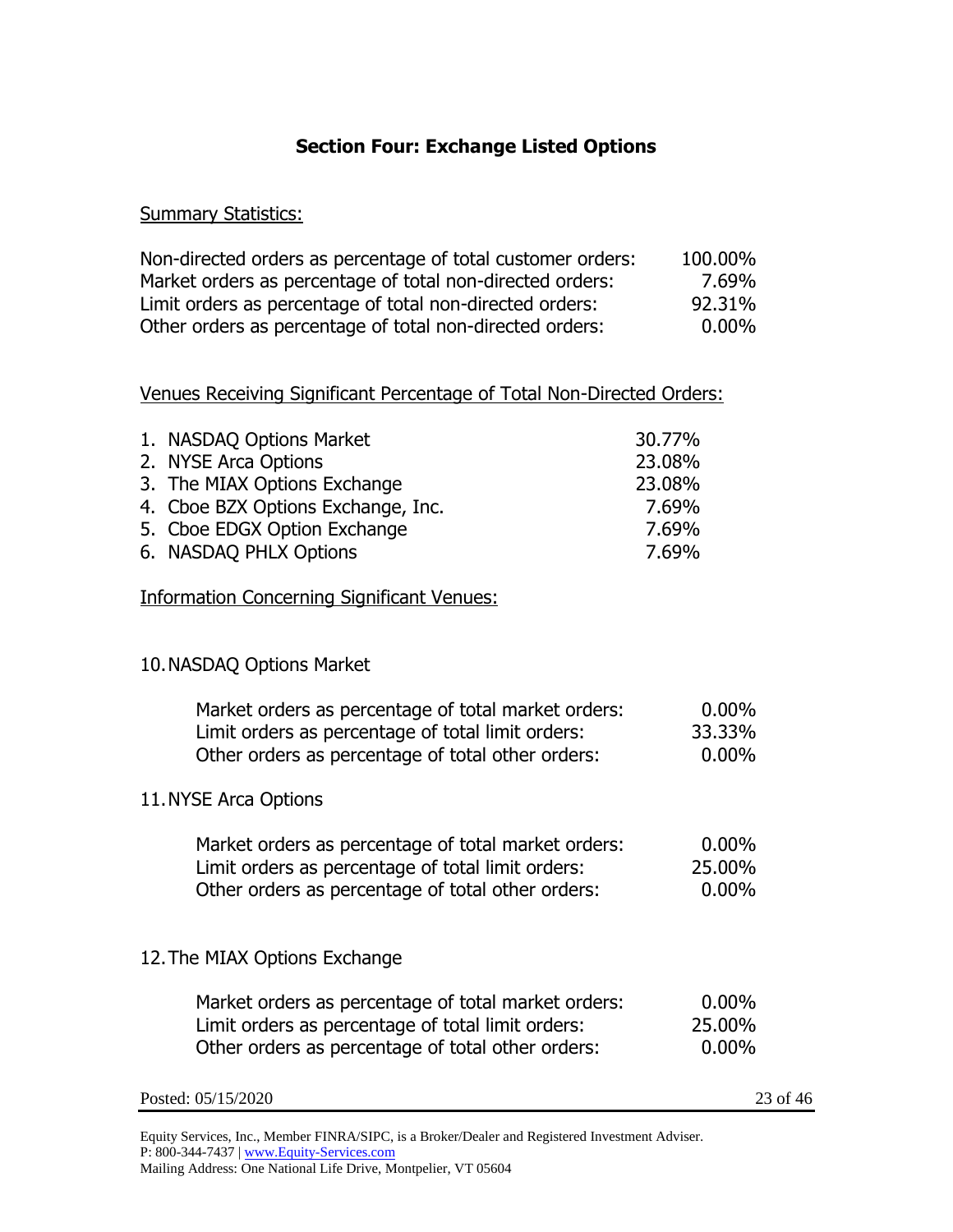13.Cboe BZX Options Exchange, Inc.

| Market orders as percentage of total market orders:<br>Limit orders as percentage of total limit orders:<br>Other orders as percentage of total other orders: | $0.00\%$<br>8.33%<br>0.00% |  |
|---------------------------------------------------------------------------------------------------------------------------------------------------------------|----------------------------|--|
| 14. Cboe EDGX Option Exchange                                                                                                                                 |                            |  |
| Market orders as percentage of total market orders:                                                                                                           | $0.00\%$                   |  |
| Limit orders as percentage of total limit orders:<br>Other orders as percentage of total other orders:                                                        | 8.33%<br>$0.00\%$          |  |
| 15. NASDAQ PHLX Options                                                                                                                                       |                            |  |
| Market orders as percentage of total market orders:                                                                                                           | 100.00%<br>$0.00\%$        |  |
| Limit orders as percentage of total limit orders:<br>Other orders as percentage of total other orders:                                                        | $0.00\%$                   |  |
|                                                                                                                                                               |                            |  |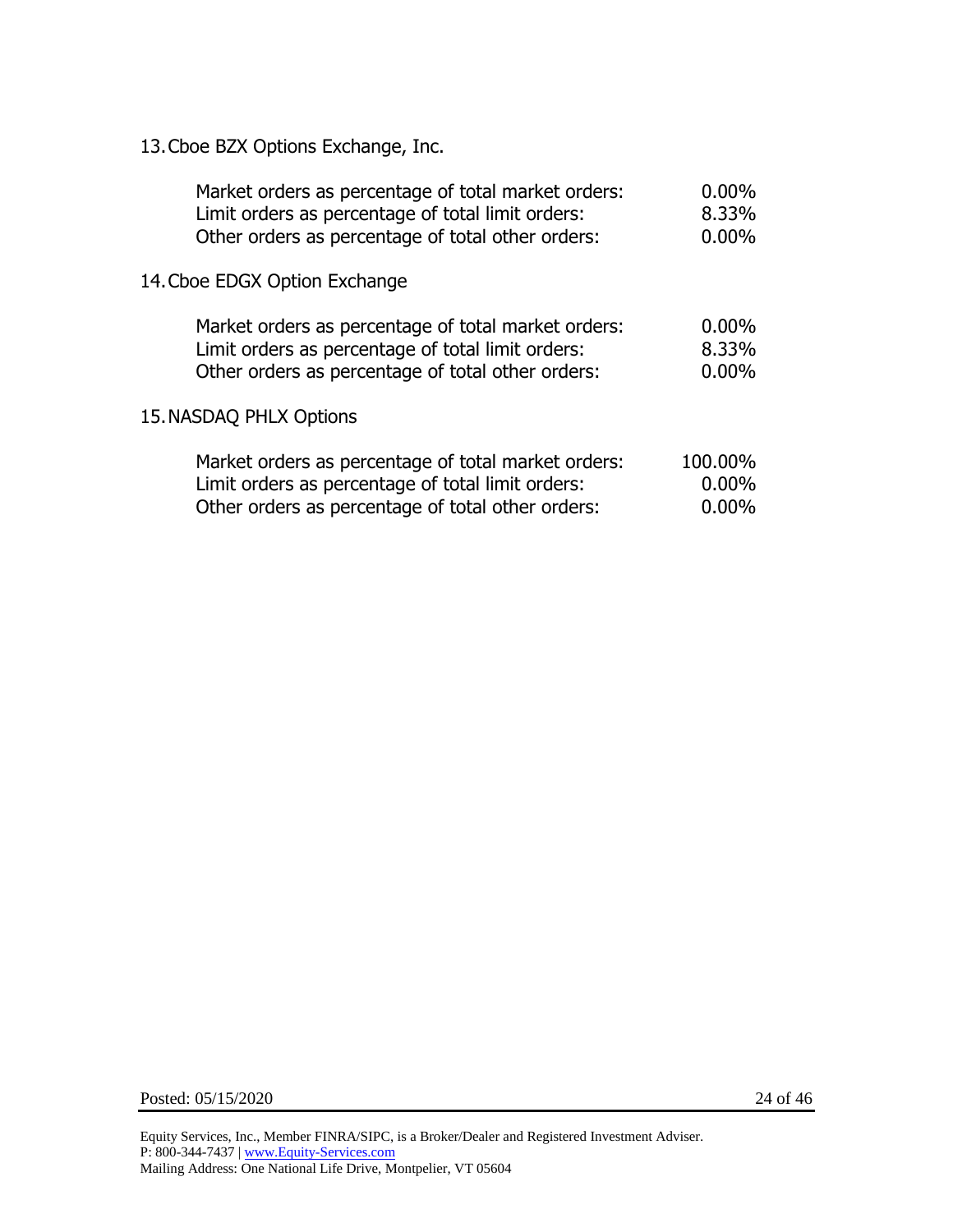# **EQUITY SERVICES, INC. One National Life Drive Montpelier, VT 05604 (800) 344-7437**

# **SEC-Required Report on Routing of Customer Orders Quarter Ending September 30, 2019**

Dear ESI Customer:

This report has been prepared pursuant to a Securities and Exchange Commission rule requiring all broker dealers to make publicly available quarterly reports on their order routing practices. This report provides information on the routing of all "non-directed orders". Non-directed orders are those orders where ESI has not been instructed by its client to route or place such orders with a particular venue for execution. For these non-directed orders, ESI, through its clearing relationship with National Financial Services, LLC has selected the execution venue.

This report is divided into four sections: one for securities listed on the New York Stock Exchange, one for securities listed on The NASDAQ Stock Market, one for securities listed on NYSE MKT or Regional Exchanges, and one for exchange-listed options. For each section covered by this report, the venues most often utilized are identified and statistics with respect to various types of orders routed to particular venues are displayed. Also, discussed and disclosed, are any material relationships that ESI may have with any of these execution venues.

A written copy of this report may be obtained by calling ESI at 1-800-344-7437 or by writing to ESI at One National Life Drive, Montpelier, VT 05604.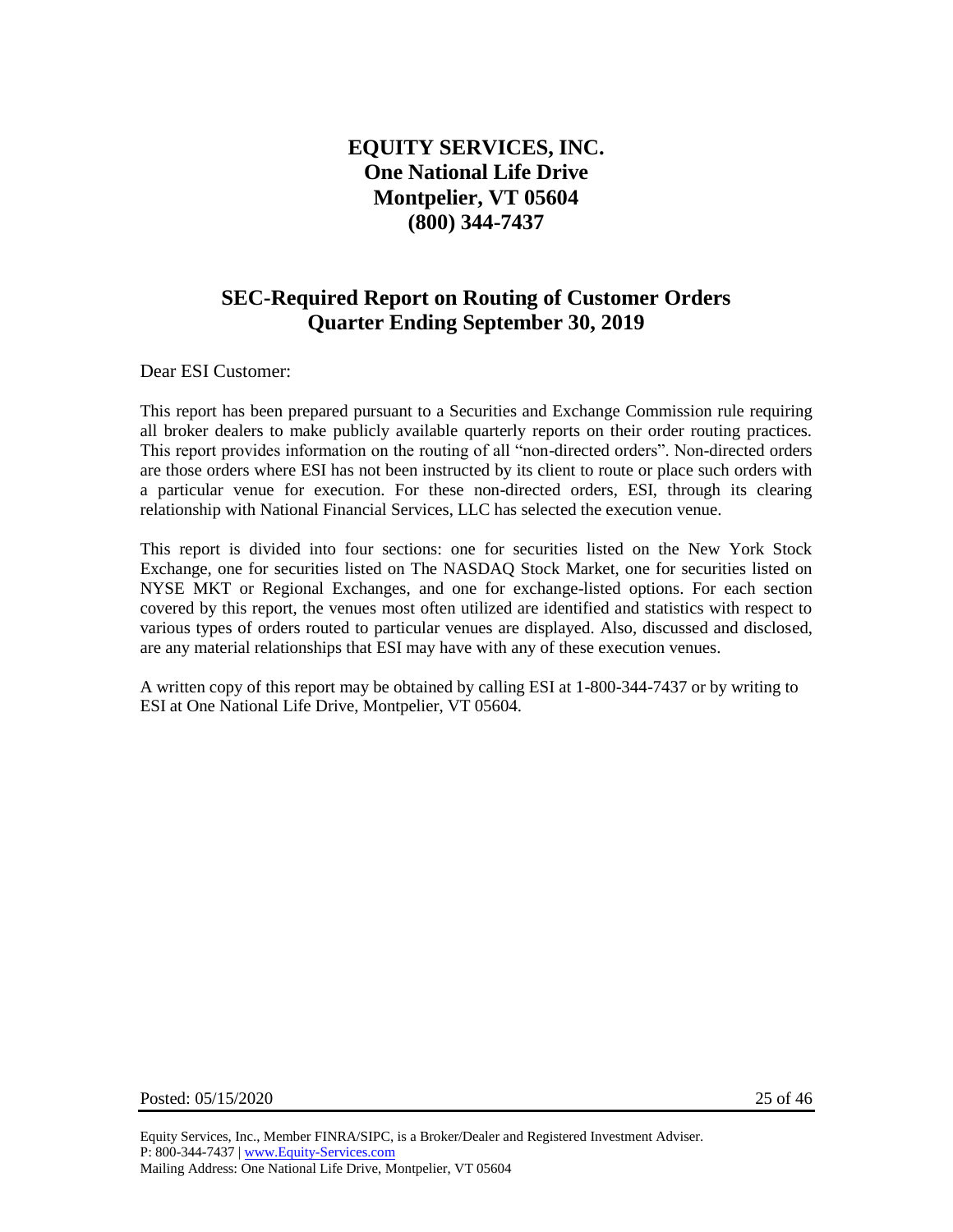# **Section One: Securities Listed on the New York Stock Exchange**

#### **Summary Statistics:**

| Non-directed orders as percentage of total customer orders: | 100.00% |
|-------------------------------------------------------------|---------|
| Market orders as percentage of total non-directed orders:   | 92.36%  |
| Limit orders as percentage of total non-directed orders:    | 4.94%   |
| Other orders as percentage of total non-directed orders:    | 2.70%   |

| 3. Citadel Securities, LLC          | 54.08% |
|-------------------------------------|--------|
| 2. VIRTU Americas LLC               | 26.52% |
| 3. G1 Execution Services, LLC       | 11.91% |
| 4. New York Stock Exchange          | 2.17%  |
| 5. Two Sigma Securities, LLC        | 2.10%  |
| 6. UBS Securities, LLC              | 1.57%  |
| 7. NASDAQ Execution Services, LLC   | 0.82%  |
| 8. Cboe EDGX U.S. Equities Exchange | 0.75%  |
| 9. State Street Global Markets, LLC | 0.07%  |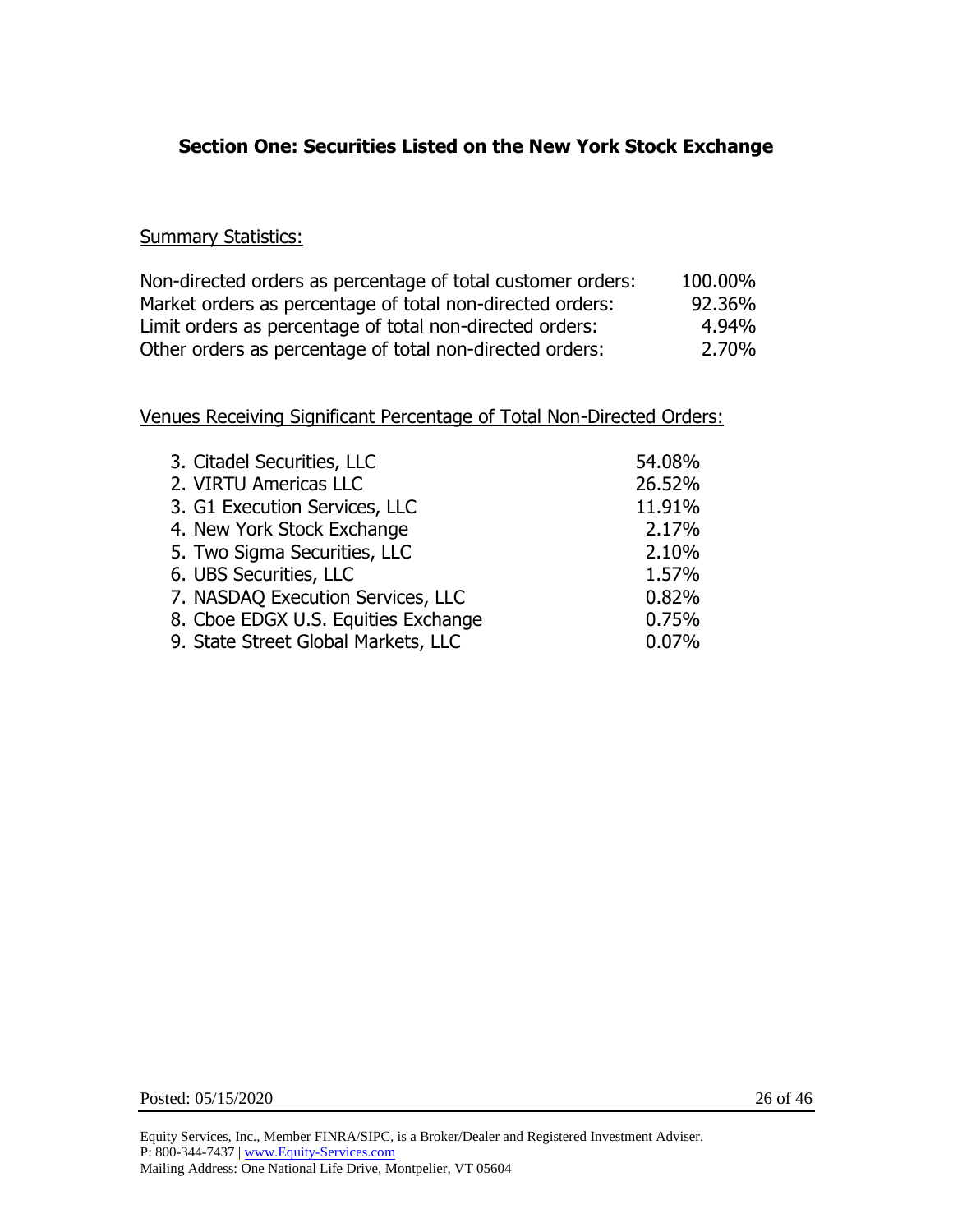# **Section One: Securities Listed on the New York Stock Exchange (Continued)**

Information Concerning Significant Venues:

1. Citadel Securities, LLC

| Market orders as percentage of total market orders<br>Limit orders as percentage of total limit orders<br>Other orders as percentage of total other orders | 56.04%<br>15.15%<br>58.33%  |
|------------------------------------------------------------------------------------------------------------------------------------------------------------|-----------------------------|
| 2. VIRTU Americas LLC                                                                                                                                      |                             |
| Market orders as percentage of total market orders<br>Limit orders as percentage of total limit orders<br>Other orders as percentage of total other orders | 27.66%<br>6.06%<br>25.00%   |
| 3. G1 Execution Services, LLC                                                                                                                              |                             |
| Market orders as percentage of total market orders<br>Limit orders as percentage of total limit orders<br>Other orders as percentage of total other orders | 12.73%<br>3.03%<br>$0.00\%$ |
|                                                                                                                                                            |                             |
| 4. New York Stock Exchange                                                                                                                                 |                             |
| Market orders as percentage of total market orders                                                                                                         | $0.00\%$                    |
| Limit orders as percentage of total limit orders<br>Other orders as percentage of total other orders                                                       | 42.42%<br>2.78%             |
| 5. Two Sigma Securities, LLC                                                                                                                               |                             |
| Market orders as percentage of total market orders                                                                                                         | 2.03%                       |
| Limit orders as percentage of total limit orders                                                                                                           | $0.00\%$                    |
| Other orders as percentage of total other orders                                                                                                           | 8.33%                       |
| 15.                                                                                                                                                        | <b>UBS Securities, LLC</b>  |
| Market orders as percentage of total market orders                                                                                                         | 1.46%                       |
| Limit orders as percentage of total limit orders                                                                                                           | 1.52%                       |
| Other orders as percentage of total other orders                                                                                                           | 5.56%                       |

Posted: 05/15/2020 27 of 46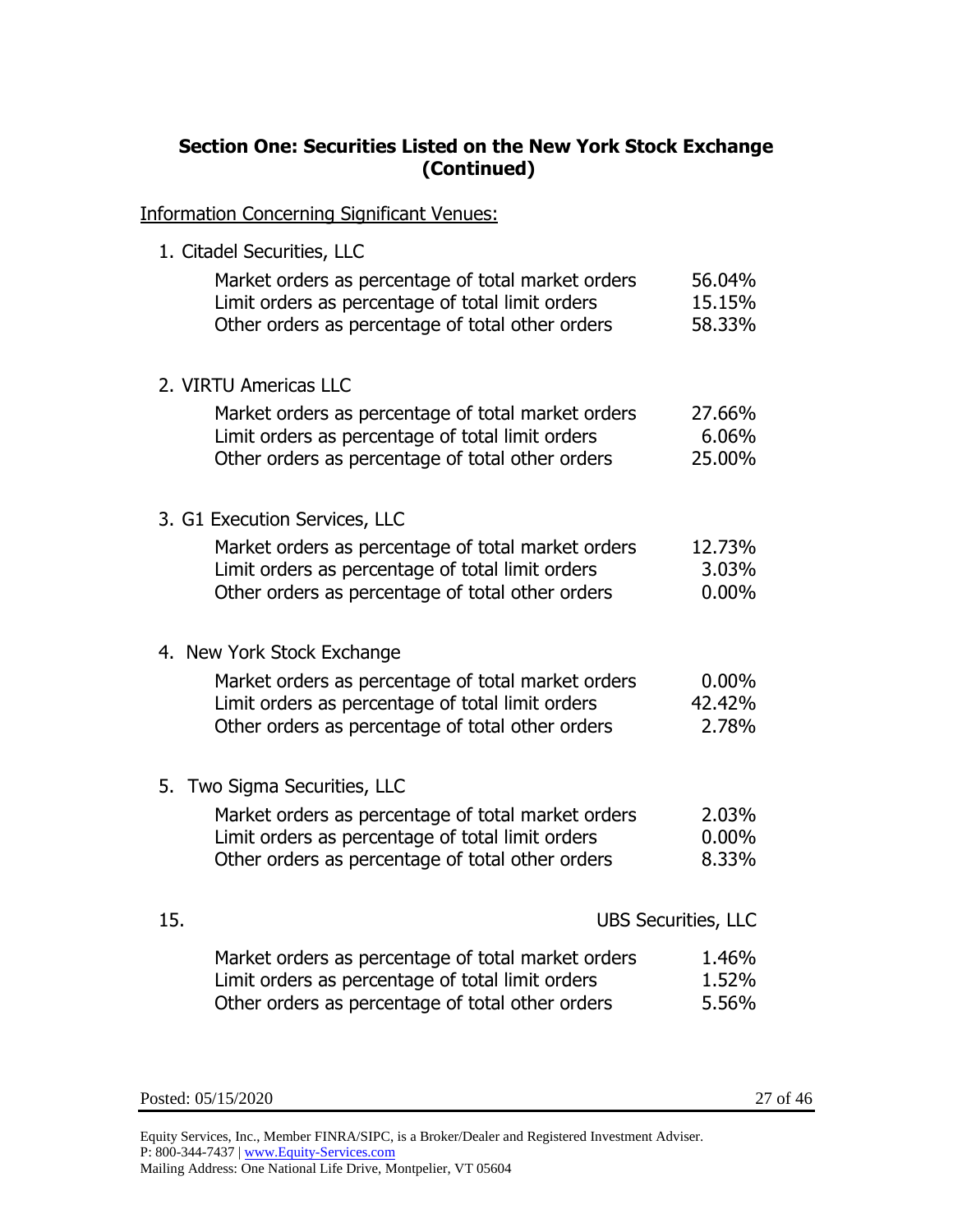# **Section One: Securities Listed on the New York Stock Exchange (Continued)**

Information Concerning Significant Venues (Continued):

| 16.                                  | <b>NASDAQ Execution Services, LLC</b>                                                                                                                      |                                |  |
|--------------------------------------|------------------------------------------------------------------------------------------------------------------------------------------------------------|--------------------------------|--|
|                                      | Market orders as percentage of total market orders<br>Limit orders as percentage of total limit orders<br>Other orders as percentage of total other orders | $0.00\%$<br>16.67%<br>$0.00\%$ |  |
|                                      | 17. Cboe EDGX U.S. Equities Exchange                                                                                                                       |                                |  |
|                                      | Market orders as percentage of total market orders                                                                                                         | $0.00\%$                       |  |
|                                      | Limit orders as percentage of total limit orders                                                                                                           | 15.15%                         |  |
|                                      | Other orders as percentage of total other orders                                                                                                           | $0.00\%$                       |  |
| 18. State Street Global Markets, LLC |                                                                                                                                                            |                                |  |
|                                      | Market orders as percentage of total market orders                                                                                                         | 0.08%                          |  |
|                                      | Limit orders as percentage of total limit orders                                                                                                           | $0.00\%$                       |  |
|                                      | Other orders as percentage of total other orders                                                                                                           | $0.00\%$                       |  |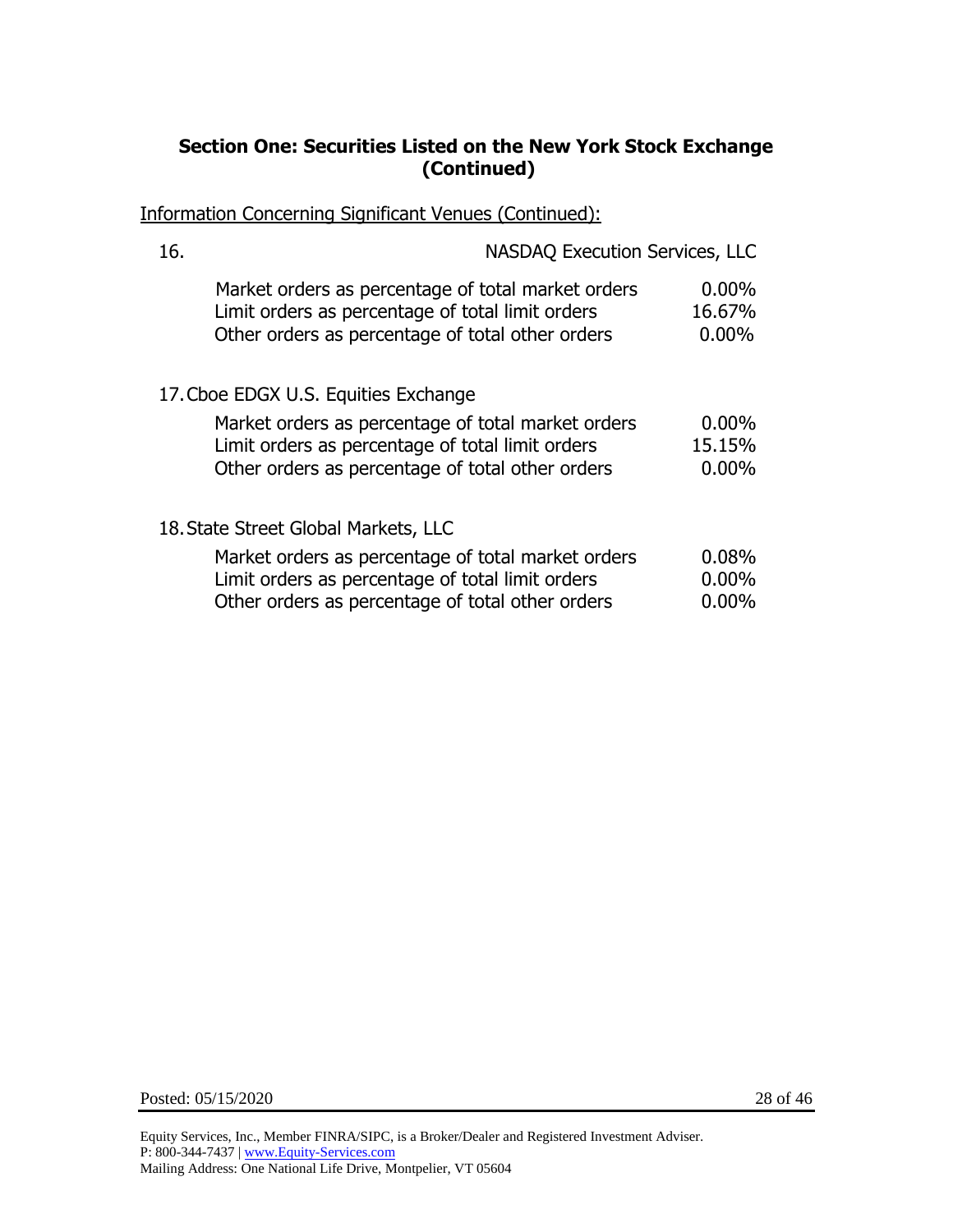# **Section Two: Securities Listed on The Nasdaq Stock Market**

#### **Summary Statistics:**

| Non-directed orders as percentage of total customer orders: | 100.00% |
|-------------------------------------------------------------|---------|
| Market orders as percentage of total non-directed orders:   | 94.63%  |
| Limit orders as percentage of total non-directed orders:    | 4.45%   |
| Other orders as percentage of total non-directed orders:    | 0.92%   |

| 1. | <b>Citadel Securities, LLC</b>   | 54.45% |
|----|----------------------------------|--------|
| 2. | <b>VIRTU Americas LLC</b>        | 27.62% |
| 3. | G1 Execution Services, LLC       | 10.93% |
| 4. | Two Sigma Securities, LLC        | 2.23%  |
| 5. | NASDAQ Execution Services, LLC   | 2.09%  |
| 6. | <b>UBS Securiites, LLC</b>       | 1.64%  |
| 7. | Cboe EDGX U.S. Equities Exchange | 0.98%  |
| 8. | Cboe BZX U.S Equities Exchange   | 0.07%  |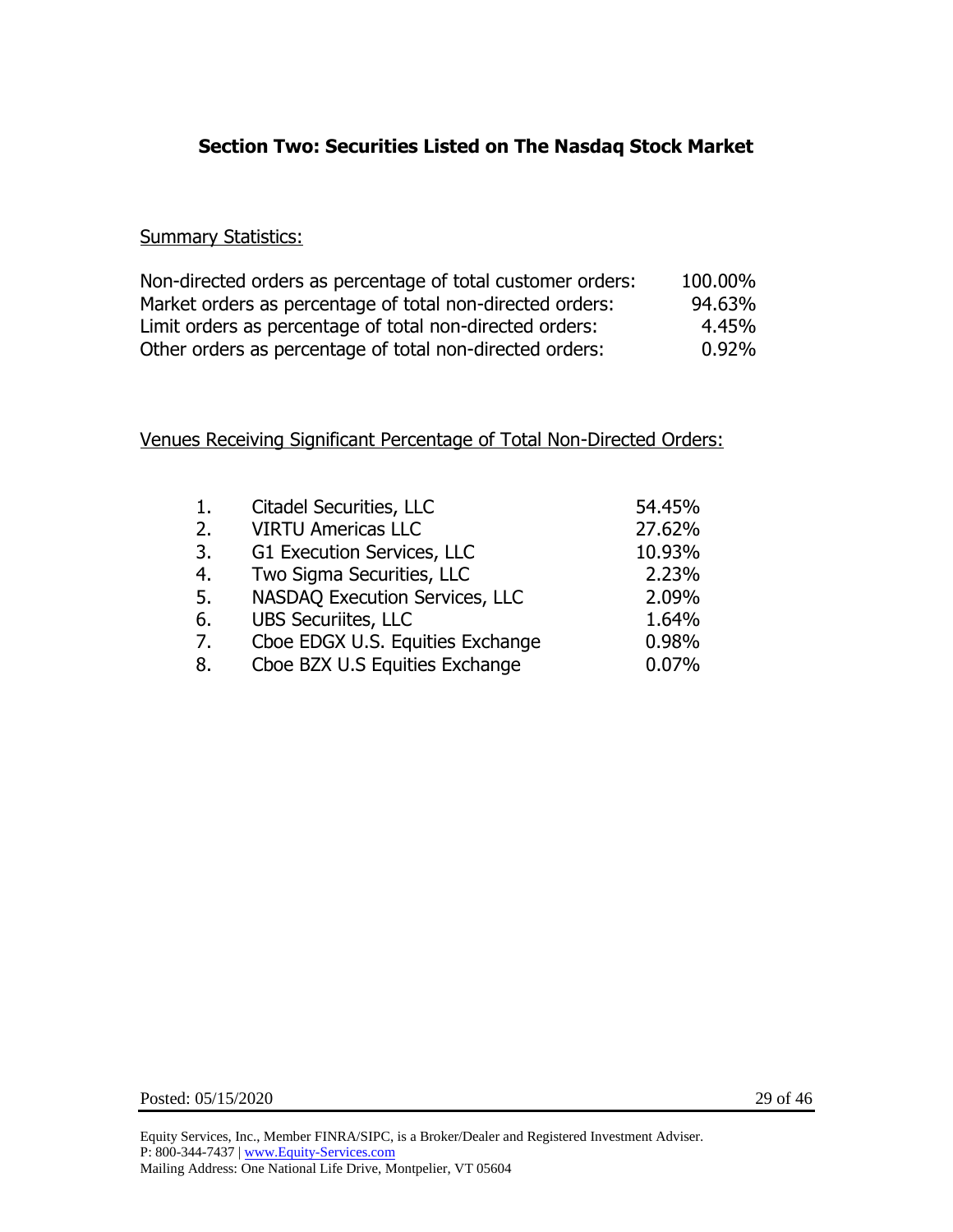### **Section Two: Securities Listed on The Nasdaq Stock Market (Continued)**

Information Concerning Significant Venues:

20.Citadel Securities, LLC

| Market orders as percentage of total market orders | 56.02% |
|----------------------------------------------------|--------|
| Limit orders as percentage of total limit orders   | 16.18% |
| Other orders as percentage of total other orders   | 78.57% |
| 21. VIRTU Americas LLC                             |        |
| Market orders as percentage of total market orders | 28.42% |
| Limit orders as percentage of total limit orders   | 11.76% |

22.G1 Execution Services, LLC

| Market orders as percentage of total market orders | 11.48% |
|----------------------------------------------------|--------|
| Limit orders as percentage of total limit orders   | 1.47%  |
| Other orders as percentage of total other orders   | 0.00%  |

Other orders as percentage of total other orders 21.43%

#### 23.Two Sigma Securities, LLC

| Market orders as percentage of total market orders | 2.35%    |
|----------------------------------------------------|----------|
| Limit orders as percentage of total limit orders   | $0.00\%$ |
| Other orders as percentage of total other orders   | $0.00\%$ |

#### 24.NASDAQ Execution Services, LLC

| Market orders as percentage of total market orders | $0.00\%$ |
|----------------------------------------------------|----------|
| Limit orders as percentage of total limit orders   | 47.06%   |
| Other orders as percentage of total other orders   | $0.00\%$ |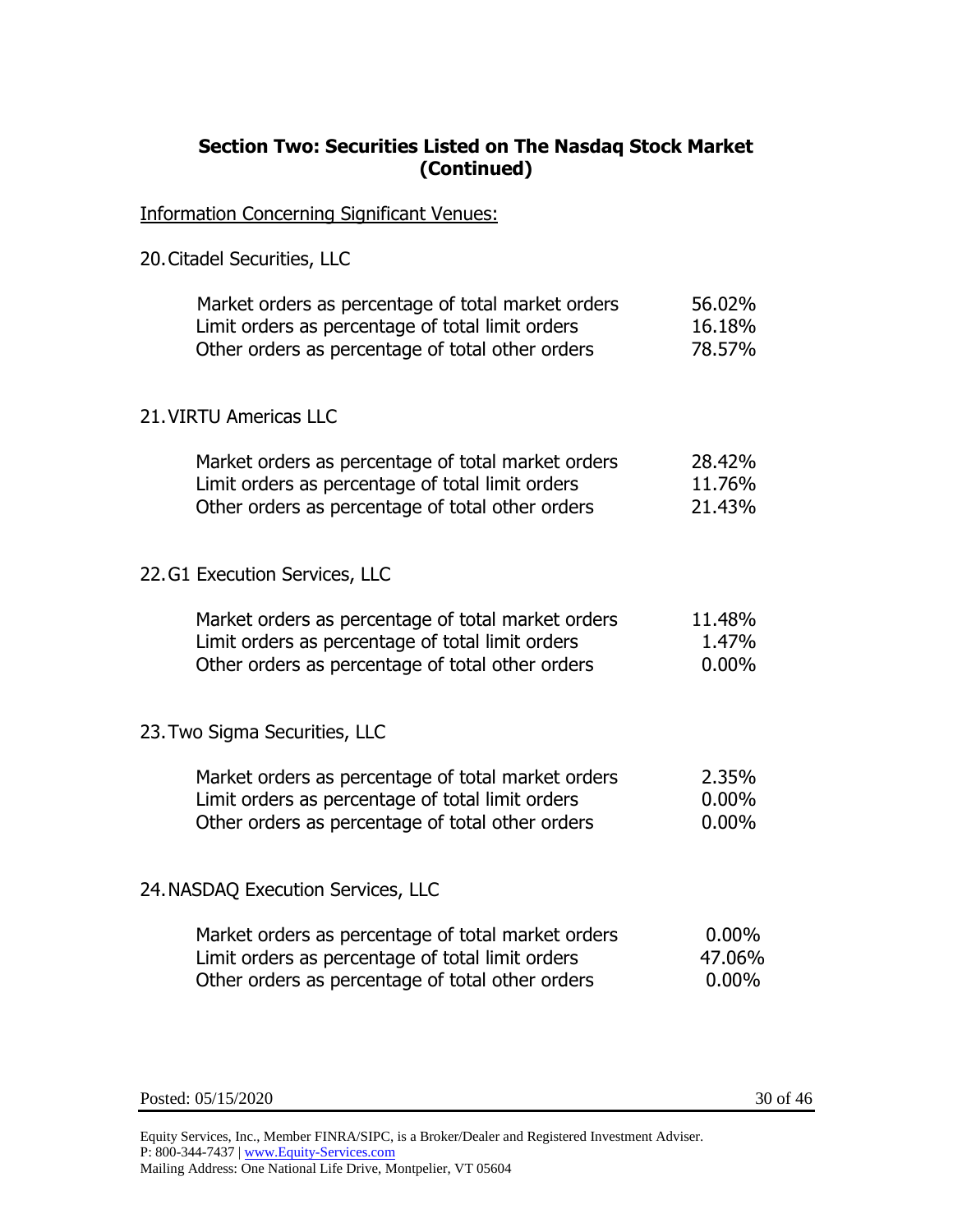### **Section Two: Securities Listed on The Nasdaq Stock Market (Continued)**

Information Concerning Significant Venues (Continued):

#### 25.UBS Securities, LLC

| Market orders as percentage of total market orders | 1.73%    |
|----------------------------------------------------|----------|
| Limit orders as percentage of total limit orders   | $0.00\%$ |
| Other orders as percentage of total other orders   | $0.00\%$ |

#### 26.Cboe EDGX U.S. Equities Exchange

| Market orders as percentage of total market orders | $0.00\%$ |
|----------------------------------------------------|----------|
| Limit orders as percentage of total limit orders   | 22.06%   |
| Other orders as percentage of total other orders   | $0.00\%$ |

#### 27.Cboe BZX U.S. Equities Exchange

| Market orders as percentage of total market orders | $0.00\%$ |
|----------------------------------------------------|----------|
| Limit orders as percentage of total limit orders   | 1.47%    |
| Other orders as percentage of total other orders   | $0.00\%$ |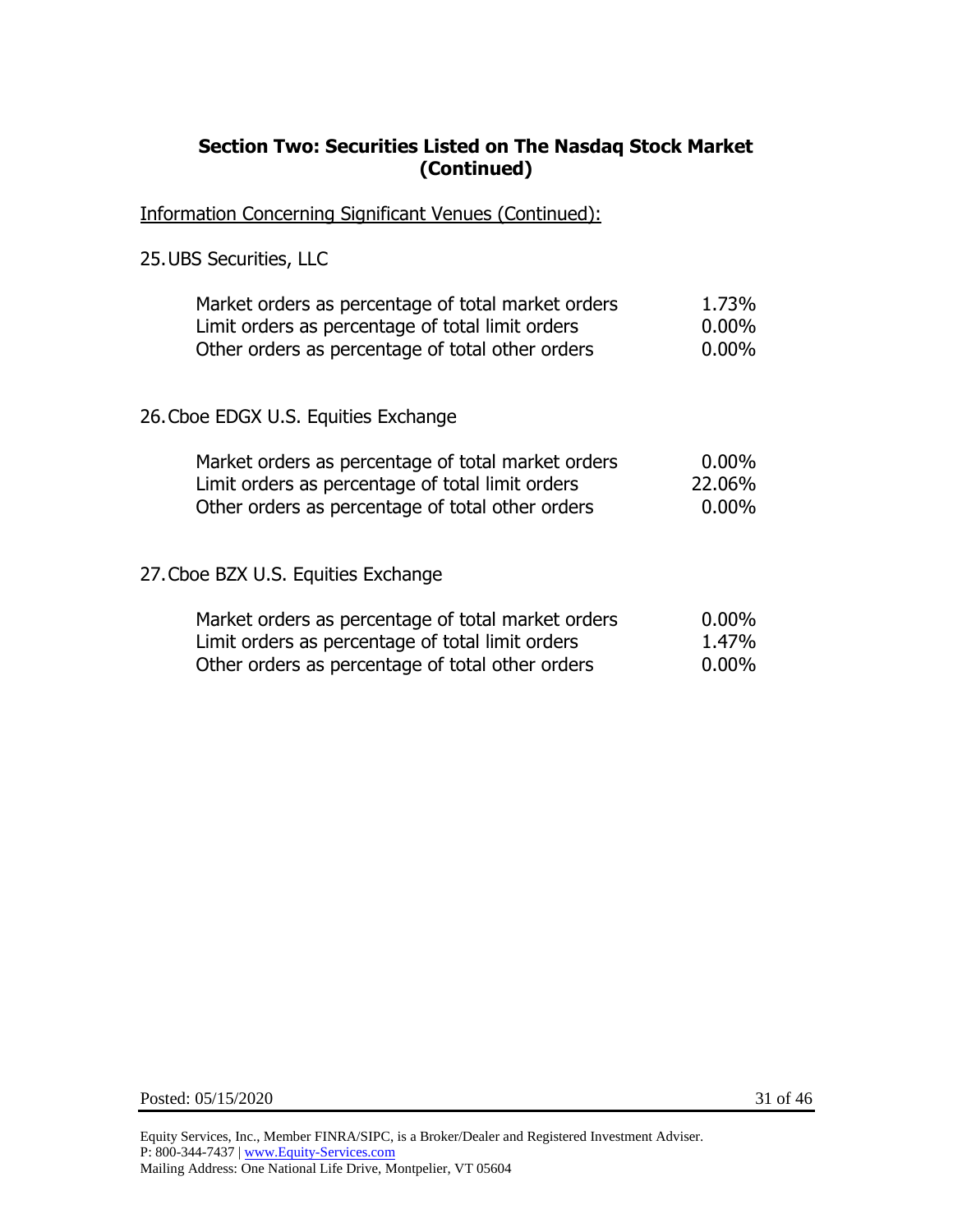# **Section Three: Securities Listed on NYSE or Regional Exchanges**

#### **Summary Statistics:**

| Non-directed orders as percentage of total customer orders: | 100.00% |
|-------------------------------------------------------------|---------|
| Market orders as percentage of total non-directed orders:   | 98.60%  |
| Limit orders as percentage of total non-directed orders:    | 1.37%   |
| Other orders as percentage of total non-directed orders:    | 0.04%   |

| 1. Citadel Securities LLC           | 57.53% |
|-------------------------------------|--------|
| 2. VIRTU Americas LLC               | 25.80% |
| 3. G1 Execution Services, LLC       | 11.20% |
| 4. Two Sigma Securities, LLC        | 2.46%  |
| 5. UBS Securities, LLC              | 2.00%  |
| 6. NYSE Arca                        | 0.56%  |
| 7. NASDAQ Execution Services, LLC   | 0.28%  |
| 8. Cboe EDGX U.S. Equities Exchange | 0.11%  |
| 9. State Street Global Markets, LLC | 0.04%  |
| 10. Cboe BZX U.S. Equities Exchange | 0.04%  |
|                                     |        |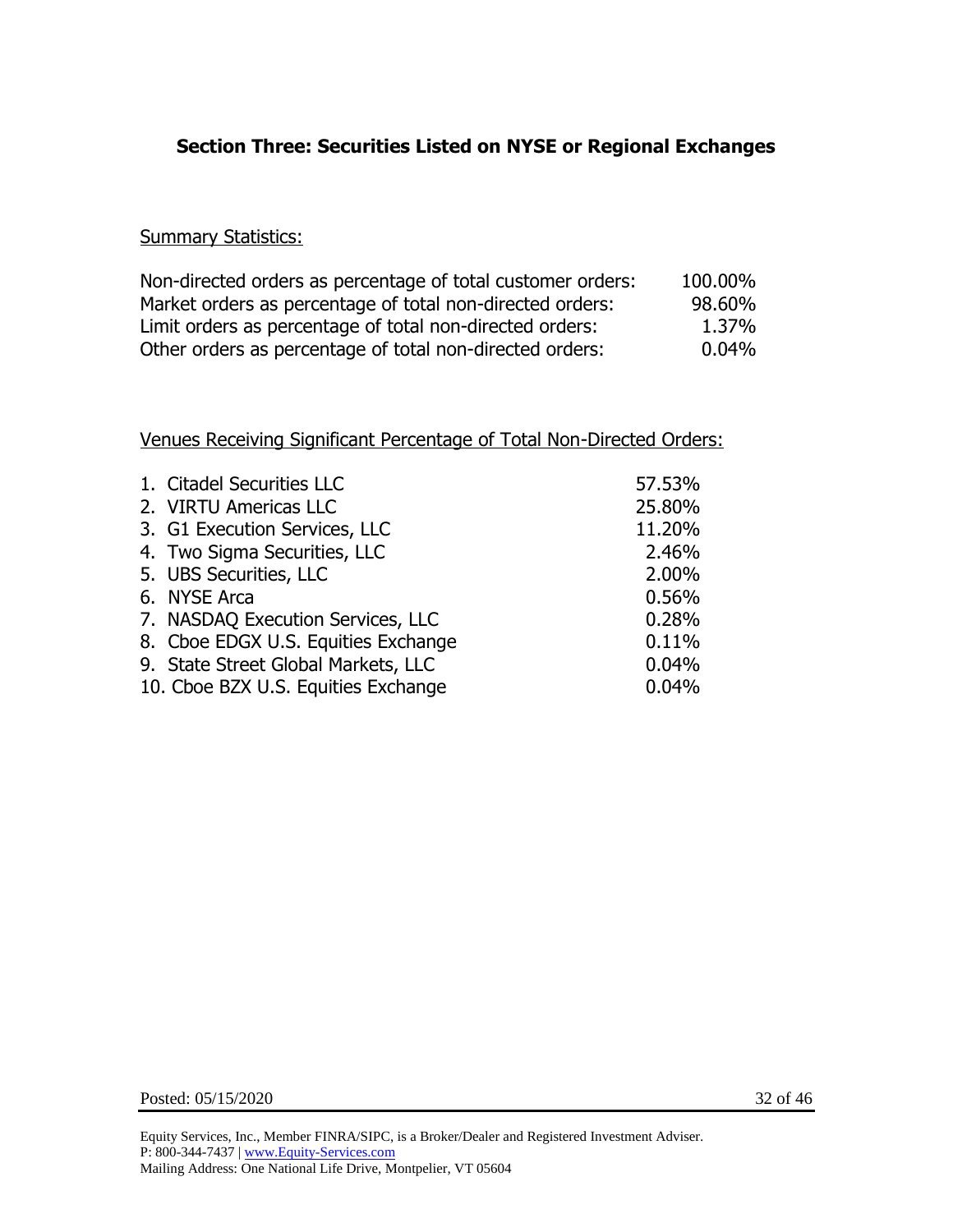### **Section Three: Securities Listed on NYSE or Regional Exchanges (Continued)**

Information Concerning Significant Venues:

21.Citadel Securities, LLC

| Market orders as percentage of total market orders<br>Limit orders as percentage of total limit orders<br>Other orders as percentage of total other orders    | 58.10%<br>17.95%<br>$0.00\%$   |
|---------------------------------------------------------------------------------------------------------------------------------------------------------------|--------------------------------|
| 22. VIRTU Americas LLC                                                                                                                                        |                                |
| Market orders as percentage of total market orders:<br>Limit orders as percentage of total limit orders:<br>Other orders as percentage of total other orders: | 25.99%<br>10.26%<br>100.00%    |
| 23. G1 Execution Services, LLC                                                                                                                                |                                |
| Market orders as percentage of total market orders:<br>Limit orders as percentage of total limit orders:<br>Other orders as percentage of total other orders: | 11.36%<br>$0.00\%$<br>$0.00\%$ |
| 24. Two Sigma Securities, LLC                                                                                                                                 |                                |
| Market orders as percentage of total market orders:<br>Limit orders as percentage of total limit orders:<br>Other orders as percentage of total other orders: | 2.49%<br>$0.00\%$<br>$0.00\%$  |
| 25. UBS Securities, LLC                                                                                                                                       |                                |
| Market orders as percentage of total market orders:<br>Limit orders as percentage of total limit orders:<br>Other orders as percentage of total other orders: | 2.03%<br>$0.00\%$<br>0.00%     |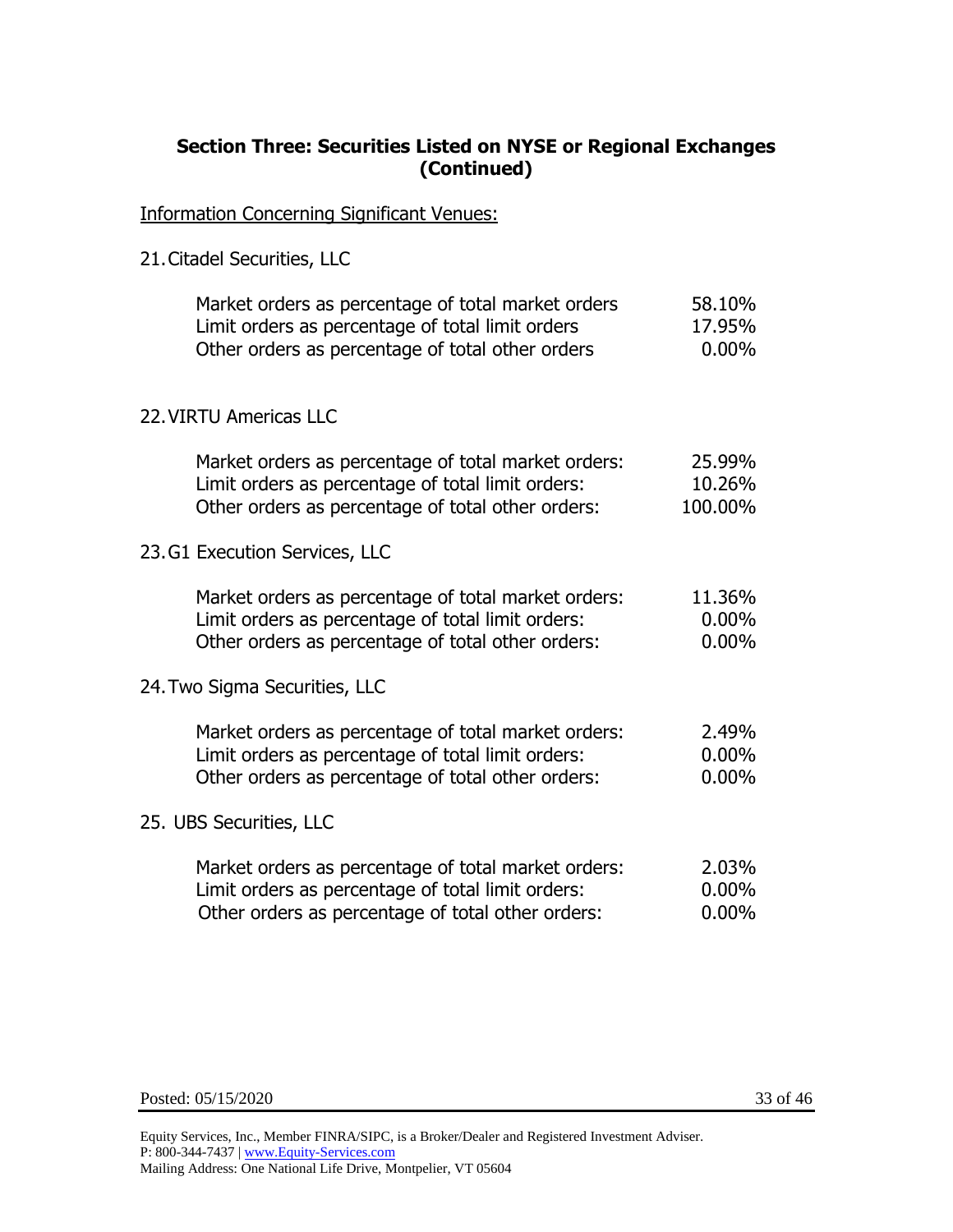### **Section Three: Securities Listed on NYSE or Regional Exchanges (Continued)**

Information Concerning Significant Venues (Continued):

#### 26. NYSE Arca

| Market orders as percentage of total market orders:<br>Limit orders as percentage of total limit orders:<br>Other orders as percentage of total other orders: | $0.00\%$<br>41.03%<br>$0.00\%$ |
|---------------------------------------------------------------------------------------------------------------------------------------------------------------|--------------------------------|
| 27. NASDAQ Execution Services, LLC                                                                                                                            |                                |
| Market orders as percentage of total market orders:<br>Limit orders as percentage of total limit orders:<br>Other orders as percentage of total other orders: | $0.00\%$<br>20.51%<br>$0.00\%$ |
| 28. Cboe EDGX U.S. Equities Exchange                                                                                                                          |                                |
| Market orders as percentage of total market orders:<br>Limit orders as percentage of total limit orders:<br>Other orders as percentage of total other orders: | $0.00\%$<br>7.69%<br>$0.00\%$  |
| 29. State Street Global Markets, LLC                                                                                                                          |                                |
| Market orders as percentage of total market orders:<br>Limit orders as percentage of total limit orders:<br>Other orders as percentage of total other orders: | 0.04%<br>$0.00\%$<br>$0.00\%$  |
| 30. Cboe BZX U.S. Equities Exchange                                                                                                                           |                                |
| Market orders as percentage of total market orders:<br>Limit orders as percentage of total limit orders:<br>Other orders as percentage of total other orders: | $0.00\%$<br>2.56%<br>$0.00\%$  |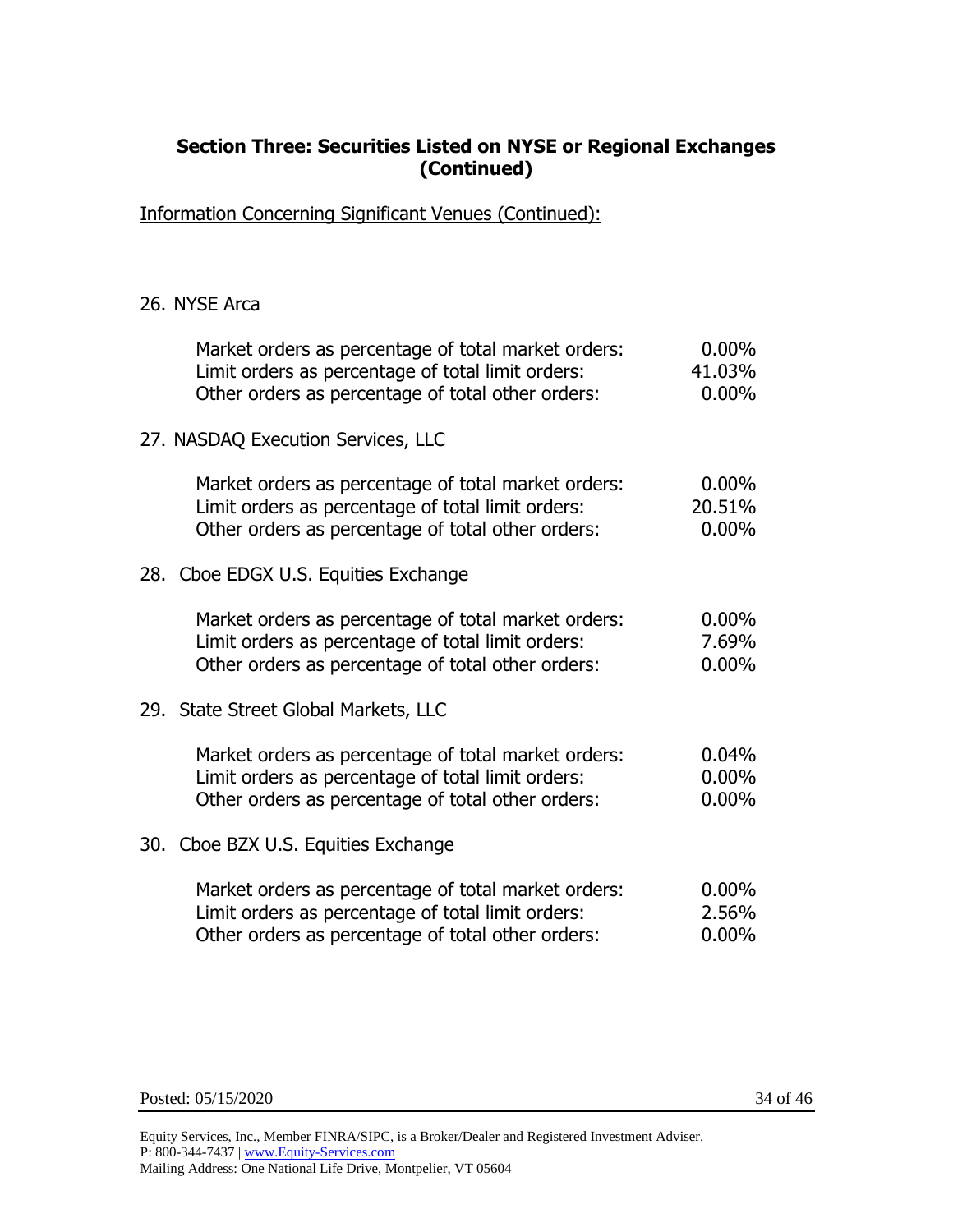# **Section Four: Exchange Listed Options**

#### **Summary Statistics:**

| Non-directed orders as percentage of total customer orders: | 100.00%  |
|-------------------------------------------------------------|----------|
| Market orders as percentage of total non-directed orders:   | 100.00%  |
| Limit orders as percentage of total non-directed orders:    | $0.00\%$ |
| Other orders as percentage of total non-directed orders:    | $0.00\%$ |

#### Venues Receiving Significant Percentage of Total Non-Directed Orders:

| 1. Cboe Options Exchange | 50.00% |
|--------------------------|--------|
| 2. MIAX Pearl Exchange   | 50.00% |

#### Information Concerning Significant Venues:

#### 16.Cboe Options Exchange

| Market orders as percentage of total market orders: | 50.00%   |
|-----------------------------------------------------|----------|
| Limit orders as percentage of total limit orders:   | $0.00\%$ |
| Other orders as percentage of total other orders:   | $0.00\%$ |
| 17. MIAX Pearl Exchange                             |          |
| Market orders as percentage of total market orders: | 50.00%   |
| Limit orders as percentage of total limit orders:   | $0.00\%$ |

Other orders as percentage of total other orders: 0.00%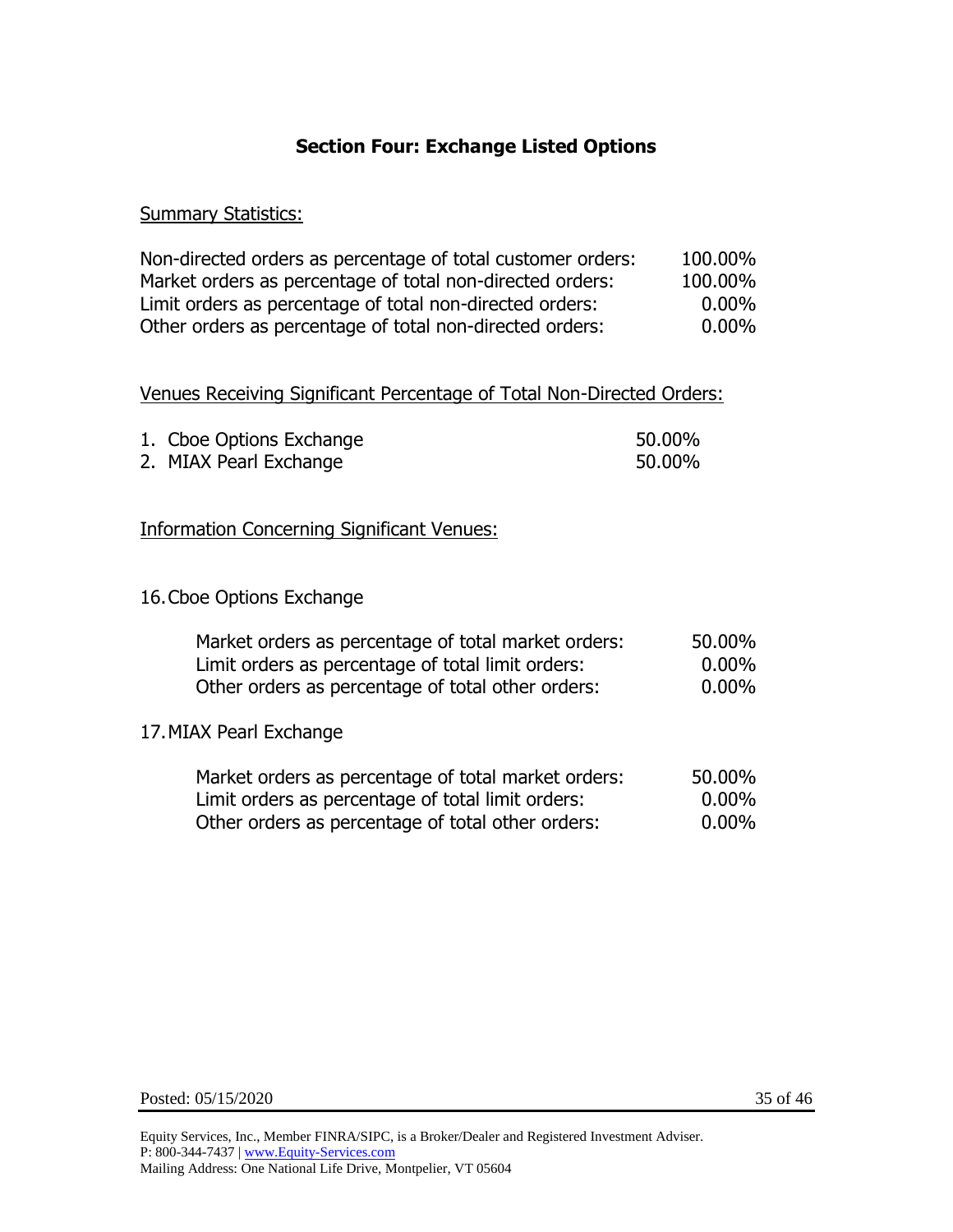# **EQUITY SERVICES, INC. One National Life Drive Montpelier, VT 05604 (800) 344-7437**

# **SEC-Required Report on Routing of Customer Orders Quarter Ending December 31, 2019**

Dear ESI Customer:

This report has been prepared pursuant to a Securities and Exchange Commission rule requiring all broker dealers to make publicly available quarterly reports on their order routing practices. This report provides information on the routing of all "non-directed orders". Non-directed orders are those orders where ESI has not been instructed by its client to route or place such orders with a particular venue for execution. For these non-directed orders, ESI, through its clearing relationship with National Financial Services, LLC has selected the execution venue.

This report is divided into four sections: one for securities listed on the New York Stock Exchange, one for securities listed on The NASDAQ Stock Market, one for securities listed on NYSE MKT or Regional Exchanges, and one for exchange-listed options. For each section covered by this report, the venues most often utilized are identified and statistics with respect to various types of orders routed to particular venues are displayed. Also, discussed and disclosed, are any material relationships that ESI may have with any of these execution venues.

A written copy of this report may be obtained by calling ESI at 1-800-344-7437 or by writing to ESI at One National Life Drive, Montpelier, VT 05604.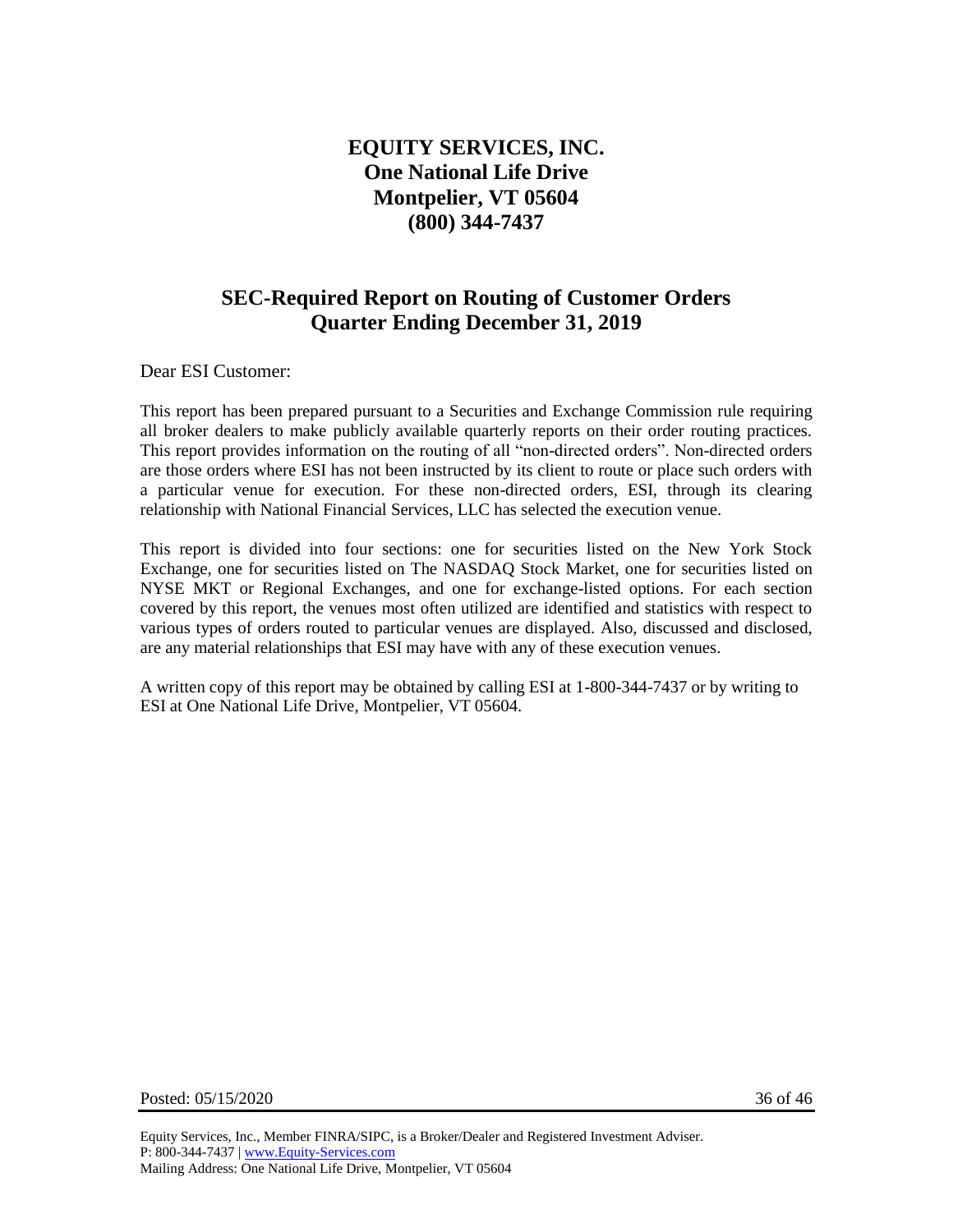# **Section One: Securities Listed on the New York Stock Exchange**

#### **Summary Statistics:**

| Non-directed orders as percentage of total customer orders: | 100.00% |
|-------------------------------------------------------------|---------|
| Market orders as percentage of total non-directed orders:   | 92.87%  |
| Limit orders as percentage of total non-directed orders:    | 4.17%   |
| Other orders as percentage of total non-directed orders:    | 2.96%   |

| 4. Citadel Securities, LLC           | 57.63% |
|--------------------------------------|--------|
| 2. VIRTU Americas LLC                | 31.41% |
| 3. G1 Execution Services, LLC        | 5.92%  |
| 4. UBS Securities, LLC               | 1.88%  |
| 5. Two Sigma Securities, LLC         | 1.34%  |
| 6. New York Stock Exchange           | 0.67%  |
| 7. NASDAQ Execution Services, LLC    | 0.54%  |
| 8. Cboe EDGX U.S. Equities Exchange  | 0.40%  |
| 9. Conaccord Genuity Securities      | 0.07%  |
| 10. National Financial Services, LLC | 0.07%  |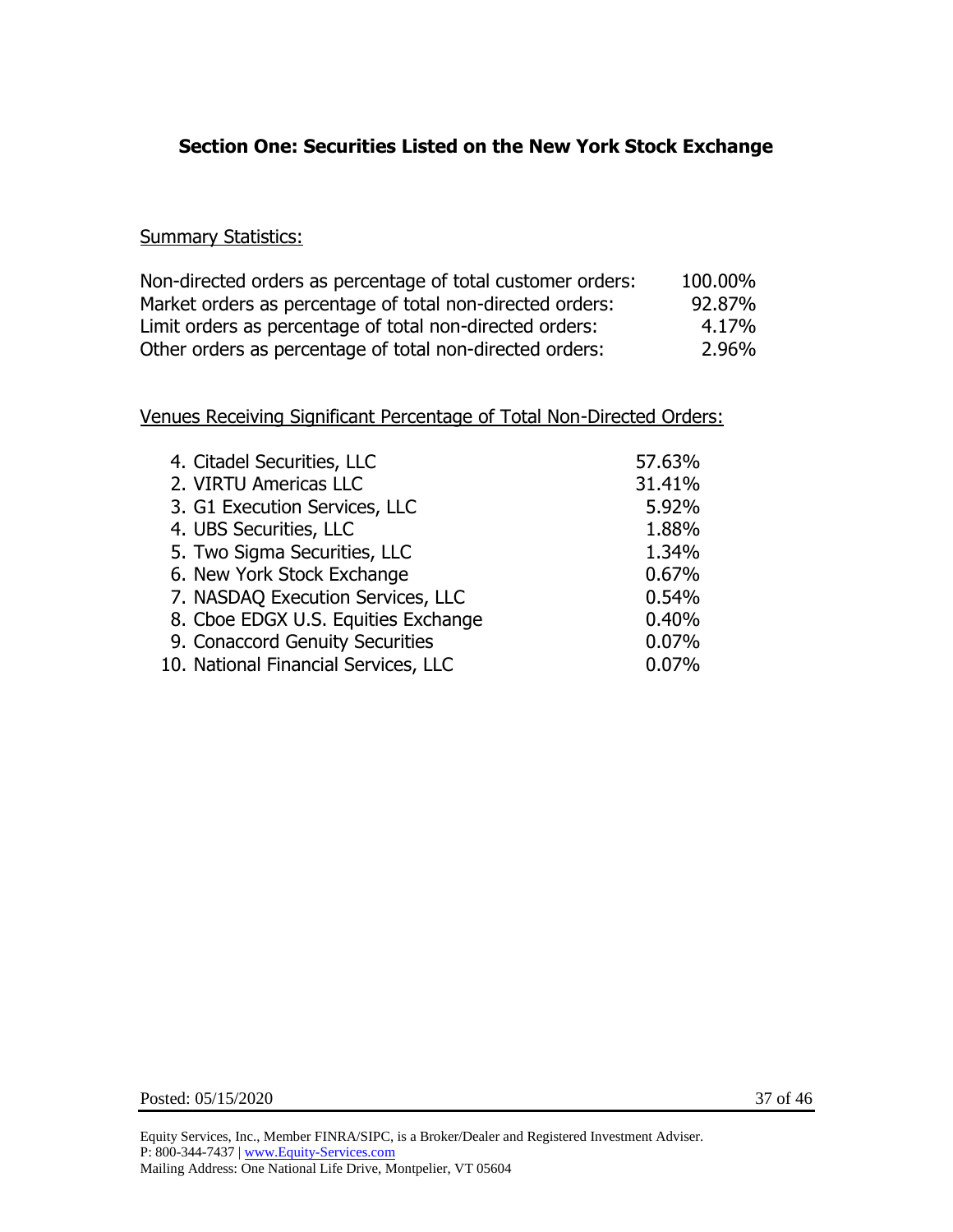# **Section One: Securities Listed on the New York Stock Exchange (Continued)**

Information Concerning Significant Venues:

1. Citadel Securities, LLC

|     | Market orders as percentage of total market orders<br>Limit orders as percentage of total limit orders<br>Other orders as percentage of total other orders | 58.07%<br>40.32%<br>68.18%    |
|-----|------------------------------------------------------------------------------------------------------------------------------------------------------------|-------------------------------|
|     | 2. VIRTU Americas LLC                                                                                                                                      |                               |
|     | Market orders as percentage of total market orders<br>Limit orders as percentage of total limit orders<br>Other orders as percentage of total other orders | 32.30%<br>14.52%<br>27.27%    |
|     | 3. G1 Execution Services, LLC                                                                                                                              |                               |
|     | Market orders as percentage of total market orders<br>Limit orders as percentage of total limit orders<br>Other orders as percentage of total other orders | 6.23%<br>3.23%<br>$0.00\%$    |
|     | 4. UBS Securities, LLC                                                                                                                                     |                               |
|     | Market orders as percentage of total market orders<br>Limit orders as percentage of total limit orders<br>Other orders as percentage of total other orders | 2.03%<br>$0.00\%$<br>$0.00\%$ |
|     | 5. Two Sigma Securities, LLC                                                                                                                               |                               |
|     | Market orders as percentage of total market orders<br>Limit orders as percentage of total limit orders<br>Other orders as percentage of total other orders | 2.03%<br>$0.00\%$<br>8.33%    |
| 19. | New York Stock Exchange                                                                                                                                    |                               |
|     | Market orders as percentage of total market orders<br>Limit orders as percentage of total limit orders<br>Other orders as percentage of total other orders | $0.00\%$<br>16.13%<br>0.00%   |

Posted: 05/15/2020 38 of 46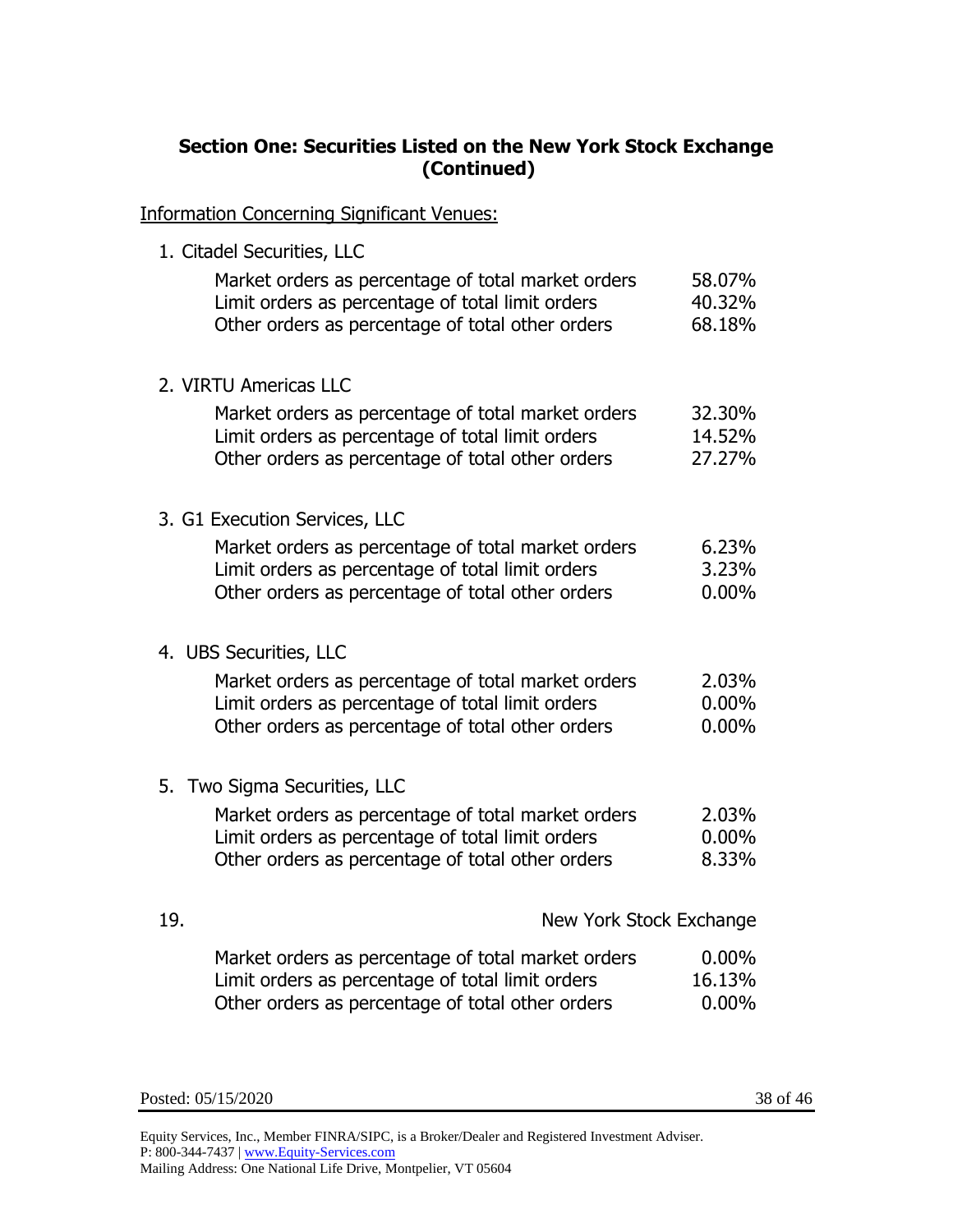# **Section One: Securities Listed on the New York Stock Exchange (Continued)**

Information Concerning Significant Venues (Continued):

| 20. | <b>NASDAQ Execution Services, LLC</b>                                                                                                                      |                                |
|-----|------------------------------------------------------------------------------------------------------------------------------------------------------------|--------------------------------|
|     | Market orders as percentage of total market orders<br>Limit orders as percentage of total limit orders<br>Other orders as percentage of total other orders | $0.00\%$<br>12.90%<br>$0.00\%$ |
|     | 21. Cboe EDGX U.S. Equities Exchange                                                                                                                       |                                |
|     | Market orders as percentage of total market orders<br>Limit orders as percentage of total limit orders<br>Other orders as percentage of total other orders | $0.00\%$<br>9.68%<br>$0.00\%$  |
|     | 22. Canaccord Genuity Securities                                                                                                                           |                                |
|     | Market orders as percentage of total market orders<br>Limit orders as percentage of total limit orders<br>Other orders as percentage of total other orders | 0.07%<br>$0.00\%$<br>$0.00\%$  |
|     | 23. National Financial Services, LLC                                                                                                                       |                                |
|     | Market orders as percentage of total market orders<br>Limit orders as percentage of total limit orders<br>Other orders as percentage of total other orders | $0.00\%$<br>1.61%<br>$0.00\%$  |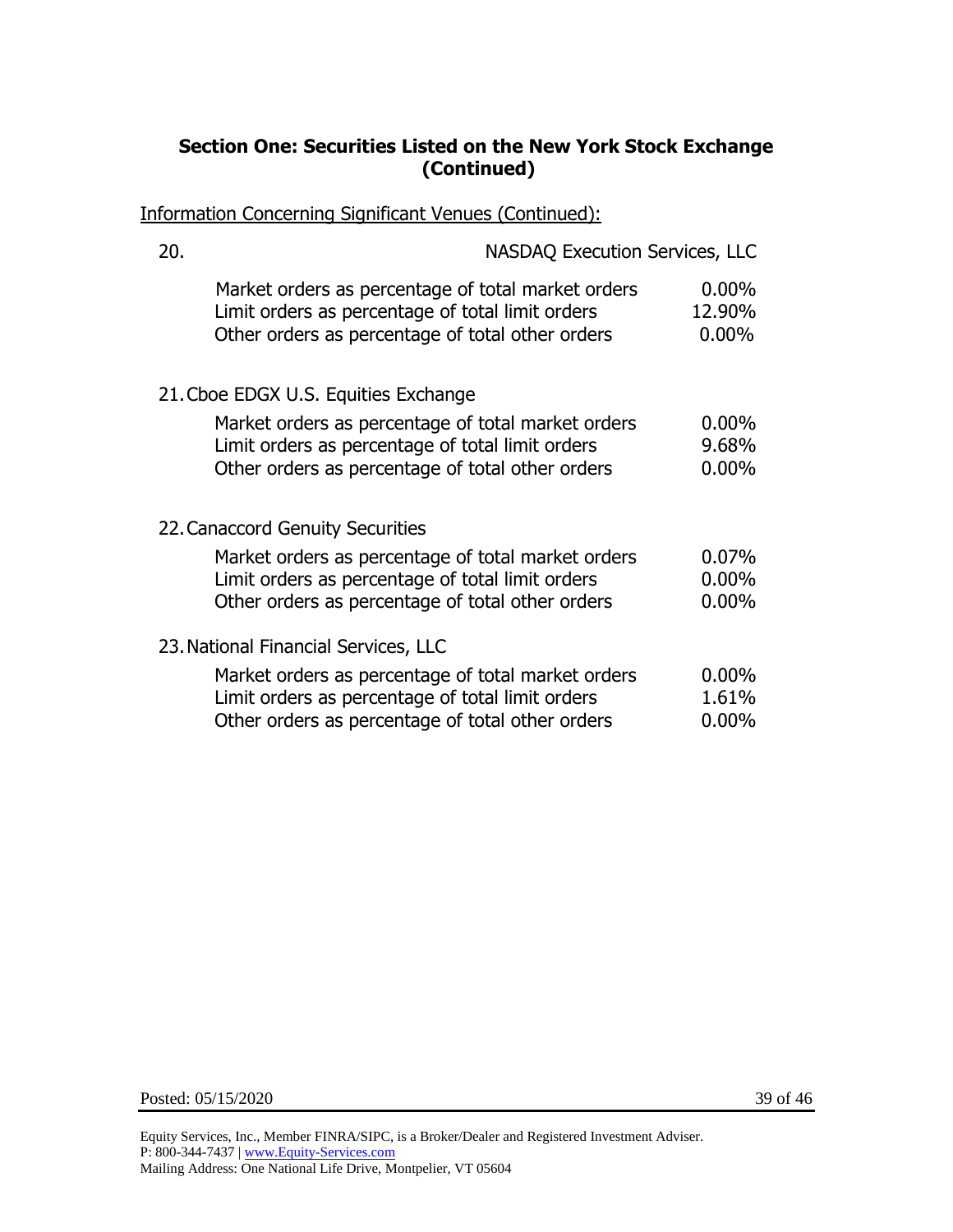# **Section Two: Securities Listed on The Nasdaq Stock Market**

#### **Summary Statistics:**

| Non-directed orders as percentage of total customer orders: | 100.00% |
|-------------------------------------------------------------|---------|
| Market orders as percentage of total non-directed orders:   | 94.54%  |
| Limit orders as percentage of total non-directed orders:    | 4.11%   |
| Other orders as percentage of total non-directed orders:    | 1.35%   |

| 1. | Citadel Securities, LLC          | 54.47% |
|----|----------------------------------|--------|
| 2. | <b>VIRTU Americas LLC</b>        | 34.11% |
| 3. | G1 Execution Services, LLC       | 6.17%  |
| 4. | NASDAQ Execution Services, LLC   | 1.91%  |
| 5. | <b>UBS Securities, LLC</b>       | 2.09%  |
| 6. | <b>Two Sigma Securities</b>      | 1.64%  |
| 7. | Cboe EDGX U.S. Equities Exchange | 0.98%  |
| 8. | Equity Services, Inc.            | 0.07%  |
| 9. | Cboe BZX U.S Equities Exchange   | 0.14%  |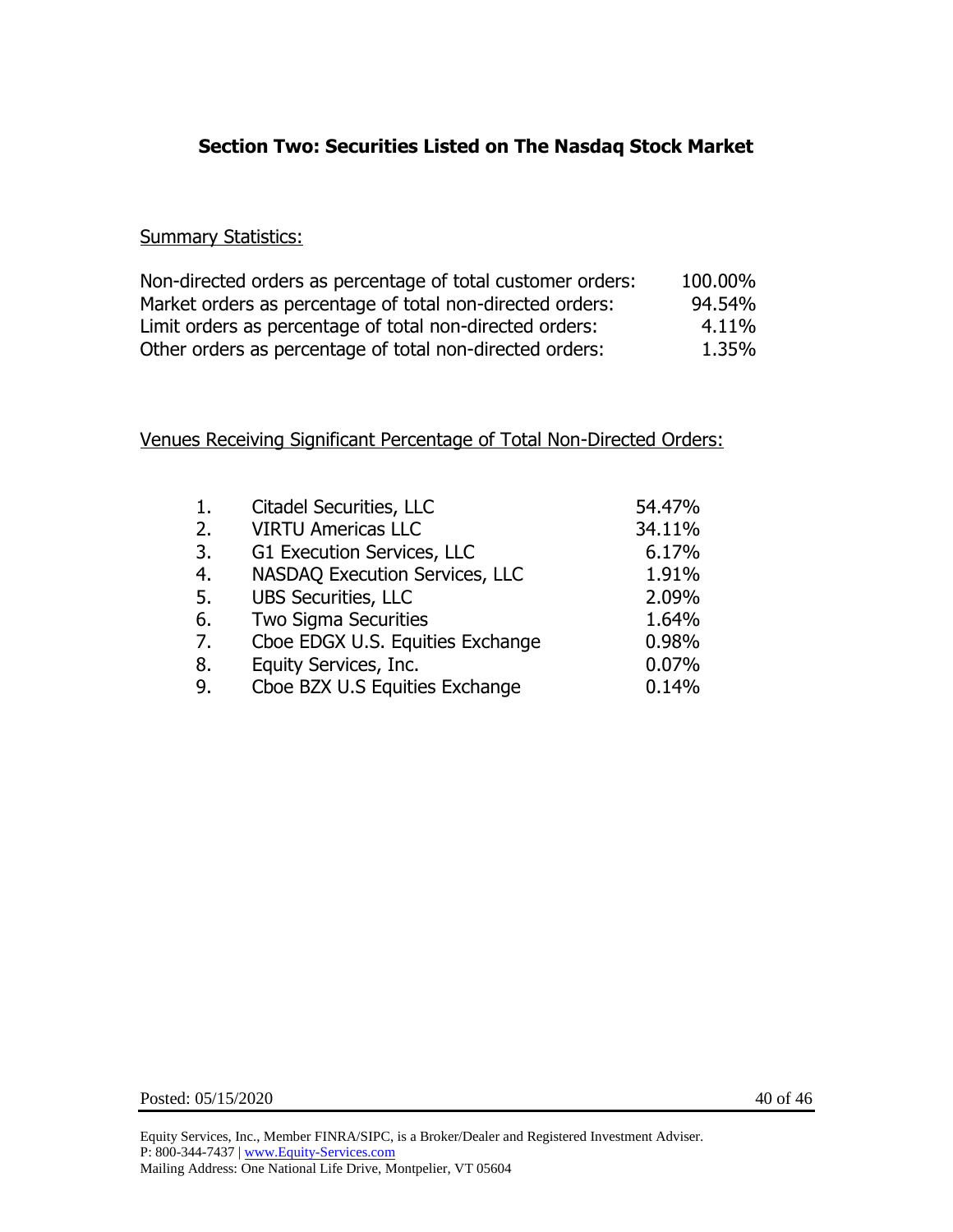# **Section Two: Securities Listed on The Nasdaq Stock Market (Continued)**

Information Concerning Significant Venues:

28.Citadel Securities, LLC

| Market orders as percentage of total market orders | 55.74% |
|----------------------------------------------------|--------|
| Limit orders as percentage of total limit orders   | 18.97% |
| Other orders as percentage of total other orders   | 73.68% |
| 29. VIRTU Americas LLC                             |        |

| Market orders as percentage of total market orders | 35.18% |
|----------------------------------------------------|--------|
| Limit orders as percentage of total limit orders   | 13.79% |
| Other orders as percentage of total other orders   | 21.05% |

30.G1 Execution Services, LLC

| Market orders as percentage of total market orders | 6.45%    |
|----------------------------------------------------|----------|
| Limit orders as percentage of total limit orders   | 1.72%    |
| Other orders as percentage of total other orders   | $0.00\%$ |

#### 31.NASDAQ Execution Services, LLC

| Market orders as percentage of total market orders | $0.00\%$ |
|----------------------------------------------------|----------|
| Limit orders as percentage of total limit orders   | 44.83%   |
| Other orders as percentage of total other orders   | 5.26%    |

#### 32.UBS Securities, LLC

| Market orders as percentage of total market orders | 1.50%    |
|----------------------------------------------------|----------|
| Limit orders as percentage of total limit orders   | 1.72%    |
| Other orders as percentage of total other orders   | $0.00\%$ |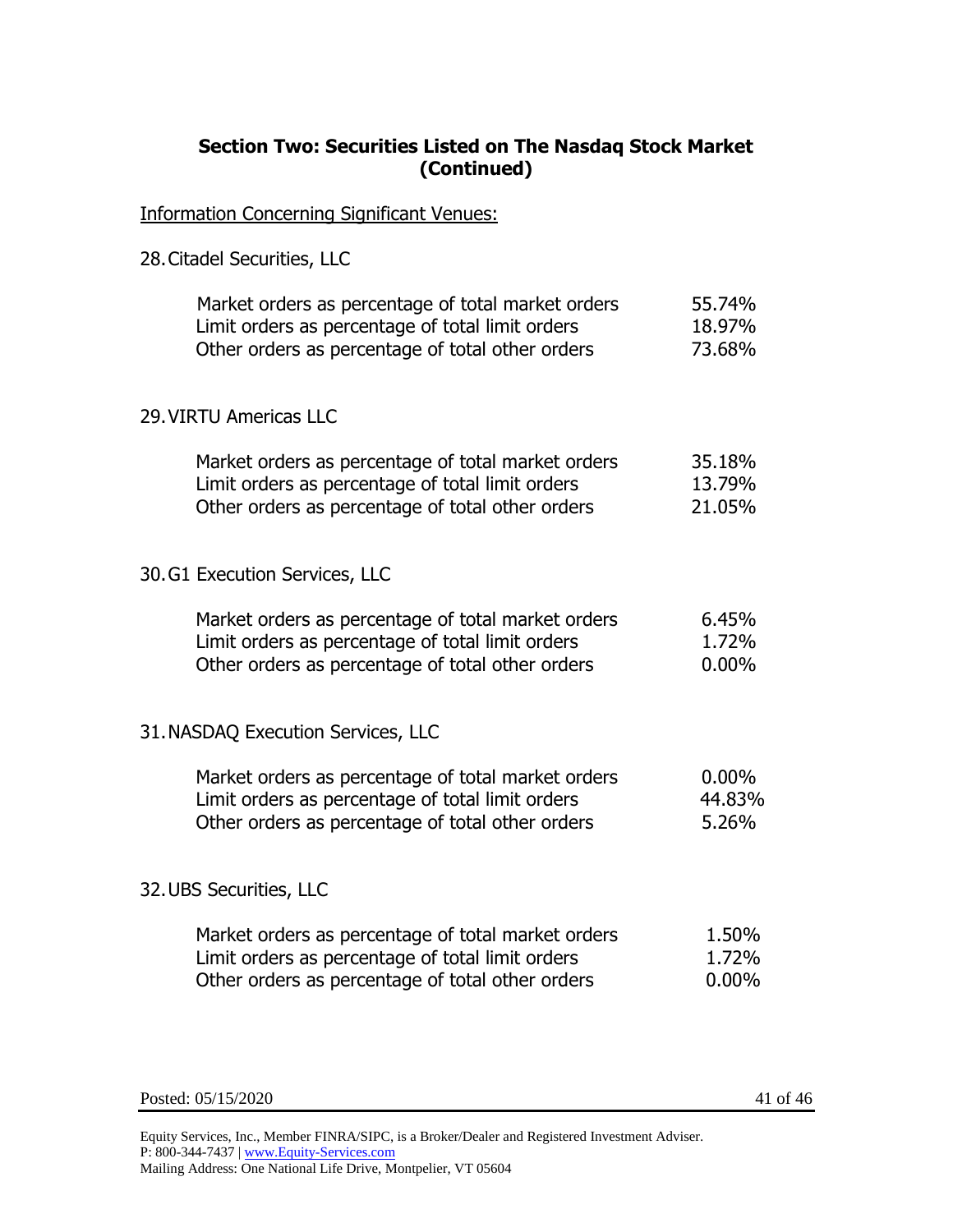# **Section Two: Securities Listed on The Nasdaq Stock Market (Continued)**

Information Concerning Significant Venues (Continued):

33.Two Sigma Securities, LLC

| Market orders as percentage of total market orders | 0.98%    |
|----------------------------------------------------|----------|
| Limit orders as percentage of total limit orders   | $0.00\%$ |
| Other orders as percentage of total other orders   | $0.00\%$ |
| 34. Cboe EDGX U.S. Equities Exchange               |          |
| Market orders as percentage of total market orders | $0.00\%$ |
| Limit orders as percentage of total limit orders   | 15.52%   |
| Other orders as percentage of total other orders   | $0.00\%$ |

#### 35.Equity Services, Inc.

| Market orders as percentage of total market orders | 0.15%    |
|----------------------------------------------------|----------|
| Limit orders as percentage of total limit orders   | $0.00\%$ |
| Other orders as percentage of total other orders   | $0.00\%$ |
| 36. Cboe BZX U.S. Equities Exchange                |          |
| Market orders as percentage of total market orders | $0.00\%$ |
| Limit orders as percentage of total limit orders   | 3.45%    |
| Other orders as percentage of total other orders   | $0.00\%$ |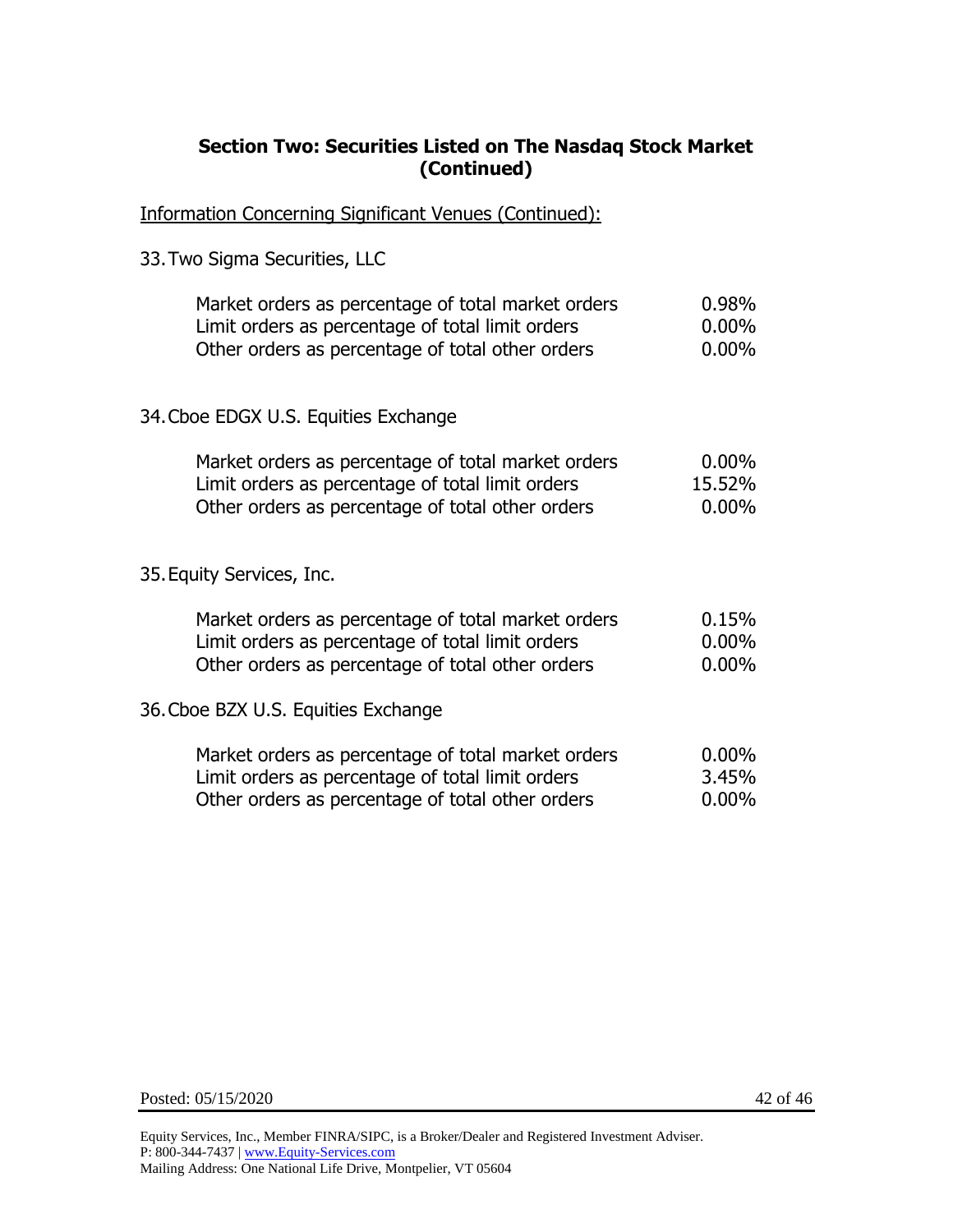# **Section Three: Securities Listed on NYSE or Regional Exchanges**

#### **Summary Statistics:**

| Non-directed orders as percentage of total customer orders: | 100.00% |
|-------------------------------------------------------------|---------|
| Market orders as percentage of total non-directed orders:   | 98.95%  |
| Limit orders as percentage of total non-directed orders:    | 0.76%   |
| Other orders as percentage of total non-directed orders:    | 0.29%   |

| 1. Citadel Securities LLC             | 55.18% |
|---------------------------------------|--------|
| 2. VIRTU Americas LLC                 | 35.29% |
| 3. G1 Execution Services, LLC         | 5.24%  |
| 4. UBS Securities, LLC                | 2.76%  |
| 5. Two Sigma Securities, LLC          | 1.09%  |
| 6. NYSE Arca                          | 0.25%  |
| 7. Cboe EDGX U.S. Equities Exchange   | 0.07%  |
| 8. Equity Services, Inc.              | 0.07%  |
| 9. Credit Suisse Securities (USA) LLC | 0.04%  |
|                                       |        |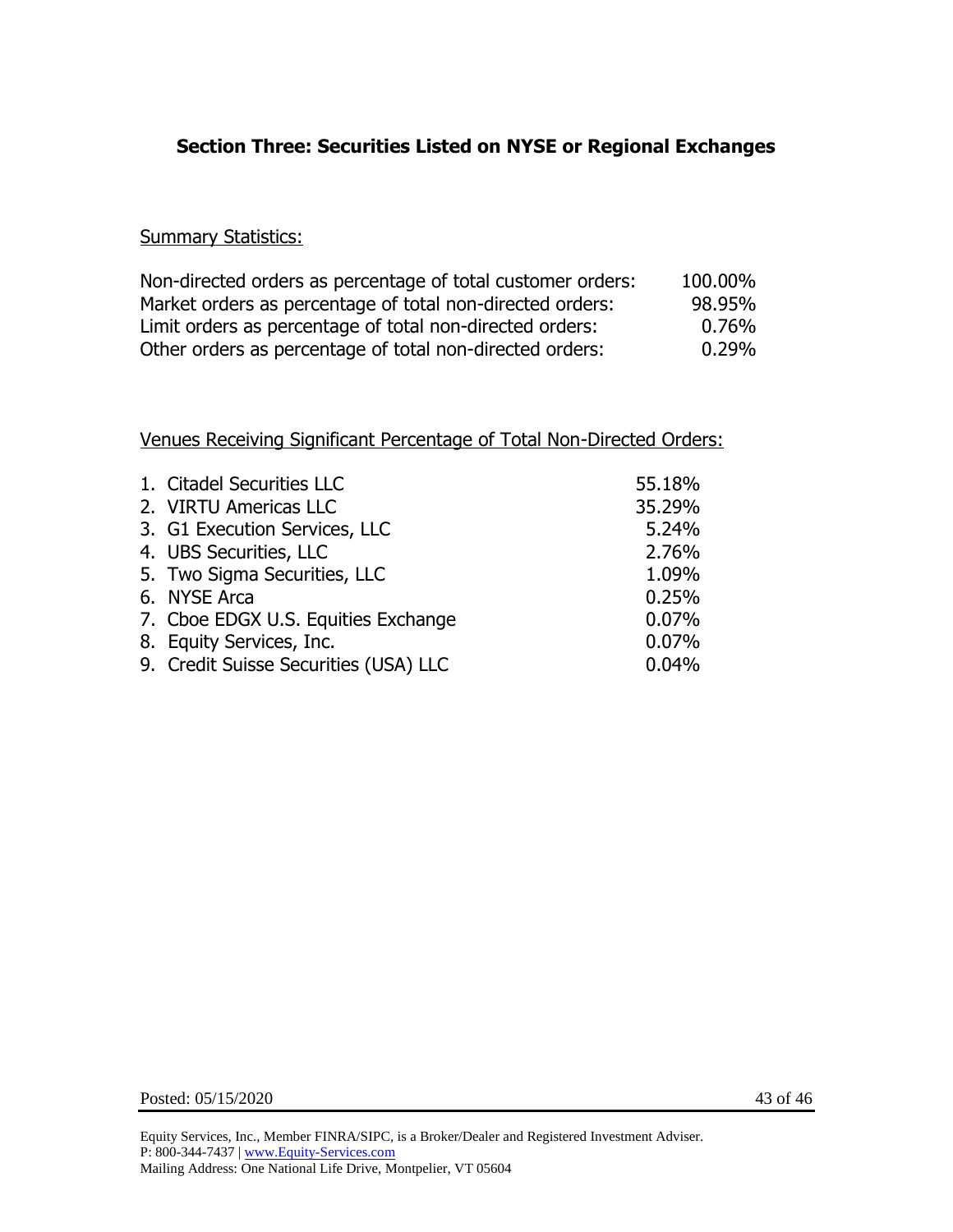### **Section Three: Securities Listed on NYSE or Regional Exchanges (Continued)**

Information Concerning Significant Venues:

31.Citadel Securities, LLC

| Market orders as percentage of total market orders<br>Limit orders as percentage of total limit orders<br>Other orders as percentage of total other orders    | 55.55%<br>9.52%<br>50.00%     |
|---------------------------------------------------------------------------------------------------------------------------------------------------------------|-------------------------------|
| <b>32. VIRTU Americas LLC</b>                                                                                                                                 |                               |
| Market orders as percentage of total market orders:<br>Limit orders as percentage of total limit orders:<br>Other orders as percentage of total other orders: | 35.18%<br>47.62%<br>37.50%    |
| 33.G1 Execution Services, LLC                                                                                                                                 |                               |
| Market orders as percentage of total market orders:<br>Limit orders as percentage of total limit orders:<br>Other orders as percentage of total other orders: | 5.29%<br>$0.00\%$<br>$0.00\%$ |
| 34. UBS Securities, LLC                                                                                                                                       |                               |
| Market orders as percentage of total market orders:<br>Limit orders as percentage of total limit orders:<br>Other orders as percentage of total other orders: | 2.79%<br>$0.00\%$<br>$0.00\%$ |
| 35. Two Sigma Securities, LLC                                                                                                                                 |                               |
| Market orders as percentage of total market orders:<br>Limit orders as percentage of total limit orders:<br>Other orders as percentage of total other orders: | 1.10%<br>$0.00\%$<br>$0.00\%$ |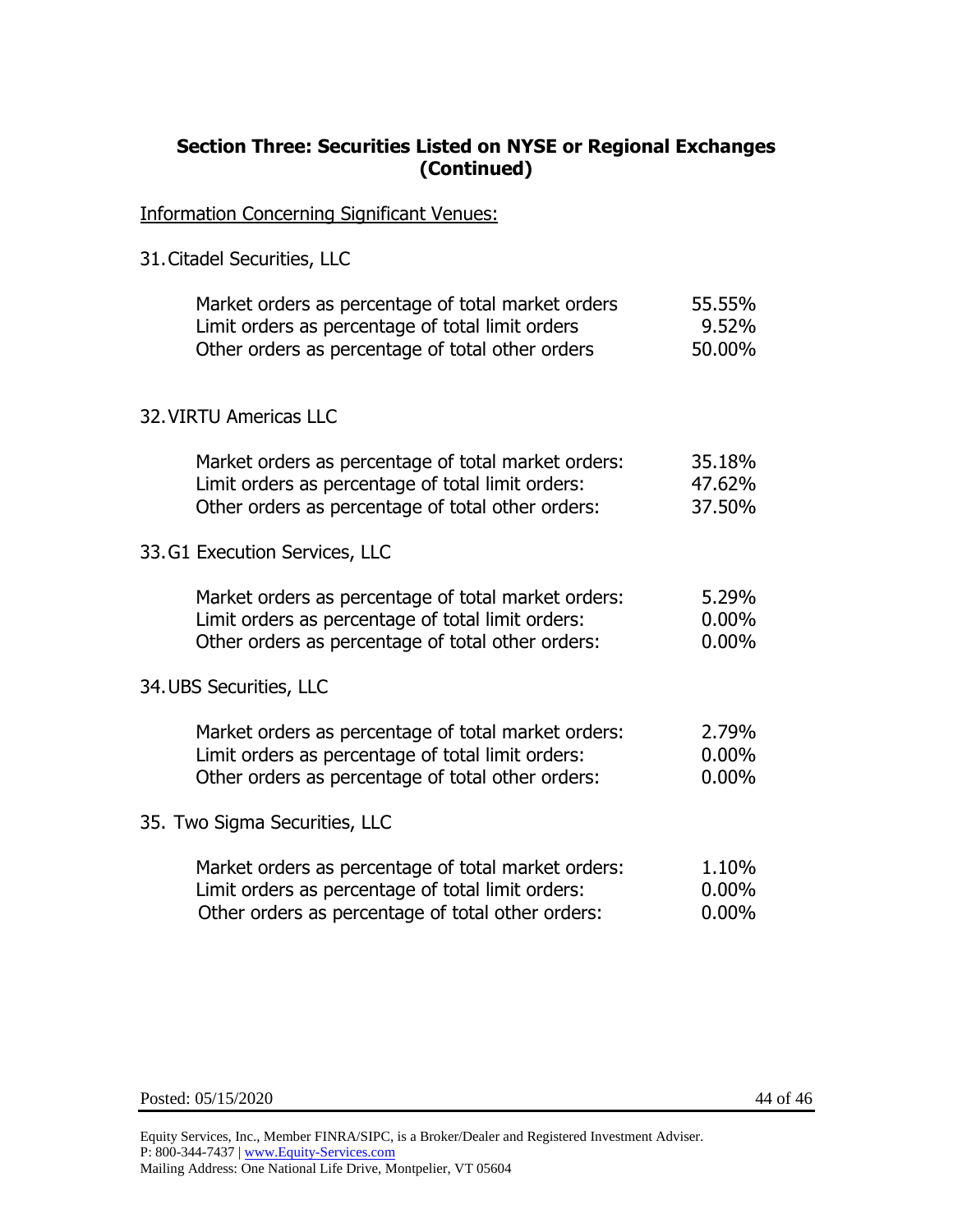### **Section Three: Securities Listed on NYSE or Regional Exchanges (Continued)**

Information Concerning Significant Venues (Continued):

#### 36. NYSE Arca

| Market orders as percentage of total market orders:<br>Limit orders as percentage of total limit orders:<br>Other orders as percentage of total other orders: | $0.00\%$<br>33.33%<br>$0.00\%$   |
|---------------------------------------------------------------------------------------------------------------------------------------------------------------|----------------------------------|
| 37. Cboe EDGX U.S. Equities Exchange                                                                                                                          |                                  |
| Market orders as percentage of total market orders:<br>Limit orders as percentage of total limit orders:<br>Other orders as percentage of total other orders: | $0.00\%$<br>9.52%<br>$0.00\%$    |
| 38. Equity Services, Inc.                                                                                                                                     |                                  |
| Market orders as percentage of total market orders:<br>Limit orders as percentage of total limit orders:<br>Other orders as percentage of total other orders: | $0.07\%$<br>$0.00\%$<br>$0.00\%$ |
| 39. Credit Suisse Securities (USA) LLC                                                                                                                        |                                  |
| Market orders as percentage of total market orders:<br>Limit orders as percentage of total limit orders:<br>Other orders as percentage of total other orders: | $0.00\%$<br>$0.00\%$<br>12.50%   |